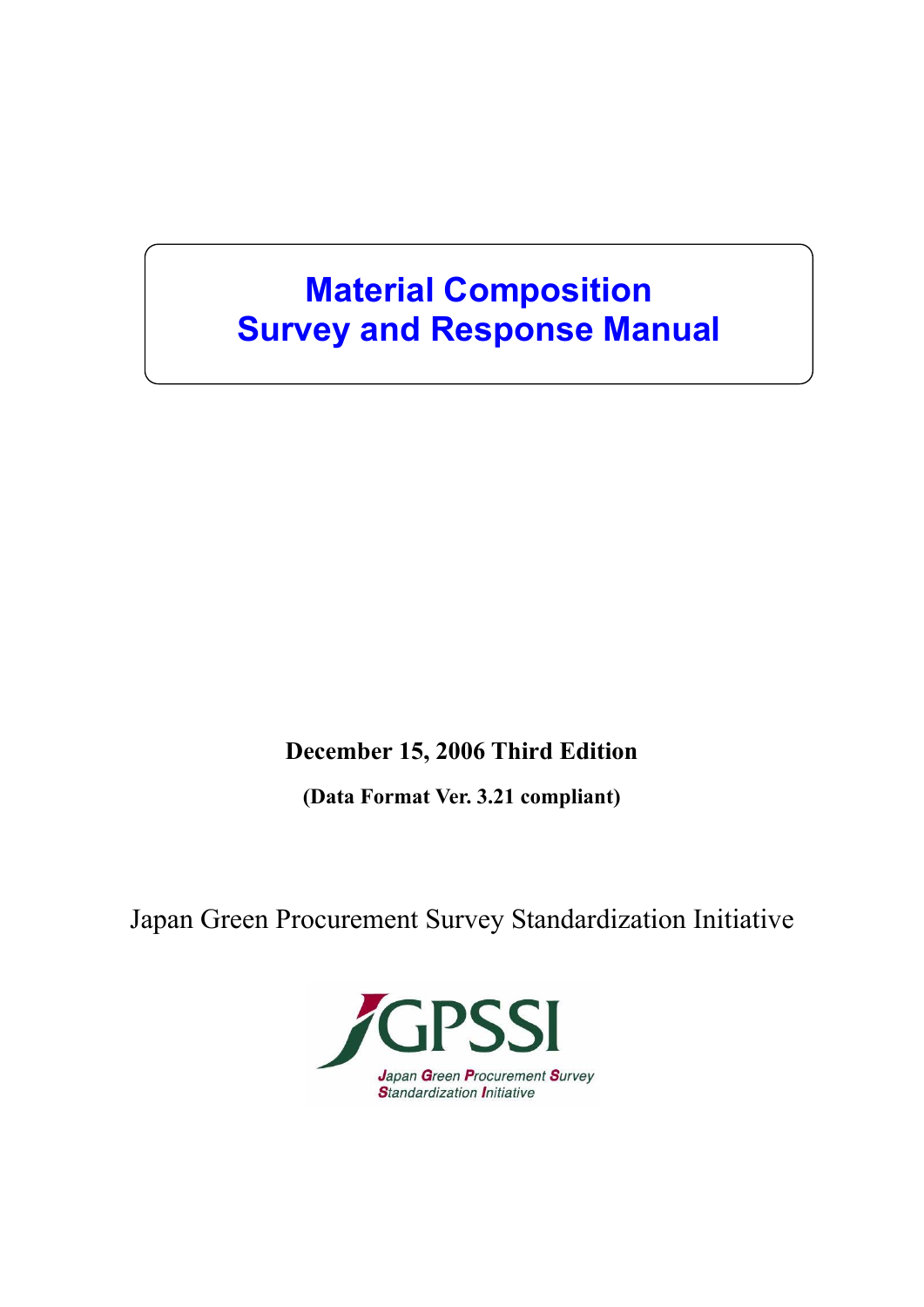## **Revision History:**

January 6, 2006: First Edition – Newly created upon the introduction of the JIG

### May 26, 2006: Second Edition

Revised content:

- (1) Exhibit 2: Five items added to intended use classification (Pb-R-10, 11, 12, 13, 14).
- (2) Exhibit 6: In accordance with the revisions to Exhibit 2, the data format has been updated to Ver. 3.10.

## December 15, 2006: Third Edition

Revised content:

- (1) Indication of required data entry fields
- (2) Exhibit 2: Ten items added to intended use classification (Cd-R-3, Cr-R-2, Pb-R-15-22).
- (3) Exhibit 6: In accordance with the revisions to Exhibit 2 and change of the limitation in the number of text entry, the data format has been updated to Ver. 3.21.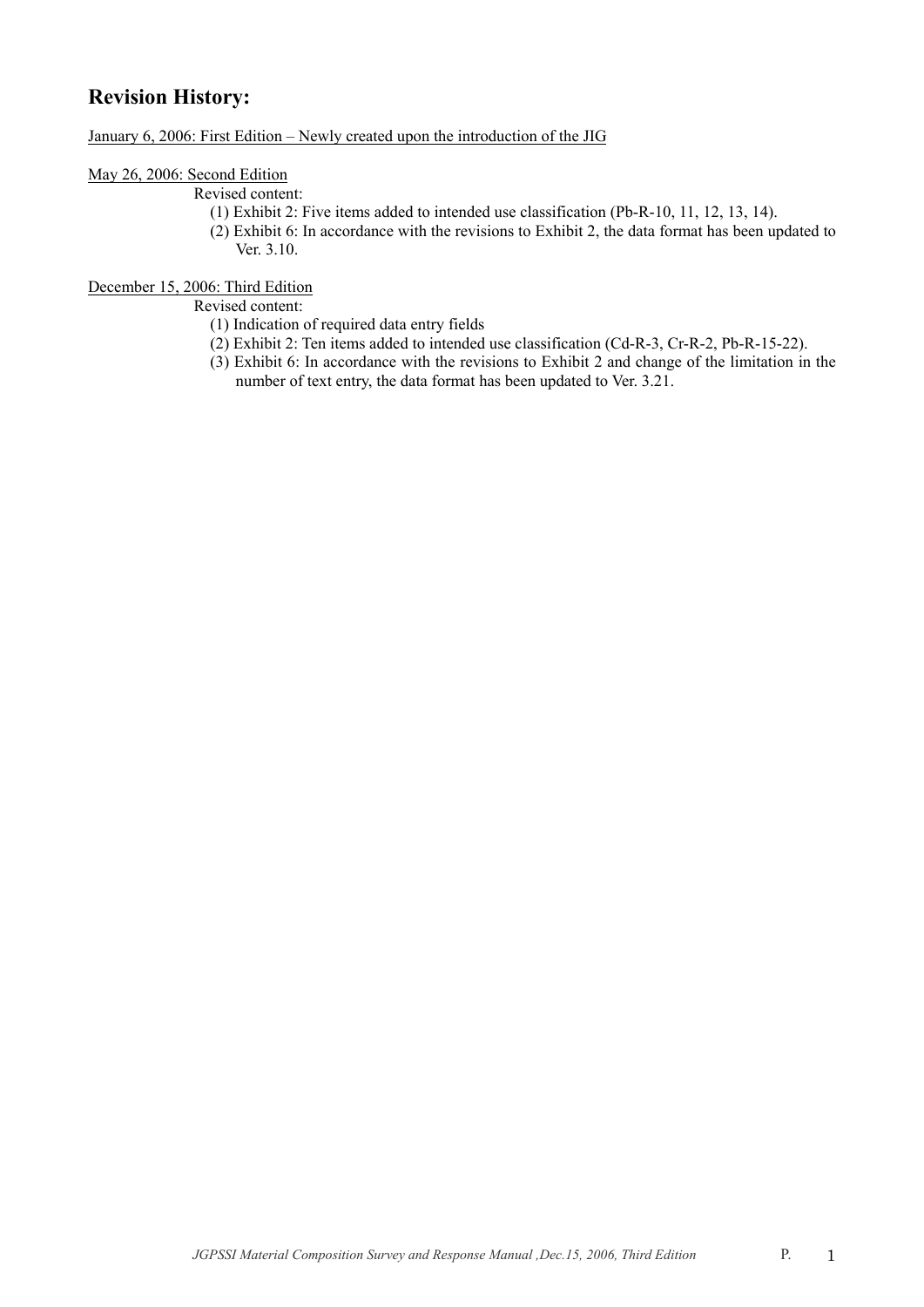# **Table of Contents**

| 10. Attachments |  |
|-----------------|--|
|                 |  |
|                 |  |
|                 |  |
|                 |  |
|                 |  |
|                 |  |
|                 |  |
|                 |  |
|                 |  |
|                 |  |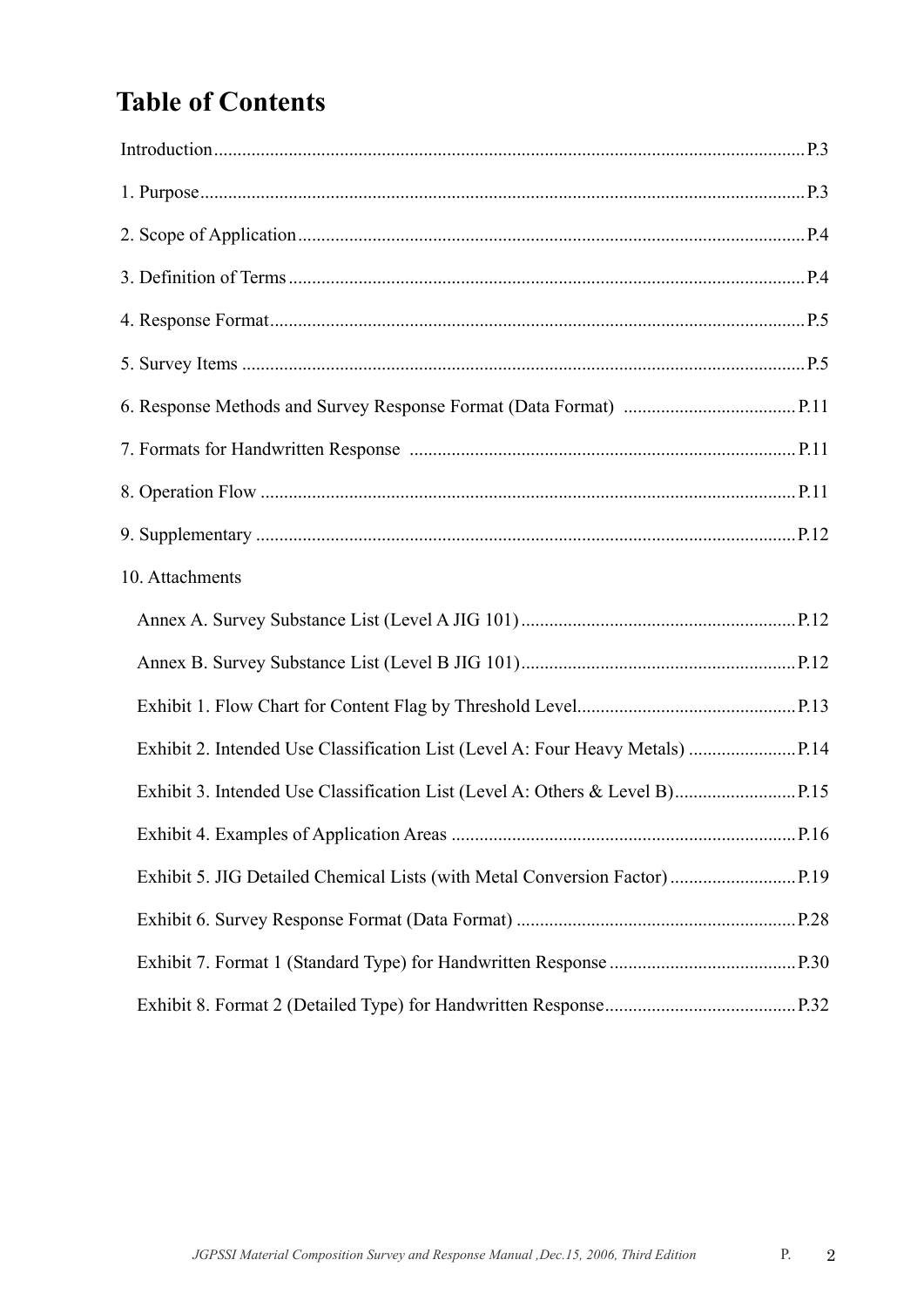## **Introduction**

Since its establishment in January 2001, the Japan Green Procurement Survey Standardization Initiative (hereinafter abbreviated as "JGPSSI") has conducted investigations in order to create a reliable, efficient survey system by standardizing the survey regarding the material composition of electrical and electronic equipment. In July 2003 the JGPSSI issued the survey guidelines that define the list of substances covered by the standardized survey and the survey response format in an effort to promote green procurement survey standardization.

On the other hand, with a view to establish global standards, the JGPSSI has tirelessly worked in partnership with the Electronic Industries Alliance (EIA) and the European Information and Communications Technology Industry Association (EICTA) to develop standardized guidelines. As a result, the Joint Industry Guide (JIG) was successfully issued in May 2005. The official English name of these guidelines is the "Joint Industry Guide (JIG) for Material Composition Declaration for Electronic Products."

The objective of the JIG is to define chemical substances in products for material composition declaration and declaration standards. This serves as a useful tool for both suppliers and customers as it facilitates a consistent and efficient survey process between the two parties.

The JGPSSI has adopted the JIG as its guidelines and proposes the survey and response format in accordance with the JIG.

## **1. Purpose**

This survey and response manual defines the essence of the survey of material composition and its response methods based on the JIG survey and response format.

The survey is designed for a requester to receive a response from the primary suppliers. As shown in the figure below, it is on the premise that each requester conducts a similar survey by going back along the supply chain and that the information on material composition of products is accurately communicated from upstream suppliers (material manufacturers) to the downstream supplier (set manufacturers). For the principles of survey and response, see "Guidelines for the Management of Chemical Substances in Products" issued by the JGPSSI.



For the principles of survey and response, see "Guidelines for the Management of Chemical Substances in Products" issued by the JGPSSI.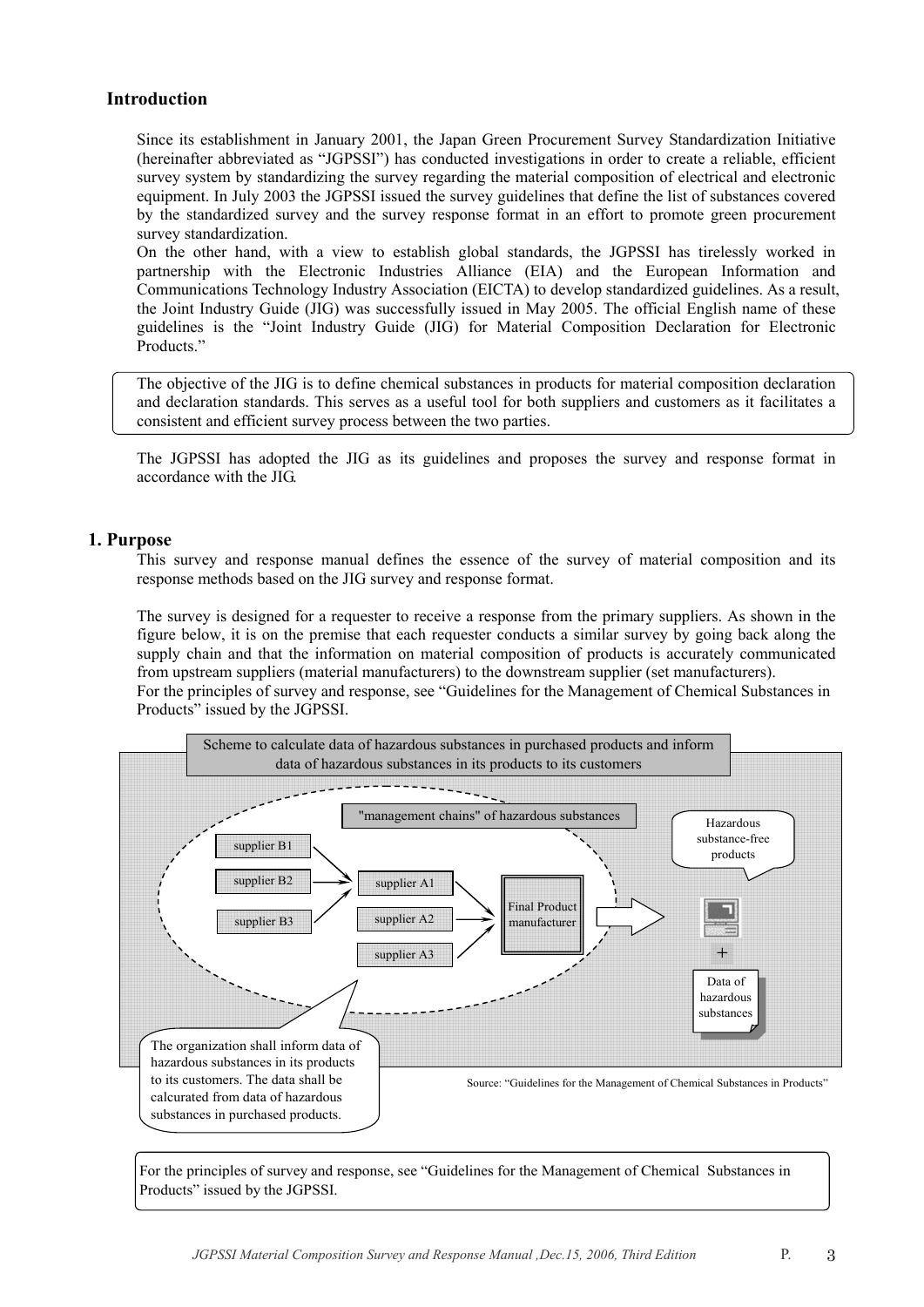This survey is intended for companies to manage material composition of products and does not serve the following purposes:

- (1) Proof of non-inclusion of certain chemical substances, assurance for compliance with applicable laws and regulations, and analysis requirements for assurance.
- (2) Interpretation of laws and regulations.
- (3) Provision of information to end-users upon making purchase decisions, etc.

### **2. Scope of Application**

The survey established based on this manual is conducted on products, subparts and materials that consist of electrical and electronic equipment (including accessories). This does not apply to the following materials:

- (1) Packing materials used by a respondent to transport and store the product sold to the requester.
- (2) Indirect components and sub-materials used in the manufacturing process that do not comprise products/subparts.

## **3. Definition of Terms**

(1) Product

The item that the respondent is supplying (e.g. assembly, subassembly, component, raw material). A product may include product families if the products within those families perform the same function and have consistent material declarations.

(2) Subpart

A sub-unit of product.

(3) Material/Substance category

A generic term for surveyed chemical substances and their compounds. See Annex A (Level A) and Annex B (Level B).

(4) Intentionally added

The state in which chemical substances are added in order to add a certain function to the product or subpart.

(5) Threshold level

Concentration level which defines the limit above which the presence of a substance or material in a product or subpart must be declared based on the requirements of this guide.

A threshold level consists of two indicators: either "intentionally added" or numerical value (xxx ppm).

(6) Impurity

Substance contained in a natural material that cannot be completely removed using industrial technology during the industrial refining process or a substance produced during a synthetic reaction process that cannot be completely removed using industrial technology. If a substance is used for the purpose of changing material properties, it should be indicated as "intentionally added."

(7) Recycled materials

Although there is no absolute definition of "recycling," it is generally used to mean the "reuse or recycling of natural resources and waste" and "recycled materials" refer to materials that are to be reused or recycled.

Recycled materials are classified into "closed recycled materials" whose identity and chemical substances and other materials intentionally added to them are known and "open recycled materials" obtained from the market whose identity and inclusion of chemical substances are unknown.

(8) Material contamination

A substance mixed in the material during the manufacturing process. Although contamination at less than the threshold level is tolerated, it is desirable to reduce it.

(9) Application area

An area among the constituent components of subparts that contains surveyed chemical substances.

#### (10) Purpose of use/intended use

Performance and functions intended to be enhanced by adding chemical substances to a product or subpart.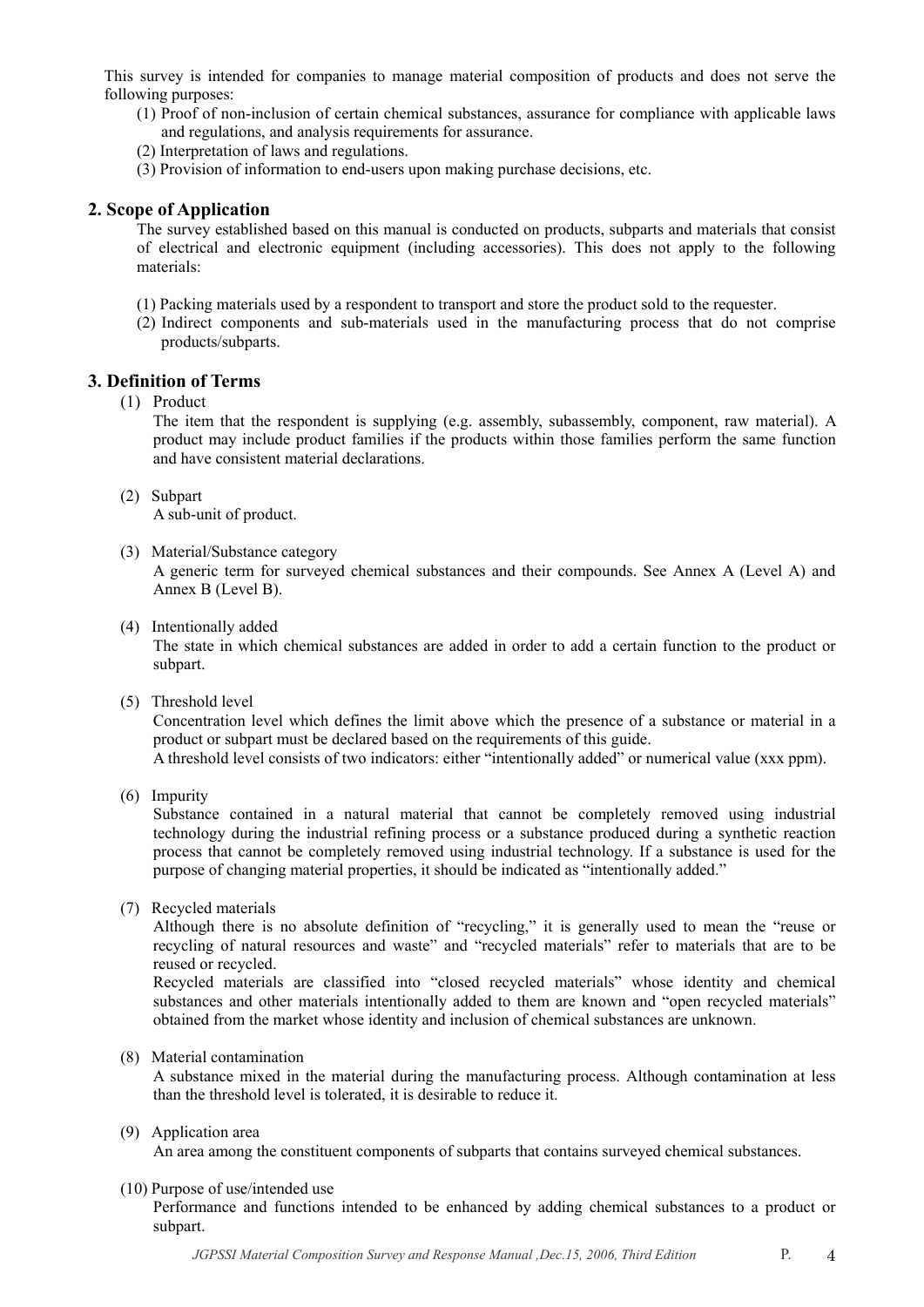### **4. Response Format**

There are two types of response formats depending on the response method: Format 1(Standard Type) and Format 2 (Detailed Type).

Format 1 (Standard Type) can be used for surveying materials, subparts, units, and products. The amount of surveyed chemical substances in products should be reported as total content. \* The JGPSSI recommends Format 1 (Standard Type).

Format 2 (Detailed Type) is designed for a survey targeted at materials and subparts. The amount of surveyed chemical substances in products should be reported for each application area they are contained. (Application area could be added up to 50 lines per part. If additional lines exceed 50, then use Format 1 (Standard Type)).

## **5. Survey Items**

Items marked with \* are those which are listed in the data field of JIG Annex C.

- (1) Requester information Respondents should not enter or make any changes to these items.
	- 1) Reference number Used by a requester to manage a survey by survey file, and is entered by the requester.
	- 2) Requester's date of data entry Enter the date of survey request by the requester.
	- 3) Company name Information on the requester.
	- 4) DUNS number Information on the requester. (Note) DUNS number is a nine-digit company identification code issued by D&B.
	- 5) Division name Information on the requester.
	- 6) Contact name Information on the requester.
	- 7) Telephone number (contact information) Information on the requester.
	- 8) Fax number Information on the requester.
	- 9) E-mail address Information on the requester.
	- 10) Requester's management items 1-3 Additional information on requester should be entered here. These items are used based on the requester's settings. Do not use these items for any other purposes. (Ex: section code, factory code)
- (2) Respondent information
	- 1) Respondent's date of data entry\* Enter the date of response. This field is required.
	- 2) Company name\*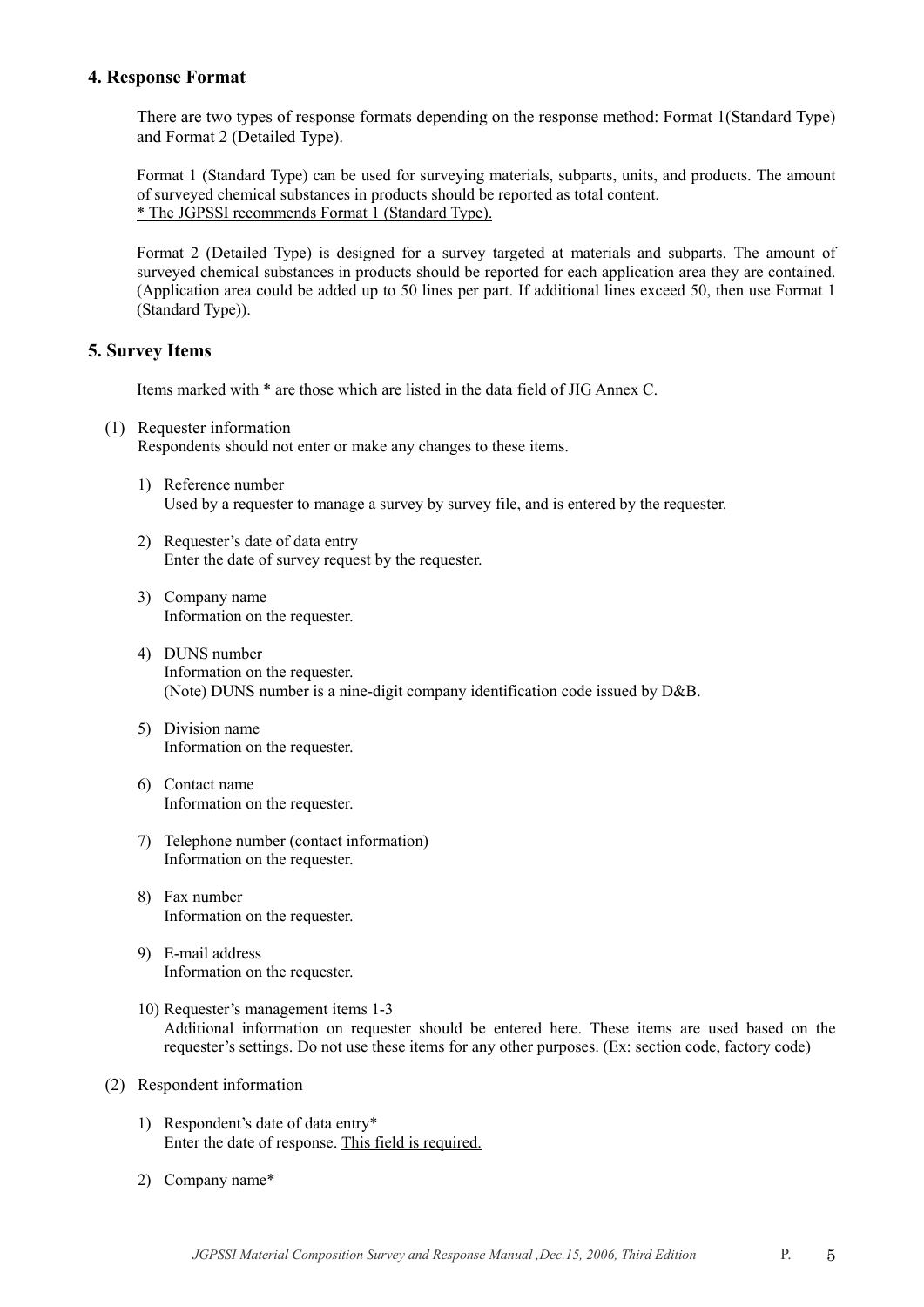Enter respondent's company name. This field is required. If the respondent is a trading company, enter the information as a trading company instead of a

3) DUNS number: DUNS\* Leave it blank if it is unknown.

manufacturer.

- 4) Address\* Input the respondent's address.
- 5) Division name Enter respondent's division name.
- 6) Contact name\* Enter the name of the person in charge of reporting the survey data. This field is required. Follow the requester's instructions if any.
- 7) Telephone number This field is required. Enter the telephone number of the person indicated in item 6) or the person in charge of inquiries regarding the survey data. Follow requester's instructions if any.
- 8) Fax number

Enter the fax number of the person indicated in item 6) or the person in charge of inquiries regarding the survey data. Follow requester's instructions if any.

9) E-mail address\*

Enter the e-mail address of the person indicated in item 6) or the person in charge of inquiries regarding the survey data. Follow requester's instructions if any.

- 10) Requester's management items 4-6 These items are set and used by the requester to manage the information on the respondent. Do not use these items for any other purposes. (Ex: supplier's name, supplier's code)
- 11) Additional information regarding survey response\* This includes overall comments on survey responses (and is entered by the respondent).
- (3) Product/subpart/material information
	- 1) Product/subpart number of requester\* This field is required (only when there is no data in 3) Material identification information below). The product/subpart management number used by the requester. In principle, it is entered by the requester.
	- 2) Product/subpart/material name of requester The product/subpart/material name the requester uses for the surveyed items. In principle, it is entered by the requester.
	- 3) Material identification information

This item is used for materials to be surveyed by the requester when the product/subpart number listed in the above item 1) is not available. It is used when the requester provides the information for identifying materials to be surveyed by respondents. Based on this information, respondents can identify materials to be surveyed. In principle, it is entered by the requester.

- 3)-1 Material grade number The grade number identifying materials should be entered here. It is mainly used for resins and related materials.
- 3)-2 Metal/JIS symbols

Metal symbols identifying metals or metal symbols specified by JIS should be entered here. These symbols are used primarily for metal materials.

 3)-3 Coloring number The coloring number identifies the color of a material. This number is equivalent to a number managed by the material manufacturer or the colorant company. It is used primarily for resins and related materials.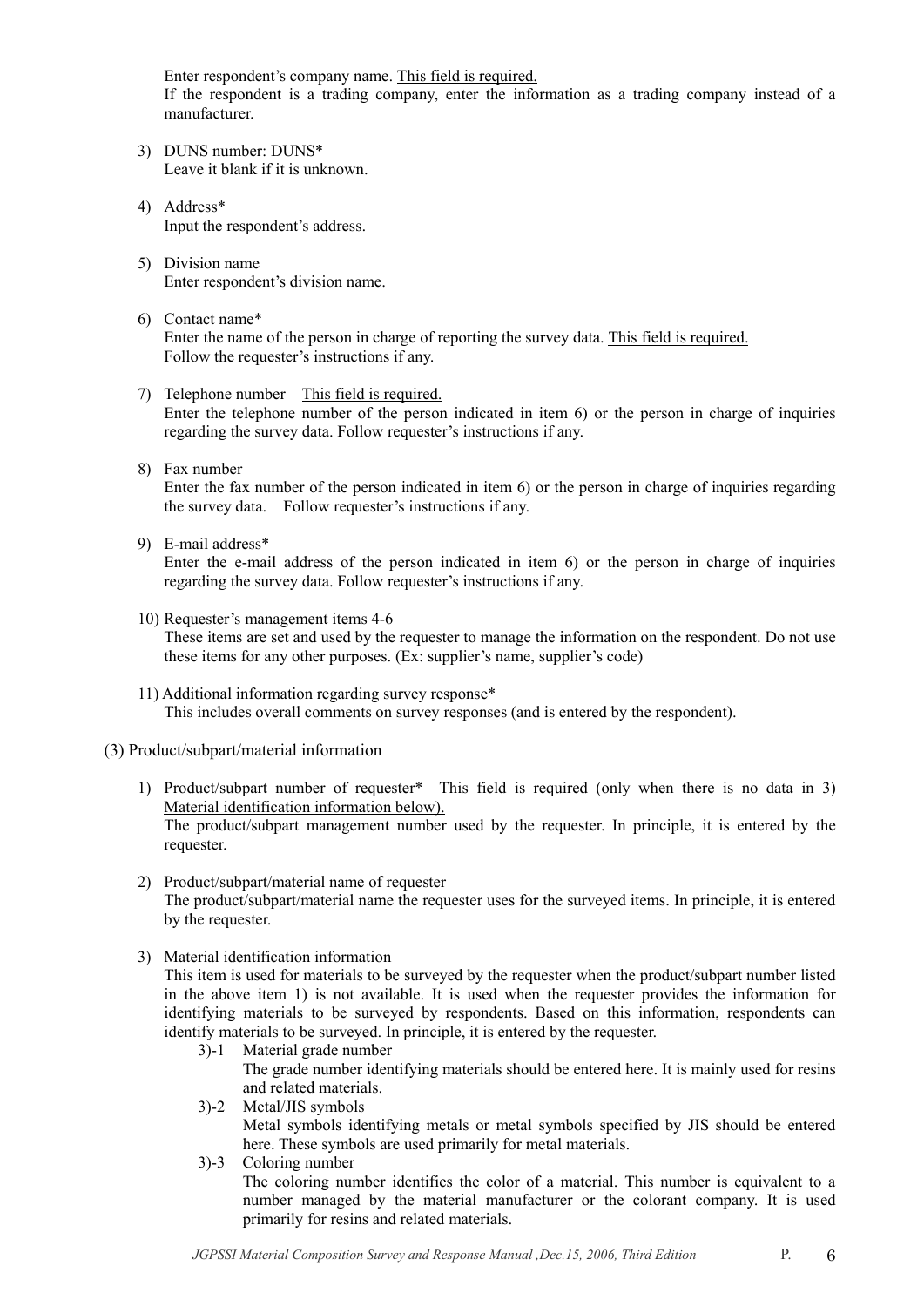3)-4 Thickness (mm)

This information identifies the thickness of a material. The unit is measured in mm. It is mainly used for flat materials (e.g. metal steel plates, sheet materials).

- 3)-5 Color This is used when the coloring number in the above item 3)-3 is not available and the information on material color can be identified by letters.
- 3)-6 Diameter (mm) This information identifies the diameter of a material. The unit is measured in mm. It is primarily used for cylindrical materials.
- 4) Requester's items 1-3

In principle, these items are entered by the requester to identify and manage the surveyed items.

- (Note) This is the data field used for data management. Do not use it for individual survey. Respondents should not enter these items.
- 5) Manufacturer name Enter the manufacturer's name of the surveyed items. This field is required.
- 6) Respondent's product/subpart/material number\* This field is required. This number identifies respondent's product/subpart/material. In principle, it is entered by the respondent.
- 7) Respondent's product/subpart/material name\* A product provided or to be provided by the respondent. In principle, it is entered by the respondent.
- 8) Respondent's items 1-3 Respondent's items 1-3 are used by the respondent (respondent's memo).
- 9) Data version

Enter the management number that identifies the version of the survey response data used by the respondent. Keep it blank if it is not applicable.

10) Revision date

Enter the date when you finalize the responded data or the data of the relevant version.

11) Survey unit This field is required.

Choose the unit of the surveyed item when reporting its content. If the survey unit is set by the requester, please follow the requester's instructions.

- e.g.) In the case of a subpart, "quantity" is used in principle. For raw materials, choose the most appropriate unit from "kg," "cm2," "m2," "m3," "m," "liter," or "g."
- 12) Survey unit mass (g/survey unit)\* This field is required.
	- Enter the total mass per surveyed unit chosen in item 11).
	- e.g.) If the survey unit is "quantity"  $\rightarrow$  Mass per surveyed item
		- If the survey unit is "kg"  $\rightarrow$  Mass per 1kg of surveyed item = 1000g
- 13) Overall content flag This field is required. Input Y when one or more content flag out of 24 substance categories is Y. Input N when all of content flags are N.
- (4) Material/substance information
	- (Note): Please note that Format 1 (Standard Type) and Format 2 (Detailed Type) share some items that can be answered in the same way and others that should be answered in different ways. Although breakdown substances are not meant to be surveyed, check whether the substance group to be surveyed is contained using the JIG Detailed Chemical List (Exhibit 4).

Items marked with\* in the material/substance information are those which are listed in the data field of JIG Annex C.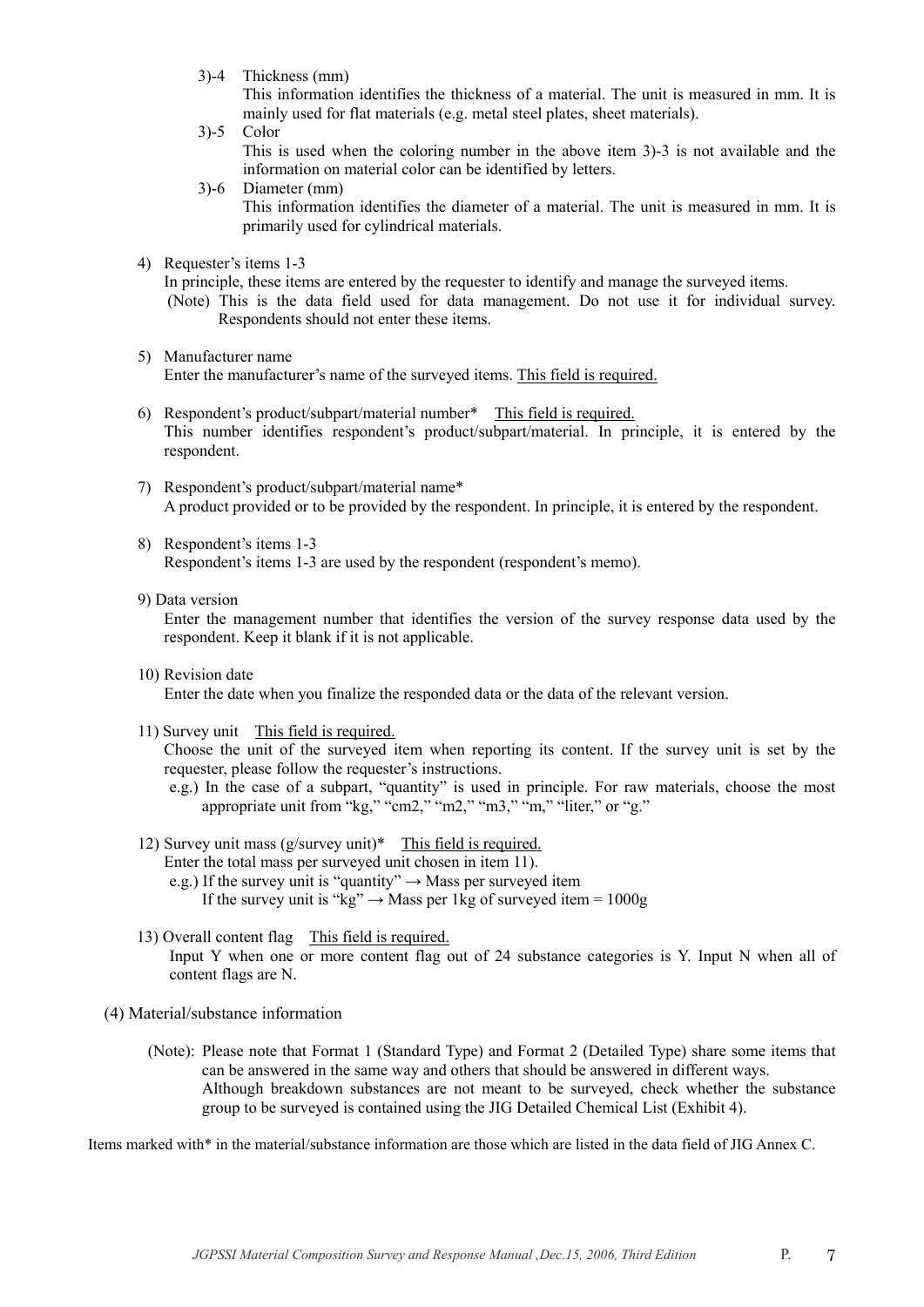| Material/Substance<br>Information                                                                                                                                                                                                                                                                                                                                                                                                                                                                             | Format 1 (Standard Type)<br>Format 2 (Detailed Type)                                                                                                                                                                                                                                                                                                                                                                                                                                                                                                                                                                                                                                                                                                                       |                                                                                                                                                                                                                                                                                          |  |  |  |  |
|---------------------------------------------------------------------------------------------------------------------------------------------------------------------------------------------------------------------------------------------------------------------------------------------------------------------------------------------------------------------------------------------------------------------------------------------------------------------------------------------------------------|----------------------------------------------------------------------------------------------------------------------------------------------------------------------------------------------------------------------------------------------------------------------------------------------------------------------------------------------------------------------------------------------------------------------------------------------------------------------------------------------------------------------------------------------------------------------------------------------------------------------------------------------------------------------------------------------------------------------------------------------------------------------------|------------------------------------------------------------------------------------------------------------------------------------------------------------------------------------------------------------------------------------------------------------------------------------------|--|--|--|--|
| 1) Content flag by<br>threshold level *<br>(Y: Yes, N: No)                                                                                                                                                                                                                                                                                                                                                                                                                                                    | the product. (See Exhibit 1 "Flow Chart for Content Flag by Threshold Level.")<br>The threshold level is set in both Annexes A and B for each chemical substance category.<br>Annex A: "Intentionally added" or "xxx ppm in a numerical value or intentionally added"<br>Annex B: "1000ppm" (content rate against the mass of the surveyed item)                                                                                                                                                                                                                                                                                                                                                                                                                           | Answer Y or N whether a material/substance category exceeding the threshold level is contained in                                                                                                                                                                                        |  |  |  |  |
| Required for<br>Level A and B both.                                                                                                                                                                                                                                                                                                                                                                                                                                                                           | Material/substance category in Annex A. (Level A):                                                                                                                                                                                                                                                                                                                                                                                                                                                                                                                                                                                                                                                                                                                         |                                                                                                                                                                                                                                                                                          |  |  |  |  |
|                                                                                                                                                                                                                                                                                                                                                                                                                                                                                                               | 1. In the case of a substance category in which the threshold level is set in a numerical value<br>(1) Intentionally added: Regarded as contained (Select Y).<br>(2) Not intentionally added but the content in a homogeneous material is greater than the<br>threshold level due to other reasons (Note 1): Regarded as contained (Select Y).<br>(3) Not intentionally added but the content in a homogeneous material is equal to or less than<br>the threshold level due to other reasons (Note 1): Regarded as not contained (Select N).                                                                                                                                                                                                                               |                                                                                                                                                                                                                                                                                          |  |  |  |  |
|                                                                                                                                                                                                                                                                                                                                                                                                                                                                                                               |                                                                                                                                                                                                                                                                                                                                                                                                                                                                                                                                                                                                                                                                                                                                                                            | (Note 1) "Other reasons" refer to cases where Level A materials/substances are not<br>intentionally added but where they derived from impurities in natural resources,<br>residuals of manufacturing processes, contamination or use of recycled materials.                              |  |  |  |  |
|                                                                                                                                                                                                                                                                                                                                                                                                                                                                                                               | below regardless of the content value.                                                                                                                                                                                                                                                                                                                                                                                                                                                                                                                                                                                                                                                                                                                                     | In the case of "intentionally added," enter the necessary information in columns 2)-5)                                                                                                                                                                                                   |  |  |  |  |
|                                                                                                                                                                                                                                                                                                                                                                                                                                                                                                               | in columns 2)-5) below.                                                                                                                                                                                                                                                                                                                                                                                                                                                                                                                                                                                                                                                                                                                                                    | In the case of "not intentionally added but the content rate in a homogeneous material is<br>greater than the threshold level value due to other reasons," enter the necessary information                                                                                               |  |  |  |  |
|                                                                                                                                                                                                                                                                                                                                                                                                                                                                                                               | Even if the content rate is equal to or less than the threshold level, complete these columns if<br>the item clearly contains Level A substances. The purpose of this is to maintain a smooth<br>information flow among the supply chain, which allows us to avoid the need of a resurvey.<br>The threshold of cadmium defined in the RoHS Directive is 100ppm. If the content rate of<br>cadmium in metals such as brass and zinc alloy is equal to or less than 100ppm, it can be<br>indicated so in 5) "Additional information on material composition of products" column. This<br>avoids the need of a resurvey to achieve compliance with the RoHS Directive.<br>2. In the case of a substance category in which the threshold level is not set in a numerical value |                                                                                                                                                                                                                                                                                          |  |  |  |  |
|                                                                                                                                                                                                                                                                                                                                                                                                                                                                                                               |                                                                                                                                                                                                                                                                                                                                                                                                                                                                                                                                                                                                                                                                                                                                                                            |                                                                                                                                                                                                                                                                                          |  |  |  |  |
|                                                                                                                                                                                                                                                                                                                                                                                                                                                                                                               |                                                                                                                                                                                                                                                                                                                                                                                                                                                                                                                                                                                                                                                                                                                                                                            |                                                                                                                                                                                                                                                                                          |  |  |  |  |
|                                                                                                                                                                                                                                                                                                                                                                                                                                                                                                               | Intentionally added: Regarded as contained (Select Y).<br>Not intentionally added: Regarded as not contained (Select N).                                                                                                                                                                                                                                                                                                                                                                                                                                                                                                                                                                                                                                                   |                                                                                                                                                                                                                                                                                          |  |  |  |  |
|                                                                                                                                                                                                                                                                                                                                                                                                                                                                                                               | regardless of the content value.<br>columns 2)-5) below.                                                                                                                                                                                                                                                                                                                                                                                                                                                                                                                                                                                                                                                                                                                   | In the case of "intentionally added," enter the necessary information in columns 2)-5) below<br>In the case of "not intentionally added," it is not required to report the content value but<br>voluntary reporting is welcomed. If this is the case, enter the necessary information in |  |  |  |  |
|                                                                                                                                                                                                                                                                                                                                                                                                                                                                                                               | Material/substance category in Annex B. (Level B):<br>(1) If the content rate in product/subpart mass is greater than the threshold level: Regarded as<br>contained.<br>(Select Y).<br>(2) If the content in product/subpart mass is equal to or less than the threshold level: Regarded<br>as not contained.<br>(Select N).<br>- If the content rate is greater than the threshold level, enter the necessary information in<br>columns 2)-5) below.                                                                                                                                                                                                                                                                                                                      |                                                                                                                                                                                                                                                                                          |  |  |  |  |
| In the case of Level B substance category, the threshold level denominator is per subpart and<br>even if the content rate per material is greater than 1000ppm, it may be equal to or less than<br>1000ppm if the content rate is based on per subpart. If the item clearly contains Level B<br>substances, answer all columns in the same manner as selecting Y. The purpose of this is to<br>maintain a smooth information flow among the supply chain, which allows us to avoid the<br>need of a resurvey. |                                                                                                                                                                                                                                                                                                                                                                                                                                                                                                                                                                                                                                                                                                                                                                            |                                                                                                                                                                                                                                                                                          |  |  |  |  |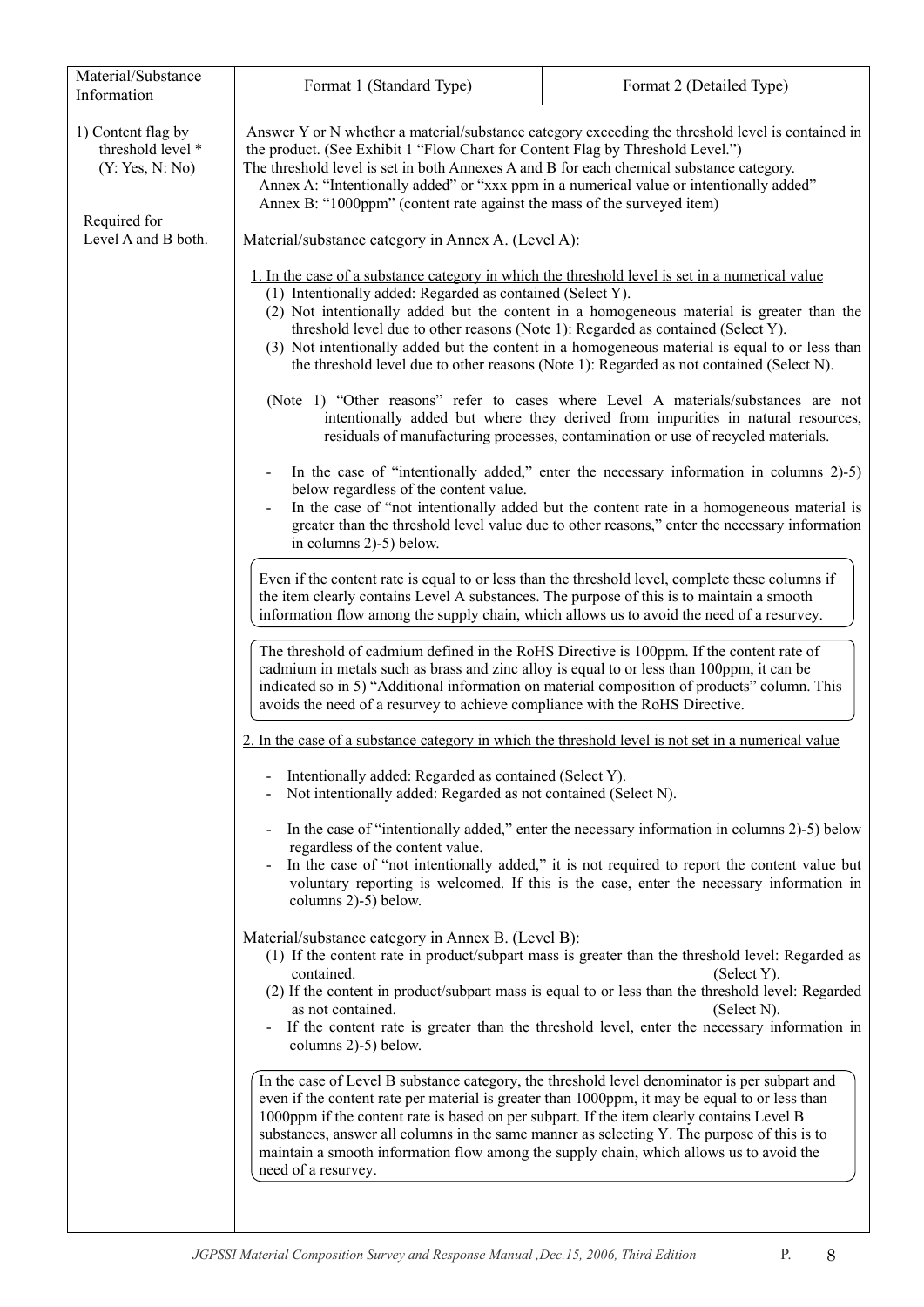| 1) Content flag by<br>threshold level *<br>(Y: Yes, N: No)        | Note): When reporting polyvinyl chloride (PVC) in Annex B, answer only whether it exceeds the<br>threshold or not $(Y/N)$ . There is no need for reporting the content amount.                                                                                                                                                                     |                                                                                                                                                                         |  |  |
|-------------------------------------------------------------------|----------------------------------------------------------------------------------------------------------------------------------------------------------------------------------------------------------------------------------------------------------------------------------------------------------------------------------------------------|-------------------------------------------------------------------------------------------------------------------------------------------------------------------------|--|--|
| (Continued)                                                       |                                                                                                                                                                                                                                                                                                                                                    |                                                                                                                                                                         |  |  |
|                                                                   | Format 1 (Standard Type)                                                                                                                                                                                                                                                                                                                           | Format 2 (Detailed Type)                                                                                                                                                |  |  |
| 2) Content $(mg)^*$<br>If content flag is Y,<br>required for both | (3) Enter in mg and two significant digits (round<br>the third digit) the total content of chemical<br>substances contained per survey unit as set by<br>item $11$ ).                                                                                                                                                                              | (3) Enter in mg and two significant digits<br>(round the third digit) the content of chemical<br>substances per application area per survey unit<br>as set by item 11). |  |  |
| Levels A and B.<br>(Except PVC)                                   |                                                                                                                                                                                                                                                                                                                                                    | Note): If chemical substances are contained in<br>several application areas, add a line and enter<br>the content per application area on each line.                     |  |  |
|                                                                   | - The known maximum content should be entered, in principle.<br>- The metal compound content should be converted to the metal element content contained in<br>Factor").                                                                                                                                                                            | compounds instead of the amount of contained compounds. (See Exhibit 4 "Metal Conversion                                                                                |  |  |
| 3) Intended use                                                   | Format 1 (Standard Type)                                                                                                                                                                                                                                                                                                                           | Format 2 (Detailed Type)                                                                                                                                                |  |  |
| classification, intended<br>use, application areas*               | Enter "*" in applicable items of the "intended use<br>classification" column. If chemical substances<br>are contained in several application areas, enter<br>"*" in all applicable items of the "Intended use<br>classification" column.<br>(See Exhibit 2 and Exhibit 3)                                                                          | Select an applicable "intended use<br>classification" per application area.                                                                                             |  |  |
|                                                                   | When appropriate intent use classification is not listed, select other intended use such as Cd-J-0,                                                                                                                                                                                                                                                | (See Exhibit 2 and Exhibit 3)                                                                                                                                           |  |  |
| If content flag is Y,<br>required for both                        | then input the details at 5. (Additional information on material composition of products).                                                                                                                                                                                                                                                         |                                                                                                                                                                         |  |  |
|                                                                   | Levels A and B.<br>- Briefly explain the intentions of using chemical substances in the "intended use" column.<br>Stabilizer, plasticizer, colorant, flame retardant, anti-rust agent, soldering<br>Example 1)<br>Main constituent, to increase thermostability, to enhance electric properties,<br>Example 2)<br>to improve mechanical properties |                                                                                                                                                                         |  |  |
|                                                                   | - An application area refers to an area among the constituent components of subparts that contains<br>surveyed chemical substances. The name of an application area should be a generic name that is<br>used in specifications and drawings or used by vendors.                                                                                    |                                                                                                                                                                         |  |  |
|                                                                   | If the same chemical substance is contained in<br>several application areas, enter major application<br>areas only. If this is the case, indicate "etc." at the<br>end.                                                                                                                                                                            |                                                                                                                                                                         |  |  |
|                                                                   | - If the surveyed item is a single electronic subpart or other product, the application area should be<br>indicated in the block diagram, material composition list, etc. of this subpart. (See Exhibit 4)                                                                                                                                         |                                                                                                                                                                         |  |  |
|                                                                   | Examples 1)-3) are shown below.<br>Format 1 (Standard Type)                                                                                                                                                                                                                                                                                        | Format 2 (Detailed Type)                                                                                                                                                |  |  |
|                                                                   | Example 1) Ceramic materials and internal and external electrode materials in the laminated                                                                                                                                                                                                                                                        |                                                                                                                                                                         |  |  |
|                                                                   | ceramic capacitor<br>Example 2) Lead wire, electrolytic solution,                                                                                                                                                                                                                                                                                  | Example 2) Lead wire plate, electrolytic                                                                                                                                |  |  |
|                                                                   | sealant and electrode foil in the electrolytic<br>capacitor                                                                                                                                                                                                                                                                                        | solution, sealant and electrode foil in the<br>electrolytic capacitor                                                                                                   |  |  |
|                                                                   | Example 3) Rubber contact point, spring and plastic cover in the switch                                                                                                                                                                                                                                                                            |                                                                                                                                                                         |  |  |
|                                                                   |                                                                                                                                                                                                                                                                                                                                                    | Note): Indicate the application area<br>by<br>showing the homogeneous materials.                                                                                        |  |  |
|                                                                   | - If the surveyed item is a device/equipment or<br>electronic assembly subpart, the application area<br>should be indicated in the block diagram,<br>subparts list, etc. of this device or subpart.                                                                                                                                                |                                                                                                                                                                         |  |  |
|                                                                   | Laminated ceramic capacitor, electrolytic<br>$e.g.$ )<br>capacitor, printed circuit board,<br>assembling solder                                                                                                                                                                                                                                    |                                                                                                                                                                         |  |  |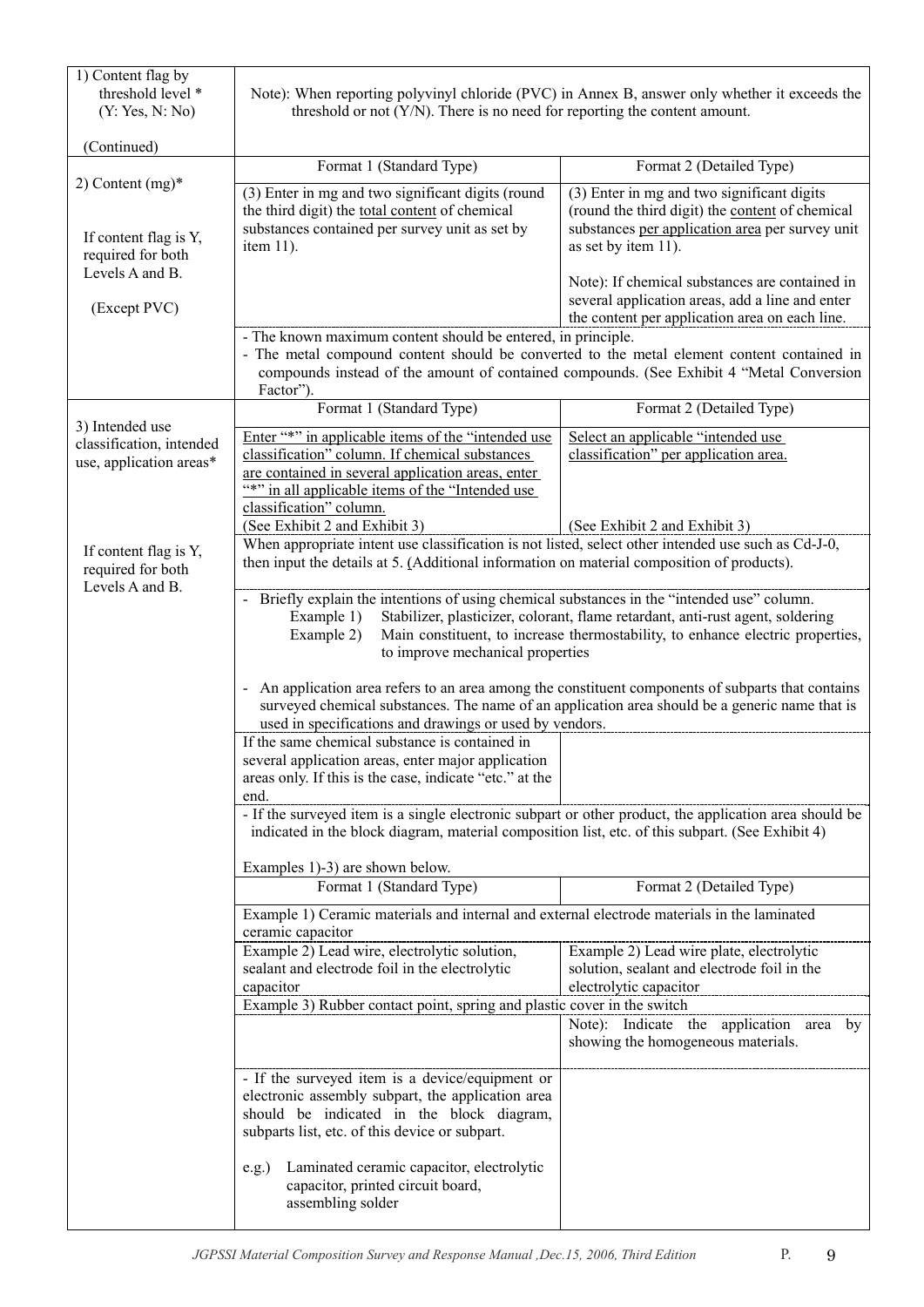|                                                                                                 | Format 1 (Standard Type)                                                                                                                                                                                                                                | Format 2 (Detailed Type)                                                                                                                            |  |  |  |
|-------------------------------------------------------------------------------------------------|---------------------------------------------------------------------------------------------------------------------------------------------------------------------------------------------------------------------------------------------------------|-----------------------------------------------------------------------------------------------------------------------------------------------------|--|--|--|
| 4) Content rate $(ppm)*$                                                                        | Enter the content rate (ppm) in a homogeneous material found in the area containing chemical<br>substances for both Levels A and B.<br>Note): Be aware that the calculation criteria for obtaining Level B substance content rate differ                |                                                                                                                                                     |  |  |  |
| - For both Formats 1<br>(Standard Type) and 2                                                   | from those for determining the content flag (Y/N) by threshold level. For example, the content flag<br>for some Level B substances may be N even if the content rate is 5000 ppm.<br>For level B substances, reporting of content rate is not required. |                                                                                                                                                     |  |  |  |
| (Detailed Type), reporting<br>of only the content rate of<br>Level A substances is<br>required. | Note): If the same intended use classification<br>applies to several application areas, enter the<br>maximum value.                                                                                                                                     | Note): If chemical substances are contained in<br>several application areas, add a line and enter<br>the content per application area on each line. |  |  |  |
| 5) Additional<br>information on material                                                        | Enter additional information on material composition of products if any.                                                                                                                                                                                |                                                                                                                                                     |  |  |  |
| composition of<br>products*                                                                     | e.g.<br>- CAS No. and ISO No. of materials/substances                                                                                                                                                                                                   |                                                                                                                                                     |  |  |  |
|                                                                                                 | - Alternative plans, reduction plans                                                                                                                                                                                                                    |                                                                                                                                                     |  |  |  |
|                                                                                                 | - Information on radioactivity must be reported. For example, radioactivity isotope name and<br>code, max activity level (MBq), typical activity level (MBq).                                                                                           |                                                                                                                                                     |  |  |  |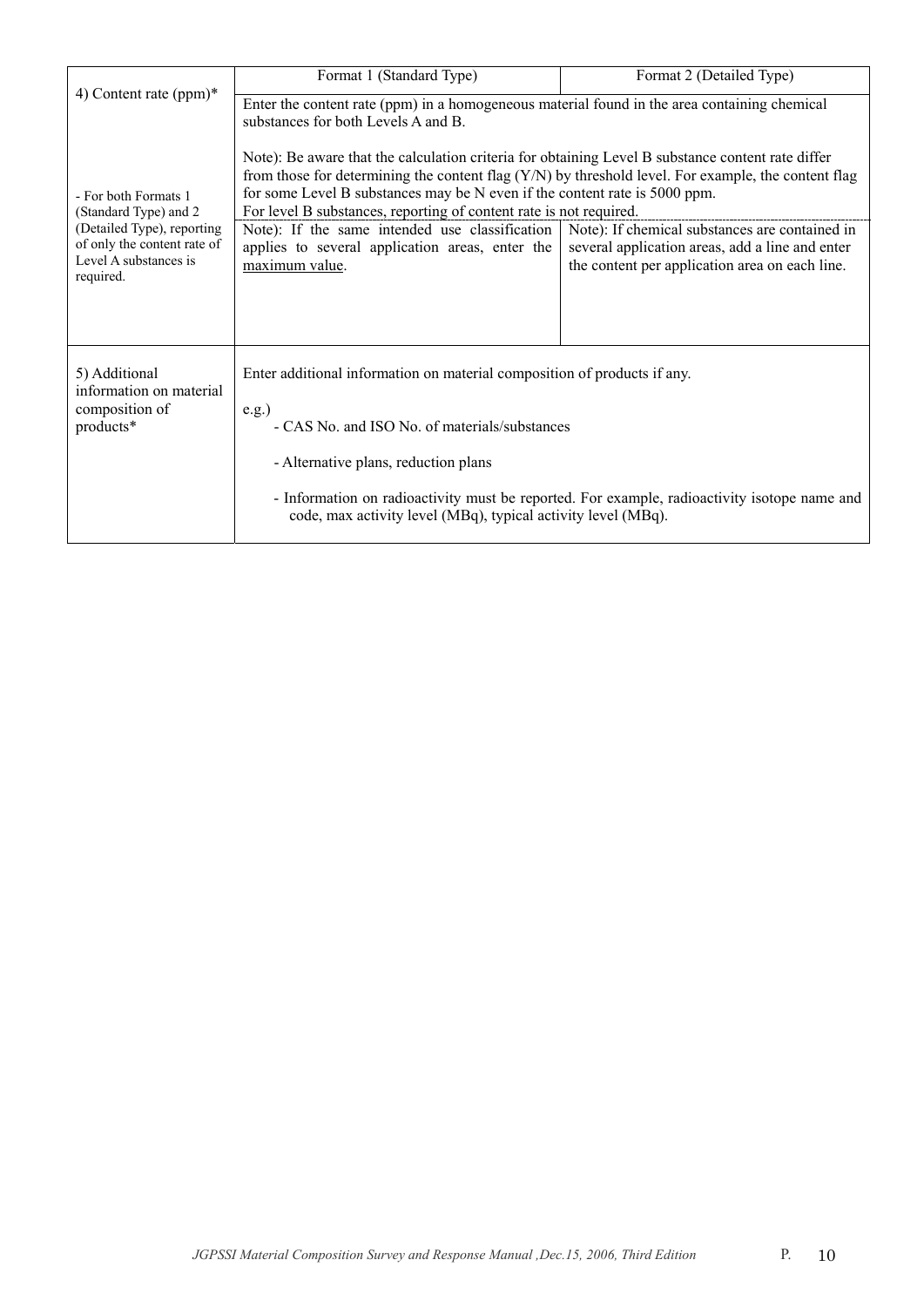## **6. Response Methods and Survey Response Format (Data Format)**

The JGPSSI has established rules and requirements for arranging data and other information when answering a green procurement survey, and has developed a survey response format (data format, see Exhibit 6). In principle, all survey responses should be exchanged via electronic data (JGP1 or JGP2 file) based on JGPSSI's survey response format (data format). We also provide free software containing two types of survey response tools that help respondents create JGP1 or JGP2 file in accordance with our survey response format (data format). It is acceptable to reply to a survey by creating JGP1 or JGP2 file without using these survey response tools.

Please see "Survey Response Tool Ver.3 Operation Manual" for how to create response data using these survey response tools.

### **7. Formats for Handwritten Response**

As explained in section 6 above, while in principle the survey response presupposes the exchange of JGP1 or JGP2 files, the JGPSSI also provides formats for handwritten response (see Exhibits 7, 8). These formats are an alternative for those who are unable to utilize the electronic formats (JGP1 or JGP2). Exhibits 7 or 8 may be copied and used when making a handwritten response.

For handwritten response, Format 1 (Standard Type) and Format 2 (Detailed Type) are available. Circle the applicable content flag (Y/N), and in each column of the "Contained substances – Detailed information" section, fill out the information regarding intended use classification, intended use, application areas, content rate and additional information regarding the material composition of products.

For how to use and fill out these formats, please follow the instructions in this manual. Note that the formats for handwritten response are only provided in PDF form as shown in this manual's exhibits. Please do not change the survey items.



## **8. Operation Flow**

Note: Preparing response data without using the survey tool is permitted.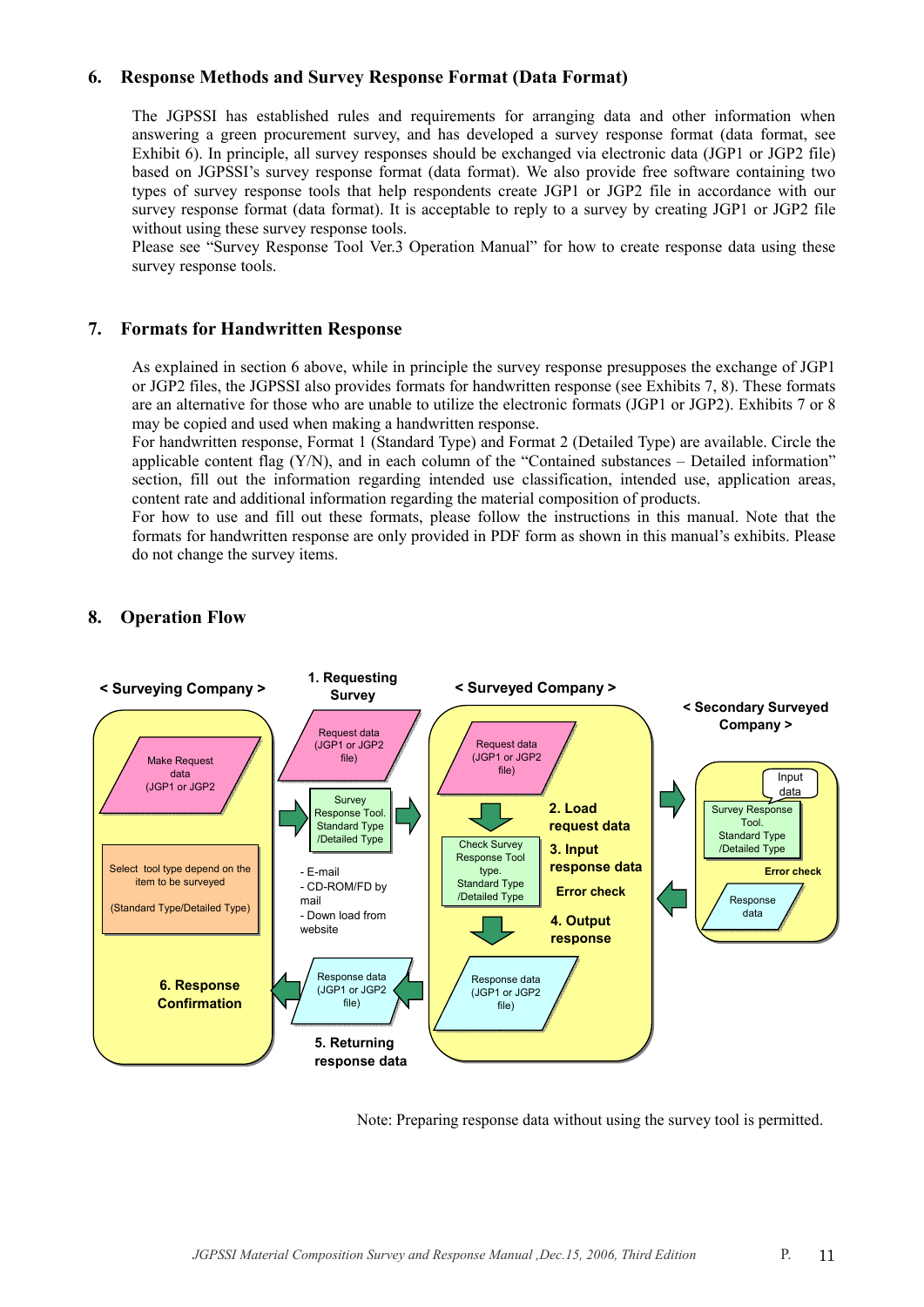## **9. Supplementary**

**-** JIG Annex C: The "Additional information on product/subpart" column in the data field group is not used in the JGPSSI survey and response format.

## **10. Attachments**

| Classification<br>No.(JGPSSI) | Material/Substance Category                                                             | Threshold level                                                              |  |  |
|-------------------------------|-----------------------------------------------------------------------------------------|------------------------------------------------------------------------------|--|--|
| C <sub>01</sub>               | Asbestos                                                                                | Intentionally added                                                          |  |  |
| CO <sub>2</sub>               | Certain Azocolourants and Azodyes                                                       | Intentionally<br>Directive<br>added<br>(see<br>76/769/EEC for applicability) |  |  |
| A05                           | Cadmium /Cadmium Compounds                                                              | 75 ppm or Intentionally added                                                |  |  |
| A07                           | Chromium/Hexavalent<br>Hexavalent<br>Chromium Compounds                                 | 1000 ppm or Intentionally added                                              |  |  |
| A09                           | Lead/Lead Compounds                                                                     | 1000 ppm or Intentionally added<br>300 ppm (PVC cables only)                 |  |  |
| A10                           | Mercury/Mercury Compounds                                                               | 1000 ppm or Intentionally added                                              |  |  |
| CO <sub>4</sub>               | (CFCs,<br>Ozone Depleting Substances<br>HCFCs, HBFCs, carbon tetrachloride,<br>$etc.$ ) | Class I: Intentionally added<br>Class II. HCFCs: 1000 ppm                    |  |  |
| <b>B02</b>                    | Polybrominated Biphenyls (PBBs)                                                         | 1000 ppm or Intentionally added                                              |  |  |
| <b>B03</b>                    | Polybrominated<br>Diphenylethers<br>(PBDEs)                                             | 1000 ppm or Intentionally added                                              |  |  |
| <b>B05</b>                    | Polychlorinated Biphenyls (PCBs)                                                        | Intentionally added                                                          |  |  |
| <b>B06</b>                    | Polychlorinated Naphthalenes<br>(more<br>than 3 chlorine atoms)                         | Intentionally added                                                          |  |  |
| C <sub>06</sub>               | Radioactive Substances                                                                  | Intentionally added                                                          |  |  |
| <b>B09</b>                    | Chlorinated<br>Certain<br>Shortchain<br>Paraffins (See Exhibit 5 in this manual)        | Intentionally added                                                          |  |  |
| A18                           | Tributyl Tin (TBT) and Triphenyl Tin<br>(TPT)                                           | Intentionally added                                                          |  |  |
| A17                           | Tributyl Tin Oxide (TBTO)                                                               | Intentionally added                                                          |  |  |

## Annex A: Survey Substance List (Level A JIG 101)

## Annex B: Survey Substance List (Level B JIG 101)

| Classification<br>No.(JGPSSI) | <b>Material/Substance Category</b>                                                                                          | Threshold level |
|-------------------------------|-----------------------------------------------------------------------------------------------------------------------------|-----------------|
| A01                           | Antimony/Antimony Compounds                                                                                                 | $1000$ ppm      |
| A02                           | Arsenic/Arsenic Compounds                                                                                                   | $1000$ ppm      |
| A03                           | Beryllium/Beryllium Compounds                                                                                               | $1000$ ppm      |
| A <sub>04</sub>               | Bismuth/Bismuth Compounds                                                                                                   | $1000$ ppm      |
| <b>B08</b>                    | Brominated Flame Retardants (other<br>than PBBs or PBDEs)                                                                   | $1000$ ppm      |
| A11                           | Nickel (external applications only)                                                                                         | $1000$ ppm      |
| C <sub>05</sub>               | Certain Phthalates (See Exhibit 5 in<br>this manual)                                                                        | $1000$ ppm      |
| A13                           | Selenium/Selenium Compounds                                                                                                 | $1000$ ppm      |
| <b>B07</b>                    | Polyvinyl Chloride (PVC)<br>(Disclosure is limited to "is present"/"is<br>not present "in amounts that exceed<br>threshold) | $1000$ ppm      |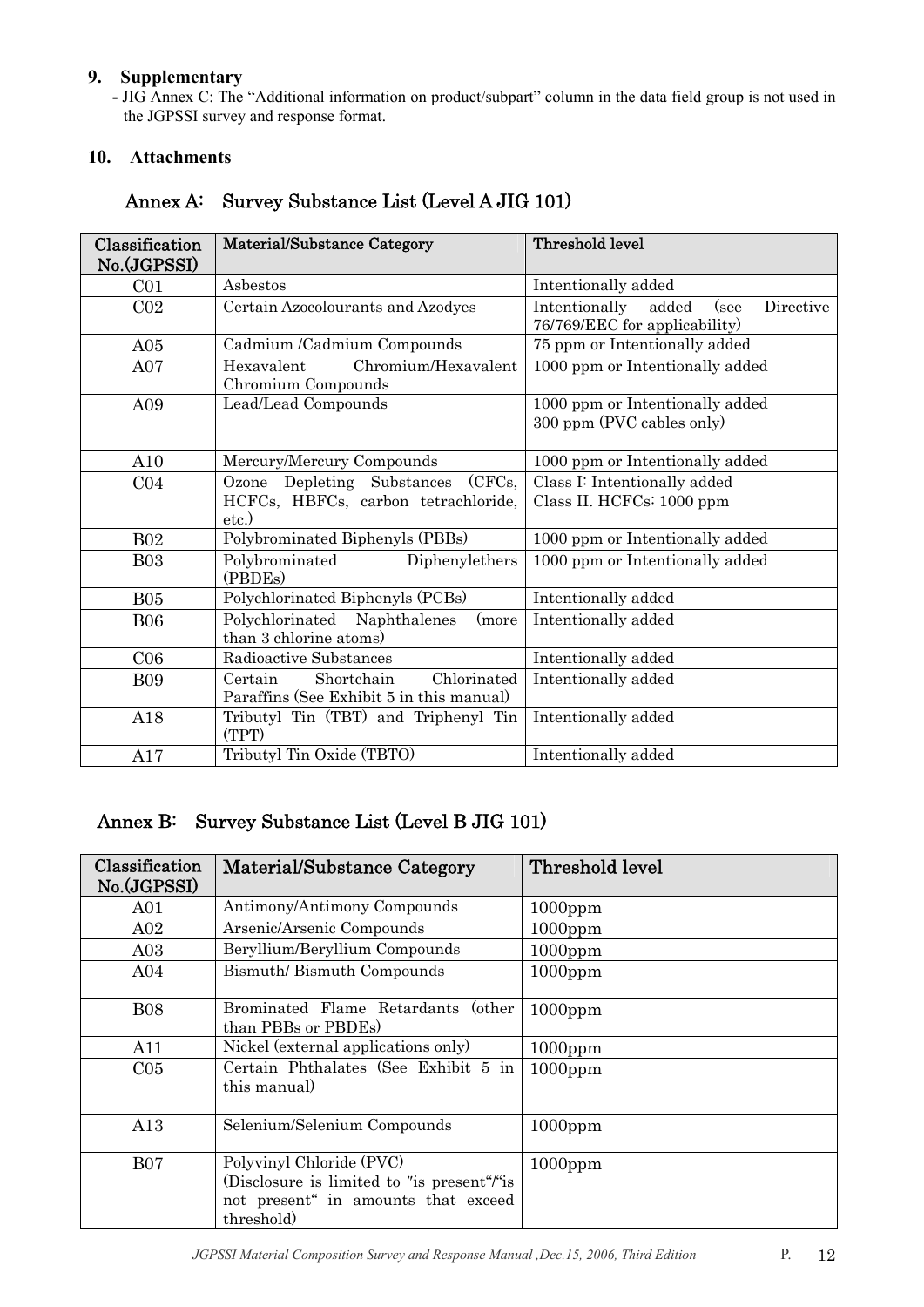## Exhibit 1. Flow Chart for Content Flag by threshold level



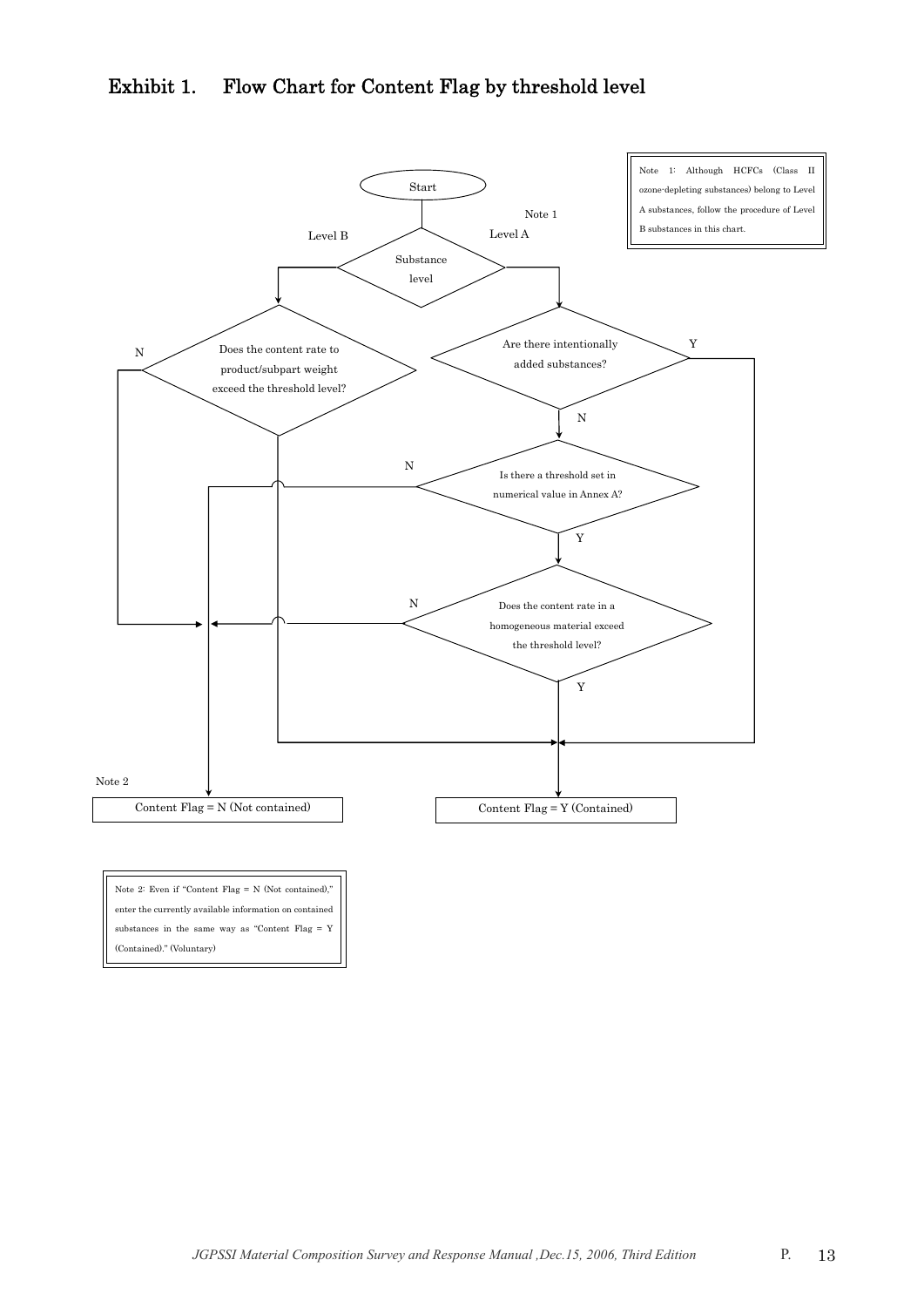| Exhibit 2. | Intended use classification List (Four Heavy Metals) |  |
|------------|------------------------------------------------------|--|
|------------|------------------------------------------------------|--|

| Relevant<br>Surveyed<br>Regulations |                      | Intended use classification |                      |                                                                                                                                                                                                                                                                                                                                                                                 |
|-------------------------------------|----------------------|-----------------------------|----------------------|---------------------------------------------------------------------------------------------------------------------------------------------------------------------------------------------------------------------------------------------------------------------------------------------------------------------------------------------------------------------------------|
| Chemical<br>Substance               | RoHS                 | ELV                         | Code                 |                                                                                                                                                                                                                                                                                                                                                                                 |
|                                     |                      |                             | Cd-J-99              | Containing cadmium above 75pmm : Impurities/recycled materials/contamination                                                                                                                                                                                                                                                                                                    |
|                                     |                      |                             | $Cd-J-0$             | Other intended use containing cadmium above 75ppm (Explain details in another column)                                                                                                                                                                                                                                                                                           |
|                                     | $\Omega$             |                             | $Cd-R-0$             | Other intended use containing 75ppm or less of cadmium (Explain details in another column)                                                                                                                                                                                                                                                                                      |
|                                     | $\Omega$<br>O        |                             | $Cd-R-1$<br>$Cd-R-2$ | Electric point and plating excluding uses banned by the amended EURO Directive 76/769/EEC "91/338/EEC"<br>Optical glass, filter glass                                                                                                                                                                                                                                           |
| Cadmium                             | O                    |                             | $Cd-R-3$             | Cadmium in printing inks for the application of enamels on borosilicate glass.                                                                                                                                                                                                                                                                                                  |
|                                     |                      | O                           | $Cd-E-1$             | Thick film pastes                                                                                                                                                                                                                                                                                                                                                               |
|                                     |                      | $\Omega$                    | $Cd-E-2$             | Batteries for electric vehicles                                                                                                                                                                                                                                                                                                                                                 |
|                                     |                      | $\circ$                     | $Cd-E-3$             | Optical components on glass used for Driver Assistance Systems                                                                                                                                                                                                                                                                                                                  |
|                                     | $\circ$              | $\circ$                     | Cd-RE-98             | Containing 75ppm or less of cadmium : Impurities/recycled materials/contamination                                                                                                                                                                                                                                                                                               |
|                                     | ---                  | ---                         | Cr-J-99<br>$Cr-J-0$  | Containing hexavalent chromium above 1000ppm : Impurities/recycled materials/contamination<br>Other intended use containing hexavalent chromium above 1000ppm (Explain details in another column)                                                                                                                                                                               |
|                                     | O                    |                             | $Cr-R-0$             | Other intended use containing 1000ppm or less of hexavalent chromium (Explain details in another column)                                                                                                                                                                                                                                                                        |
|                                     | O                    |                             | $Cr-R-1$             | For the prevention of corrosion of carbon steel cooling system in absorption refrigerators                                                                                                                                                                                                                                                                                      |
| Hexavalent                          | O                    |                             | $Cr-R-2$             | Hexavalent chromium in corrosion preventive coatings of unpainted metal sheetings and fasteners used for<br>corrosion protection and Electromagnetic Interference Shielding in equipment falling under category three of                                                                                                                                                        |
| chromium                            |                      |                             |                      | Directive 2002/96/EC (IT and telecommunications equipment). Exemption granted until 1 July 2007                                                                                                                                                                                                                                                                                 |
|                                     |                      | O<br>$\Omega$               | Cr-E-1<br>$Cr-E-2$   | Anti-corrosion coatings                                                                                                                                                                                                                                                                                                                                                         |
|                                     |                      | $\Omega$                    | $Cr-E-3$             | Corrosion preventive coating related to bolt and nut assembles for chassis applications<br>(Absorption) refrigerators in motor caravans                                                                                                                                                                                                                                         |
|                                     | $\circ$              | $\Omega$                    | Cr-RE-98             | Containing 1000ppm or less of hexavalent chromium : Impurities/recycled materials/contamination                                                                                                                                                                                                                                                                                 |
|                                     |                      |                             | Pb-J-99              | Containing lead above 1000ppm : Impurities/recycled materials/contamination                                                                                                                                                                                                                                                                                                     |
|                                     |                      | ---                         | $Pb-J-1$             | Containing lead above 300ppm, for use in vinyl chloride wires                                                                                                                                                                                                                                                                                                                   |
|                                     |                      |                             | $Pb-J-0$             | Other intended use containing lead above 1000ppm (Explain details in another column)                                                                                                                                                                                                                                                                                            |
|                                     | $\Omega$<br>$\Omega$ | $\Omega$                    | $Pb-R-0$<br>Pb-RE-1  | Other intended use containing 1000ppm or less of lead (Explain details in another column)                                                                                                                                                                                                                                                                                       |
|                                     | $\Omega$             | O                           | Pb-RE-2              | Glass used in CRT, electronic parts, and fluorescent tubes<br>Electronic ceramic parts                                                                                                                                                                                                                                                                                          |
|                                     | O                    | O                           | Pb-RE-3              | Steel materials containing less than 0.35% lead by weight (including zinc plating, free-machining steel)                                                                                                                                                                                                                                                                        |
|                                     | $\Omega$             | $\Omega$                    | Pb-RE-4              | Copper alloy containing 4% or less of lead by weight (e.g. brass, phosphor bronze)                                                                                                                                                                                                                                                                                              |
|                                     | O                    |                             | $Pb-R-1$             | Aluminum materials containing 0.4% or less of lead by weight                                                                                                                                                                                                                                                                                                                    |
|                                     | $\Omega$             |                             | $Pb-R-2$             | High-melting point solder (lead alloy containing above 85% of lead by weight)                                                                                                                                                                                                                                                                                                   |
|                                     | O                    |                             | $Pb-R-3$             | Soldering for servers, storage and storage array systems, and network infrastructure equipment for switching,<br>signaling, transmission and network management for telecommunication                                                                                                                                                                                           |
|                                     | $\Omega$             |                             | Pb-R-4               | Compliant pins/connectors                                                                                                                                                                                                                                                                                                                                                       |
|                                     | $\Omega$             |                             | $Pb-R-5$             | Coating material for thermal conduction module C-rings                                                                                                                                                                                                                                                                                                                          |
|                                     | $\circ$              |                             | $Pb-R-6$             | Optical glass, filter glass                                                                                                                                                                                                                                                                                                                                                     |
|                                     | O                    |                             | Pb-R-7               | Solder consisting of more than two types of elements for connecting microprocessor pins and packages<br>containing less than 85wt% and more than 80wt% of lead                                                                                                                                                                                                                  |
|                                     | O                    |                             | Pb-R-8               | Solder for connecting semiconductor dies and carriers in flip chip IC packages                                                                                                                                                                                                                                                                                                  |
|                                     | $\Omega$             |                             | $Pb-R-9$             | Lead-bronze bearing shells and bushes                                                                                                                                                                                                                                                                                                                                           |
|                                     | O                    |                             | Pb-R-10              | Lead in linear incandescent lamps with silicate coated tubes.                                                                                                                                                                                                                                                                                                                   |
|                                     | $\circ$              |                             | Pb-R-11              | Lead halide as radiant agent in High Intensity Discharge(HID) lamps used for professinal reprography<br>applications                                                                                                                                                                                                                                                            |
|                                     | O                    |                             | Pb-R-12              | Lead as activator in the fluorescent powder (1% lead by weight or less) of discharge lamps when used as sun<br>tanning lamps containing phosphors such as BSP (BaSi2O5:Pb) as well as when used as speciality lamps for<br>diazo-printing reprography, lithography, insect traps, photochemical and curing processes containing phosphors<br>such as SMS ((Sr, Ba)2MgSi2O7:Pb). |
|                                     | $\Omega$             |                             | Pb-R-13              | Lead with PbBiSn-Hg and PbInSn-Hg in specific compositions as main amalgam and with PbSn-Hg as auxiliary                                                                                                                                                                                                                                                                        |
| Lead                                | O                    |                             | Pb-R-14              | amalgam in very compact Energy Saving lamps (ESL).<br>Lead oxide in glass used for bonding front and rear substrates of flat fluorescent lamps used for Liquid Crystal                                                                                                                                                                                                          |
|                                     | O                    |                             | Pb-R-15              | Displays (I CD)<br>ead in printing inks for the application of enamels on borosilicate glass.                                                                                                                                                                                                                                                                                   |
|                                     | O                    |                             | Pb-R-16              | Lead as impurity in RIG (rare earth iron garnet) Faraday rotators used for fibre optic communications systems.                                                                                                                                                                                                                                                                  |
|                                     | O                    |                             | Pb-R-17              | Lead in finishes of fine pitch components other than connectors with a pitch of 0.65 mm<br>or less with NiFe lead frames and lead in finishes of fine pitch components other than                                                                                                                                                                                               |
|                                     | O                    |                             | Pb-R-18              | connectors with a pitch of 0.65 mm or less with copper lead-frames.<br>Lead in solders for the soldering to machined through hole discoidal and planar array ceramic multilayer<br>capacitors.                                                                                                                                                                                  |
|                                     | O                    |                             | Pb-R-19              | Lead oxide in plasma display panels (PDP) and surface conduction electron emitter displays (SED) used in<br>structural elements; notably in the front and rear glass dielectric layer, the bus electrode, the black stripe, the                                                                                                                                                 |
|                                     | $\Omega$             |                             | Pb-R-20              | address electrode, the barrier ribs, the seal frit and frit ring as well as in print pastes.<br>Lead oxide in the glass envelope of Black Light Blue (BLB) lamps.                                                                                                                                                                                                               |
|                                     | O                    |                             | Pb-R-21              | Lead alloys as solder for transducers used in high-powered (designated to operate for several hours at acoustic                                                                                                                                                                                                                                                                 |
|                                     | O                    |                             | Pb-R-22              | power levels of 125 dB SPL and above) loudspeakers.<br>Lead bound in crystal glass as defined in Annex I (Categories 1,2,3 and 4) of Council Directive 69/493/EEC.                                                                                                                                                                                                              |
|                                     |                      | O                           | $Pb-E-1$             | Aluminum for machining purposes (0.4 <pb≤1.5wt%)< td=""></pb≤1.5wt%)<>                                                                                                                                                                                                                                                                                                          |
|                                     |                      | O                           | $Pb-E-2$             | Aluminum for mechanical processing (Pb≤0.4wt%)                                                                                                                                                                                                                                                                                                                                  |
|                                     |                      | O                           | $Pb-E-3$             | bearing shells and bushes (alloy)                                                                                                                                                                                                                                                                                                                                               |
|                                     |                      | $\Omega$<br>$\Omega$        | $Pb-E-4$             | <b>Batteries</b>                                                                                                                                                                                                                                                                                                                                                                |
|                                     |                      | $\Omega$                    | $Pb-E-5$             | Vibration dampers<br>Vulcanising agents and stabilisers for elastomers in fluid handling and powertrain applications containing up to                                                                                                                                                                                                                                           |
|                                     |                      |                             | $Pb-E-6$             | 0.5% lead by weight                                                                                                                                                                                                                                                                                                                                                             |
|                                     |                      | O<br>O                      | Pb-E-7<br>Pb-E-8     | Bonding agents for elastomers in powertrain applications containing up to 0.5% lead by weight<br>Solder for electronic boards and other electric parts                                                                                                                                                                                                                          |
|                                     |                      | $\Omega$                    | $Pb-E-9$             | Copper in friction materials of brake linings containing more than 0.4% lead by weight                                                                                                                                                                                                                                                                                          |
|                                     |                      | $\Omega$                    | Pb-E-10              | Valve seats                                                                                                                                                                                                                                                                                                                                                                     |
|                                     |                      | $\Omega$                    | Pb-E-11              | Pyrotechnic initiators                                                                                                                                                                                                                                                                                                                                                          |
|                                     | $\circ$              | $\circ$                     | <b>Pb-RE-98</b>      | Containing 1000ppm or less of lead: Impurities/recycled materials/contamination                                                                                                                                                                                                                                                                                                 |
|                                     |                      |                             | Hg-J-99              | Containing 1000ppm or more of mercury: Impurities/recycled materials/contamination                                                                                                                                                                                                                                                                                              |
|                                     | O                    |                             | $Hg-J-0$<br>$Hg-R-0$ | Other intended use containing 1000ppm or more of mercury (Explain details in another column)<br>Other intended use containing less than 1000ppm of mercury (Explain details in another column)                                                                                                                                                                                  |
|                                     | $\Omega$             |                             | $Hg-R-1$             | Mercury in compact fluorescent lamps not exceeding 5mg per lamp                                                                                                                                                                                                                                                                                                                 |
| Mercury                             | $\circ$              |                             | $Hg-R-2$             | Mercury in straight fluorescent lamps for general purposes not exceeding each threshold                                                                                                                                                                                                                                                                                         |
|                                     | O                    |                             | $Hq-R-3$             | Straight fluorescent lamps for special purposes                                                                                                                                                                                                                                                                                                                                 |
|                                     | O                    |                             | $Hg-R-4$             | Other lamps                                                                                                                                                                                                                                                                                                                                                                     |
|                                     |                      | $\Omega$                    | $Hg-E-1$             | Discharge lamps, instrument panel displays                                                                                                                                                                                                                                                                                                                                      |
|                                     | $\circ$              | $\overline{\mathsf{o}}$     | $Hg-RE-98$           | Containing 1000ppm or less of mercury : Impurities/recycled materials/contamination<br>* Middle letter code represents following:                                                                                                                                                                                                                                               |

R: EU∕RoHS<br>E: EU∕ELV<br>J: JGPSSI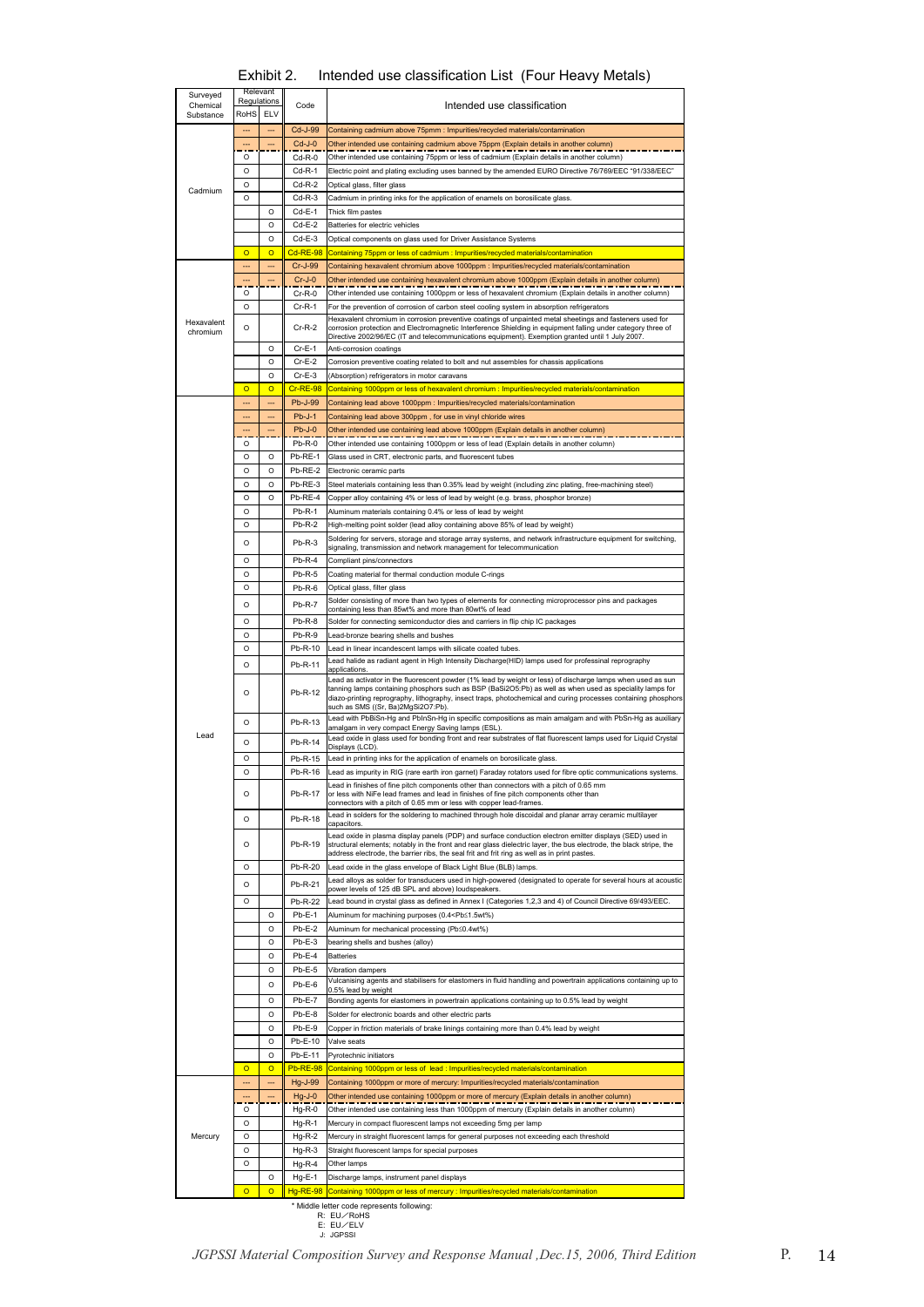## Exhibit 3. Intended use classification List (Level A : Others)

| <b>Relevant</b><br>Surveyed<br>Regulations    |                |            |                 |                                                                                                                           |  |  |
|-----------------------------------------------|----------------|------------|-----------------|---------------------------------------------------------------------------------------------------------------------------|--|--|
| Chemical<br>Substance                         | <b>RoHS</b>    | <b>ELV</b> | Code            | Intended use classification                                                                                               |  |  |
|                                               |                |            | $A17 - J - 1$   | For wet areas (Used in the kitchen or bathroom)                                                                           |  |  |
| <b>Tributyl Tin Oxide</b><br>(TBTO)           |                |            | $A17-J-2$       | Printing ink, antiseptic, mildew proof agent, underwater paint, etc.                                                      |  |  |
|                                               |                |            | A17-J-0         | Other                                                                                                                     |  |  |
|                                               |                |            | A18-J-1         | For wet areas (Used in the kitchen or bathroom)                                                                           |  |  |
| Tributyl Tins &<br><b>Triphenyl Tins</b>      |                |            | $A18-J-2$       | Printing ink, antiseptic, mildew proof agent, underwater paint, etc.                                                      |  |  |
|                                               |                |            | A18-J-0         | Other                                                                                                                     |  |  |
|                                               | ---            | ---        | B02-J-99        | Containing PBB above 1000ppm : Impurities/recycled materials/contamination                                                |  |  |
| Polybrominated                                |                |            | B02-J-0         | Other intended use containing PBB above 1000ppm (Explain details in another column)                                       |  |  |
| Biphenyls (PBBs)                              | O              |            | B02-R-0         | Other intended use containing 1000ppm or less of PBB (Explain details in another column)                                  |  |  |
|                                               | $\overline{O}$ |            | <b>B02-R-98</b> | Containing less than 1000ppm of PBB: Impurities/recycled materials/contamination                                          |  |  |
|                                               | ---            |            | B03-J-99        | Containing 1000ppm or more of PBDE: Impurities/recycled materials/contamination                                           |  |  |
| Polybrominated                                | ---            | ---        | <b>B03-J-0</b>  | Containing 1000ppm or more of PBDE, other intended use (Explain details in another column)                                |  |  |
| Diphenyl ethers                               | O              |            | B03-R-0         | Other intended use containing 1000ppm or less of PBDE (Explain details in another column)                                 |  |  |
| (PBDEs)                                       | O              |            | B03-R-1         | DecaBDE in plymeric applications                                                                                          |  |  |
|                                               | $\overline{O}$ |            | <b>B03-R-98</b> | Containing less than 1000ppm of PBDE: Impurities/recycled materials/contamination                                         |  |  |
| Polychlorinated<br>Biphenyls (PCBs)           | ---            | ---        | <b>B05-J-0</b>  | All                                                                                                                       |  |  |
| Polychloronapthale<br>nes (Cl <sup>3</sup> 3) | ---            | ---        | <b>B06-J-0</b>  | All                                                                                                                       |  |  |
| Short Chain<br>Chlorinated<br>Paraffins       | ---            | ---        | <b>B09-J-0</b>  | All                                                                                                                       |  |  |
| Asbestos                                      | ---            | ---        | C01-J-0         | All                                                                                                                       |  |  |
| <b>Azo Colorants</b>                          | ---            | ---        | $CO2-J-1$       | Leather and textile products that come in continuous contact with human body                                              |  |  |
|                                               |                |            | C02-J-0         | Other                                                                                                                     |  |  |
|                                               | ---            | ---        | C04-J-99        | Impurities/recycled materials/contamination containing Class II ozone depleting substances or HCFCs above<br>1000ppm      |  |  |
| Ozone Depleting<br>Substances                 |                | ---        | $CO4-J-0$       | All Class I substances (Explain details in another column)                                                                |  |  |
|                                               |                |            | C04-J-98        | Impurities/recycled materials/contamination containing 1000ppm or less of Class II ozone depleting substances<br>or HCFCs |  |  |
| Radioactive<br>Substances                     | ---            | ---        | C06-J-0         | All                                                                                                                       |  |  |

\* Middle letter code represents following: R: EU/RoHS J: JGPSSI

## Intended use classification List (Level B)

| Surveyed Chemical Substance          | Code           | Intended use classification |
|--------------------------------------|----------------|-----------------------------|
| Antimony and Antimony<br>Compounds   | $Sb-J-0$       | <b>AII</b>                  |
| Arsenic and Arsenic Compounds        | $As-J-0$       | All                         |
| Beryllium and Beryllium<br>Compounds | $Be-J-0$       | All                         |
| Bismuth and Bismuth Compounds        | $Bi-J-0$       | All                         |
| Nickel                               | $Ni-J-0$       | All                         |
| Selenium and Selenium<br>Compounds   | $Se-J-0$       | All                         |
| Vinyl Chloride Polymer (PVC)         | B07-J-0        | All                         |
| <b>Brominated Flame Retardants</b>   | <b>B08-J-0</b> | All                         |
| Phthalates                           | C05-J-0        | <b>AII</b>                  |

\* Middle letter code represents following: J: JGPSSI

. . . . . . . . . . . . . . . .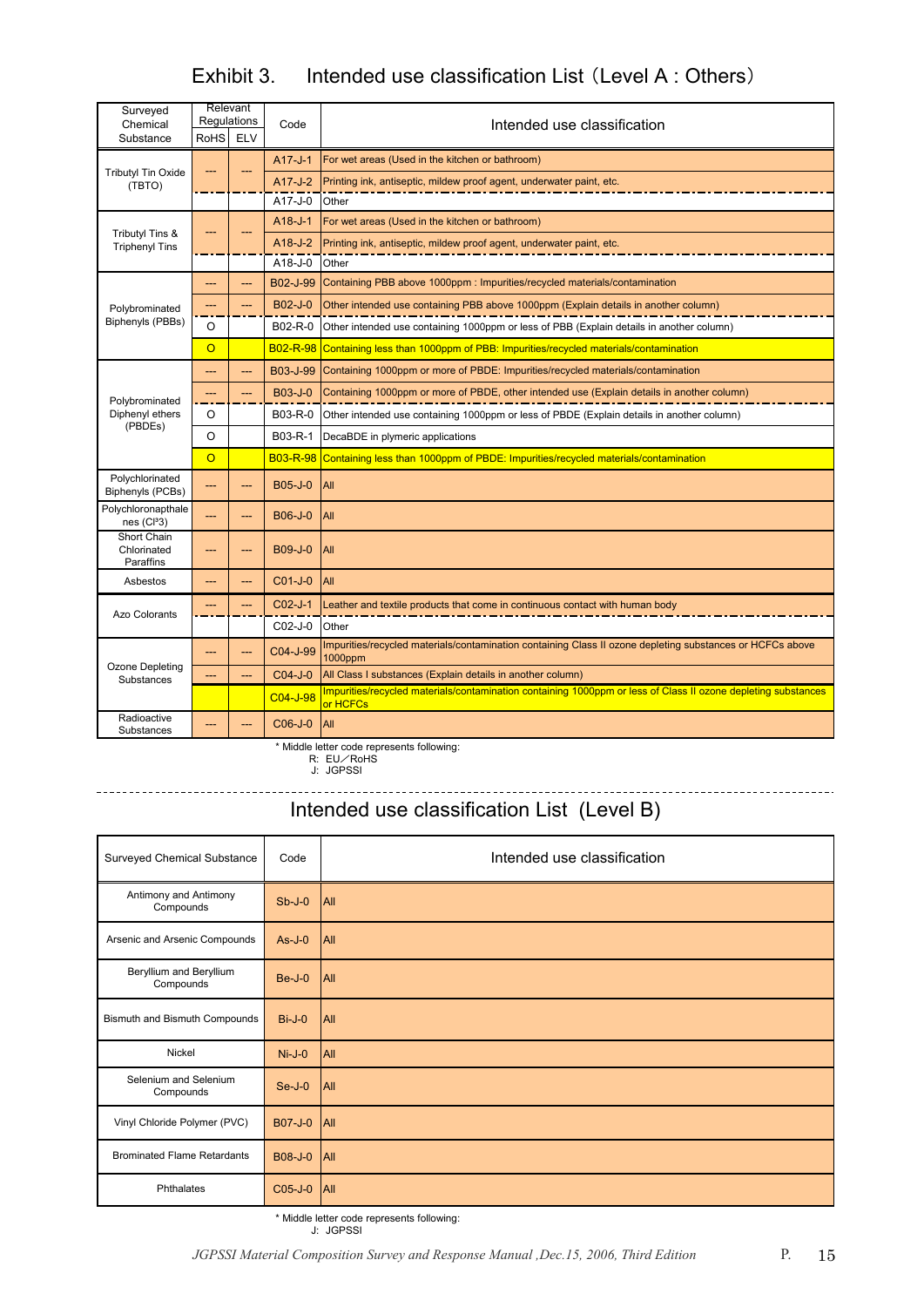## **Exhibit 4. Examples of Application Areas**

The following are example names of application areas that serve as references when completing the "application area" column of the survey.

Note: These examples do not represent all the application areas.

If using Format 2, enter the name of the application area so that the homogeneous material is clearly stated. E.g. lead terminal plating (see Component Part Example 5).



[Component Part Example 4] Surface-mounted chip parts Component parts: Terminal and main body **Terminal Main body** 

\* The main body of the part is made of multiple materials and the substance concerned is present, break it down. e.g.) Part (main body)  $\longrightarrow$  ceramic and internal electrode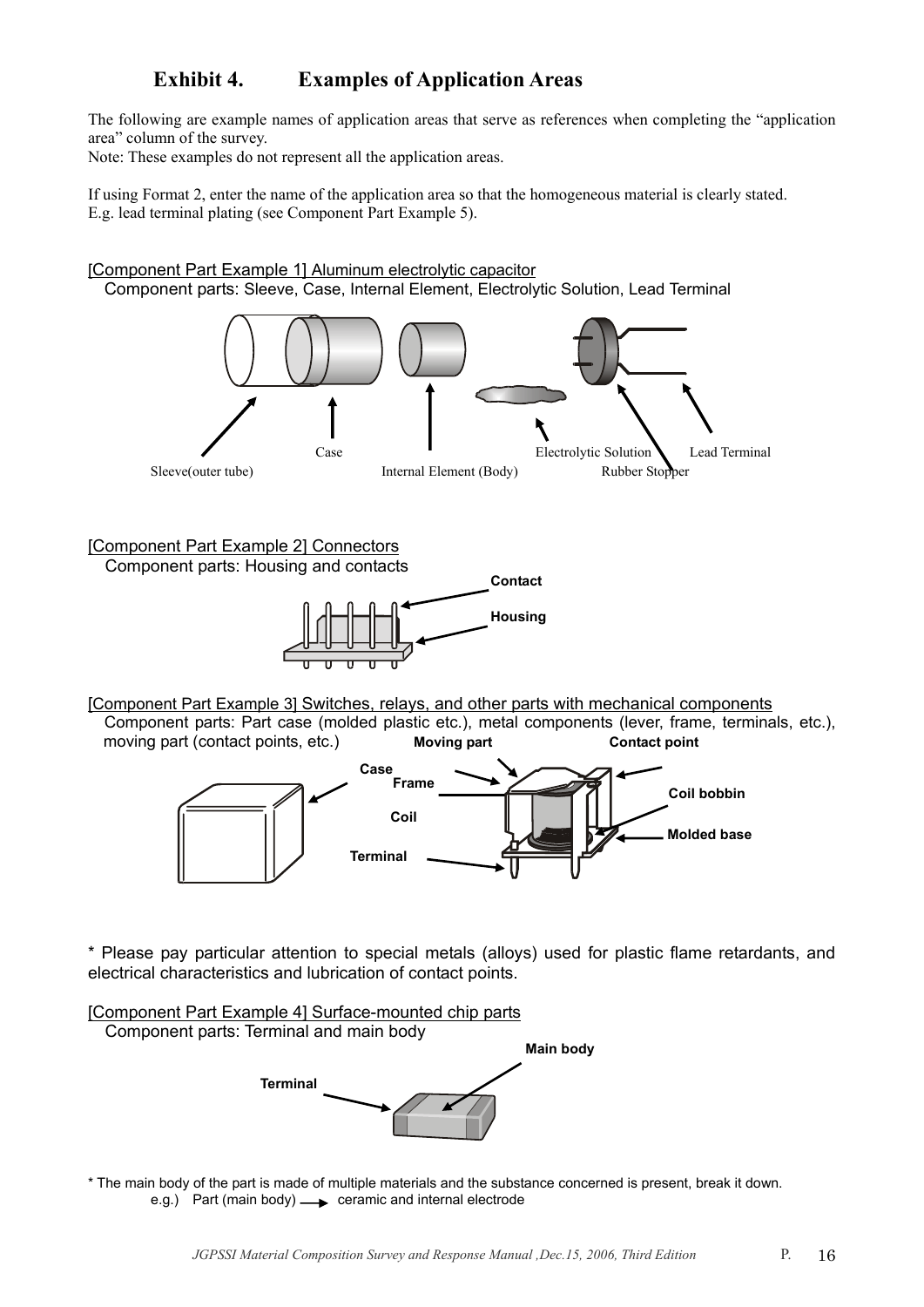## [Component Part Example 5] Semiconductor devices

 Component parts: Lead terminal (lead frame, etc.), package main body (molded plastic, etc.), and device chip



- \* Please pay particular attention to any flame retardants in the package plastic, and the lead material and treatment
- \* Make the response concerning the device chip as best you can

## [Component Part Example 6] Transformers and inductors

Component parts: Core, coil, bobbin, lead wire, insulator, case frame, etc.



\* Pay particular attention to flame retardants in plastic materials or insulating parts, impregnant in the coil, PVCs or flame retardants in the lead wire.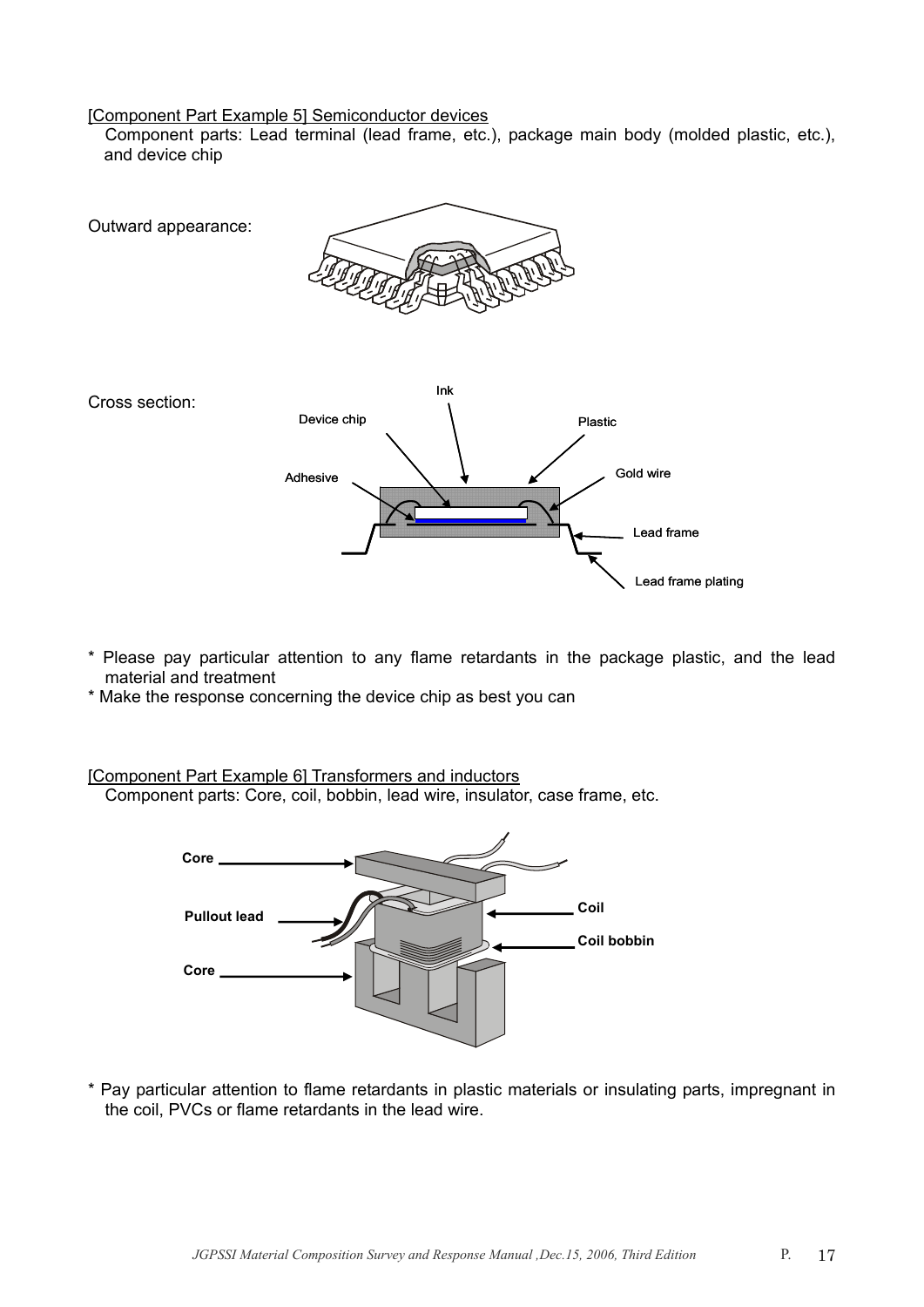## [Component Part Example 7] DC motors

 Component parts: Part case (molded plastic, etc.), metal parts (shaft, rotor core, terminal, frame, etc.) brush, magnet, coil, and other



- \* Pay particular attention to special metals (alloys) used for flame retardants in plastic, and electrical characteristics and lubrication in commutators, as well as grease in bearings.
- \* Calculate the amount contained per part from the amounts contained in each of the part components, when the substance is contained in lead wire and electronic circuits.

### [Component Part Example 8] Electrical cable (power cord)

Component parts: Conductor, plating, insulator (interior coating), and jacket (exterior coating)

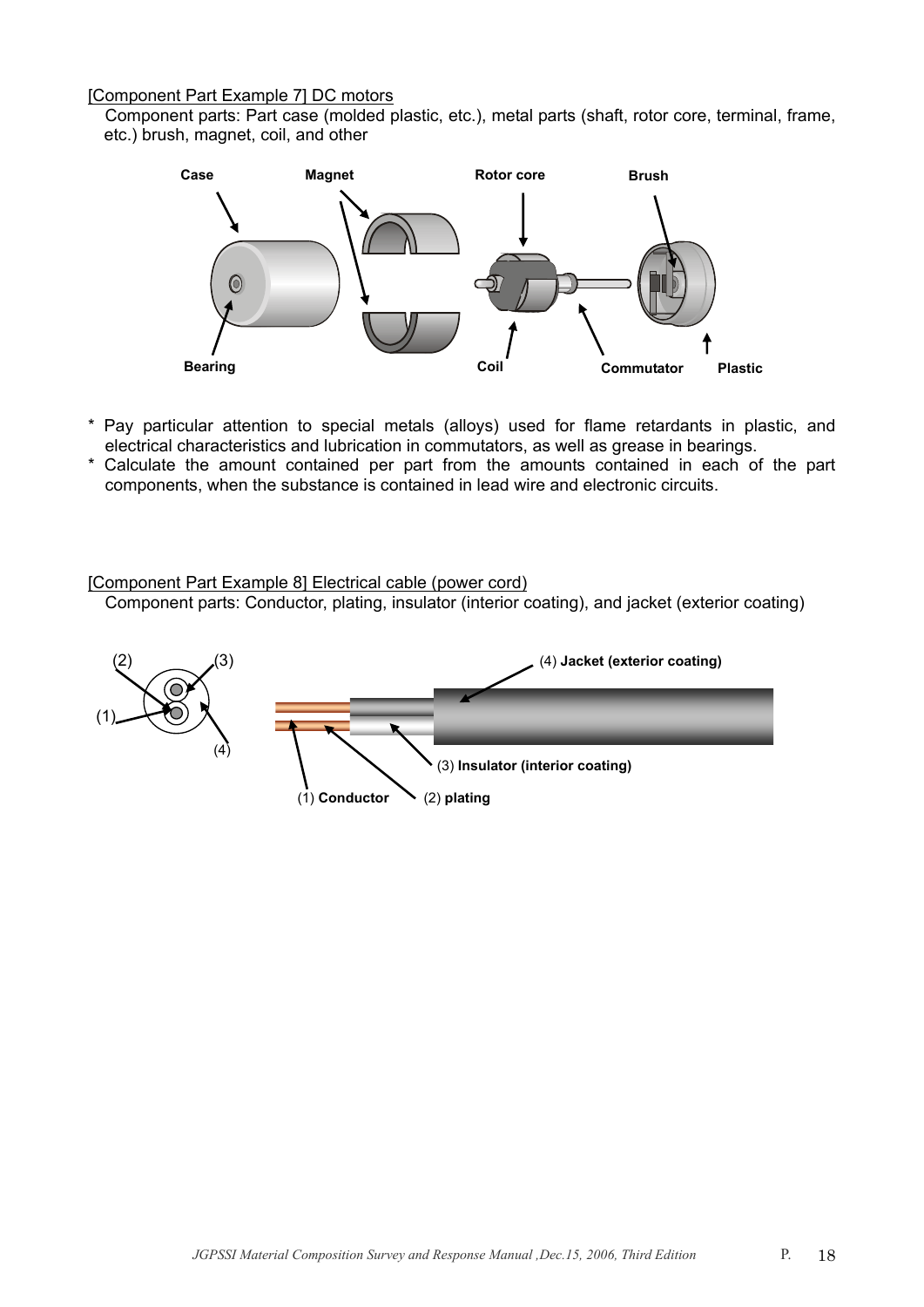| Classification Classification | <b>JGPSSI</b><br>No. | Substance group                 | Substance name                      | Metal<br>Conversion<br>Factor | CAS No.        |
|-------------------------------|----------------------|---------------------------------|-------------------------------------|-------------------------------|----------------|
| Level A                       |                      |                                 |                                     |                               |                |
|                               | CO <sub>1</sub>      | Table A: Asbestos               | Asbestos                            |                               | 1332-21-4      |
|                               |                      |                                 | Actinolite                          |                               | 77536-66-4     |
|                               |                      |                                 | Amosite (Grunerite)                 |                               | 12172-73-5     |
|                               |                      |                                 | Anthophyllite                       |                               | 77536-67-5     |
|                               |                      |                                 | Chrysotile                          |                               | 12001-29-5     |
|                               |                      |                                 | Crocidolite                         |                               | 12001-28-4     |
|                               |                      |                                 | Tremolite                           |                               | 77536-68-6     |
|                               | C <sub>02</sub>      | Table B: Azo colorants          | biphenyl-4-ylamine                  |                               | $92 - 67 - 1$  |
|                               |                      | (specific amines)               | Benzidine                           |                               | $92 - 87 - 5$  |
|                               |                      |                                 | 4-chloro-o-toluidine                |                               | 95-69-2        |
|                               |                      |                                 | 2-naphthylamine                     |                               | 91-59-8        |
|                               |                      |                                 | o-aminoazotoluene                   |                               | $97 - 56 - 3$  |
|                               |                      |                                 | 5-nitro-o-toluidine                 |                               | $99 - 55 - 8$  |
|                               |                      |                                 | 4-chloroaniline                     |                               | 106-47-8       |
|                               |                      |                                 | 4-methoxy-m-phenylenediamine        |                               | 615-05-4       |
|                               |                      |                                 | 4,4'-methylenedianiline             |                               | 101-77-9       |
|                               |                      |                                 | 3,3'-dichlorobenzidine              |                               | 91-94-1        |
|                               |                      |                                 | 3,3'-dimethoxybenzidine             |                               | 119-90-4       |
|                               |                      |                                 | 3,3'-dimethylbenzidine              |                               | 119-93-7       |
|                               |                      |                                 | 4,4'-methylenedi-o-toluidine        |                               | 838-88-0       |
|                               |                      |                                 | 6-methoxy-m-toluidine               |                               | $120 - 71 - 8$ |
|                               |                      |                                 | 4,4'-methylene-bis(2-chloroaniline) |                               | $101 - 14 - 4$ |
|                               |                      |                                 | 4,4'-oxydianiline                   |                               | $101 - 80 - 4$ |
|                               |                      |                                 | 4,4'-thiodianiline                  |                               | 139-65-1       |
|                               |                      |                                 | o-toluidine                         |                               | 95-53-4        |
|                               |                      |                                 | 4-methyl-m-phenylenediamine         |                               | 95-80-7        |
|                               |                      |                                 | 2,4,5-trimethylaniline              |                               | 137-17-7       |
|                               |                      |                                 | o-anisidine                         |                               | $90 - 04 - 0$  |
|                               |                      |                                 | 4-amino azobenzene                  |                               | 60-09-03       |
| Metal compounds A05           |                      | Table C: Cadmium/               | Cadmium                             | 1.000                         | 7440-43-9      |
|                               |                      | Cadmium Compounds               | Cadmium oxide                       | 0.875                         | 1306-19-0      |
|                               |                      |                                 | Cadmium sulfide                     | 0.778                         | 1306-23-6      |
|                               |                      |                                 | Cadmium chloride                    | 0.613                         | 10108-64-2     |
|                               |                      |                                 | Cadmium sulfate                     | 0.539                         | 10124-36-4     |
|                               |                      |                                 | Other cadmium compounds             |                               |                |
|                               | A07                  | Table D: Hexavalent             | Chromium (VI) oxide                 | 0.520                         | 1333-82-0      |
|                               |                      | Chromium/<br>HexavalentChromium | Barium chromate                     | 0.205                         | 10294-40-3     |
|                               |                      | Compounds                       | Calcium chromate                    | 0.333                         | 13765-19-0     |
|                               |                      |                                 | Chromium trioxide                   | 0.520                         | 1333-82-0      |
|                               |                      |                                 | Lead (II) chromate                  | 0.161                         | 7758-97-6      |
|                               |                      |                                 | Sodium chromate                     | 0.321                         | 7775-11-3      |
|                               |                      |                                 | Sodium dichromate                   | 0.397                         | 10588-01-9     |
|                               |                      |                                 | Strontium chromate                  | 0.255                         | 7789-06-2      |
|                               |                      |                                 | Potassium dichromate                | 0.353                         | 7778-50-9      |
|                               |                      |                                 | Potassium chromate                  | 0.268                         | 7789-00-6      |
|                               |                      |                                 | Zinc chromate                       | 0.287                         | 13530-65-9     |
|                               |                      |                                 | Other hexavalent chromium compounds |                               |                |
|                               |                      |                                 |                                     |                               |                |

Exhibit 5. JIG Detailed Chemical lists (with metal conversion factor)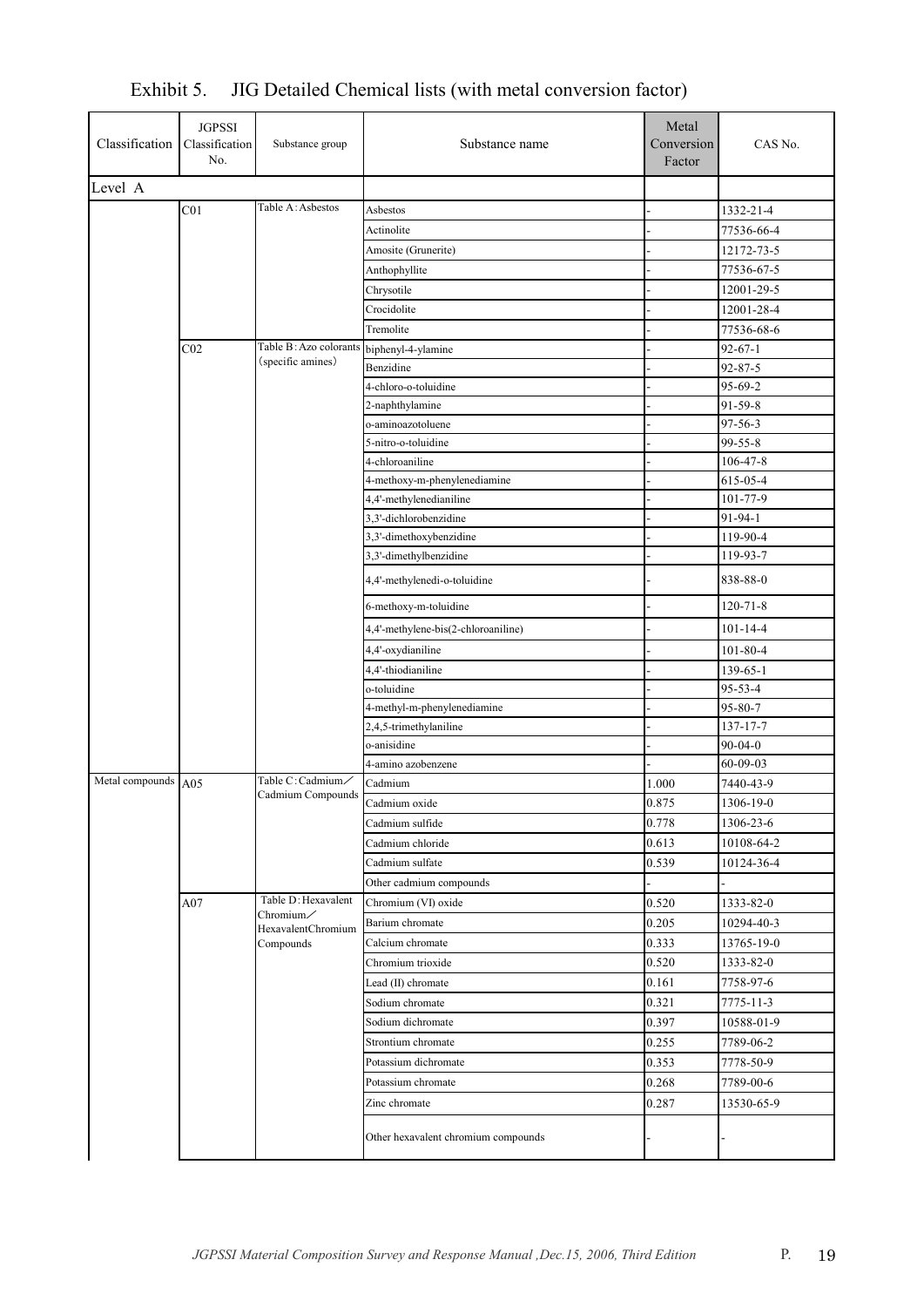| Classification  | <b>JGPSSI</b><br>Classification | Substance Group                                            | Substance Name                                                            | Metal<br>Conversion | CAS No.                   |
|-----------------|---------------------------------|------------------------------------------------------------|---------------------------------------------------------------------------|---------------------|---------------------------|
| Metal compounds | No.                             | Table E:Lead∕Lead                                          |                                                                           | Factor              |                           |
|                 | A09                             | Compounds                                                  | Lead                                                                      | 1.000               | 7439-92-1                 |
|                 |                                 |                                                            | Lead(II) sulfate                                                          | 0.683               | 7446-14-2                 |
|                 |                                 |                                                            | Lead(II) carbonate                                                        | 0.775               | 598-63-0                  |
|                 |                                 |                                                            | Lead hydroxidcarbonate                                                    | 0.801               | 1319-46-6                 |
|                 |                                 |                                                            | Lead acetate                                                              | 0.637               | $301 - 04 - 2$            |
|                 |                                 |                                                            | Lead (II) acetate, trihydrate                                             | 0.546               | 6080-56-4                 |
|                 |                                 |                                                            | Lead phosphate                                                            | 0.766               | 7446-27-7                 |
|                 |                                 |                                                            | Lead selenide                                                             | 0.724               | 12069-00-0                |
|                 |                                 |                                                            | Lead (IV) oxide                                                           | 0.866               | 1309-60-0                 |
|                 |                                 |                                                            | Lead (II,IV) oxide                                                        | 0.907               | 1314-41-6                 |
|                 |                                 |                                                            | Lead (II) sulfide                                                         | 0.866               | 1314-87-0                 |
|                 |                                 |                                                            | Lead (II) oxide                                                           | 0.928               | 1317-36-8                 |
|                 |                                 |                                                            | Lead(II) carbonate basic                                                  | 0.801               | 1319-46-6                 |
|                 |                                 |                                                            | Lead hydroxidcarbonate                                                    | 0.801               | 1344-36-1                 |
|                 |                                 |                                                            | Lead(II) phosphate                                                        | 0.766               | 7446-27-7                 |
|                 |                                 |                                                            | Lead(II) chromate                                                         | 0.641               | 7758-97-6                 |
|                 |                                 |                                                            | Lead(II) titanate                                                         | 0.686               | 12060-00-3                |
|                 |                                 |                                                            | Lead sulfate, sulphuric acid, lead salt                                   | 1.000               | 15739-80-7                |
|                 |                                 |                                                            | Lead sulphate, tribasic                                                   | 0.850               | 12202-17-4                |
|                 |                                 |                                                            | Lead stearate                                                             | 0.268               | $1072 - 35 - 1$           |
|                 |                                 |                                                            | Other lead compounds                                                      |                     |                           |
|                 | A10                             | Table F: Mercury                                           | Mercury                                                                   | 1.000               | 7439-97-6                 |
|                 |                                 | Mercury Compounds                                          | Mercuric chloride                                                         |                     | 33631-63-9                |
|                 |                                 |                                                            | Mercury (II) chloride                                                     | 0.739               | 7487-94-7                 |
|                 |                                 |                                                            | Mercuric sulfate                                                          | 0.676               | 7783-35-9                 |
|                 |                                 |                                                            | Mercuric nitrate                                                          | 0.618               | 10045-94-0                |
|                 |                                 |                                                            | Mercuric (II) oxide                                                       | 0.926               | 21908-53-2                |
|                 |                                 |                                                            | Mercuric sulfide                                                          | 0.862               | 1344-48-5                 |
|                 |                                 |                                                            | Other mercury compounds                                                   |                     |                           |
|                 | C04                             | Table G: Ozone<br>Depleting Substances<br>$\angle$ Isomers | Trichlorofluoromethane                                                    |                     | 75-69-4                   |
|                 |                                 |                                                            | Dichlorodifluoromethane (CFC12)                                           |                     | 75-71-8                   |
|                 |                                 |                                                            | Chlorotrifluoromethane (CFC 13)                                           |                     | 75-72-9                   |
|                 |                                 |                                                            | Pentachlorofluoroethane (CFC 111)                                         |                     | 354-56-3                  |
|                 |                                 |                                                            | Tetrachlorodifluoroethane (CFC 112)<br>Trichlorotrifluoroethane (CFC 113) |                     | $76 - 12 - 0$             |
|                 |                                 |                                                            | 1,1,2 Trichloro-1,2,2 trifluoroethane                                     |                     | 354-58-5<br>$76 - 13 - 1$ |
|                 |                                 |                                                            | Dichlorotetrafluoroethane (CFC 114)                                       |                     | $76 - 14 - 2$             |
|                 |                                 |                                                            |                                                                           |                     |                           |
|                 |                                 |                                                            | Monochloropentafluoroethane (CFC 115)                                     |                     | $76 - 15 - 3$             |
|                 |                                 |                                                            | Heptachlorofluoropropane (CFC 211)                                        |                     | 422-78-6<br>135401-87-5   |
|                 |                                 |                                                            | Hexachlorodifluoropropane (CFC 212)                                       |                     | 3182-26-1                 |
|                 |                                 |                                                            | Pentachlorotrifluoropropane (CFC 213)                                     |                     | 165977<br>134237-31-3     |
|                 |                                 |                                                            | Tetrachlorotetrafluoropropane (CFC 214)                                   |                     | 29255-31-0                |
|                 |                                 |                                                            | 1,1,1,3-Tetrachlorotetrafluoropropane                                     |                     | 2268-46-4                 |
|                 |                                 |                                                            | Trichloropentafluoropropane (CFC 215)                                     |                     | 1599-41-3                 |
|                 |                                 |                                                            | 1,1,1-Trichloropentafluoropropane                                         |                     | 4259-43-2                 |
|                 |                                 |                                                            | 1,2,3-Trichloropentafluoropropane                                         |                     | $76 - 17 - 5$             |
|                 |                                 |                                                            | Dichlorohexafluoropropane (CFC 216)                                       |                     | 661-97-2                  |
|                 |                                 |                                                            | Monochloroheptafluoropropane (CFC 217)                                    |                     | 422-86-6                  |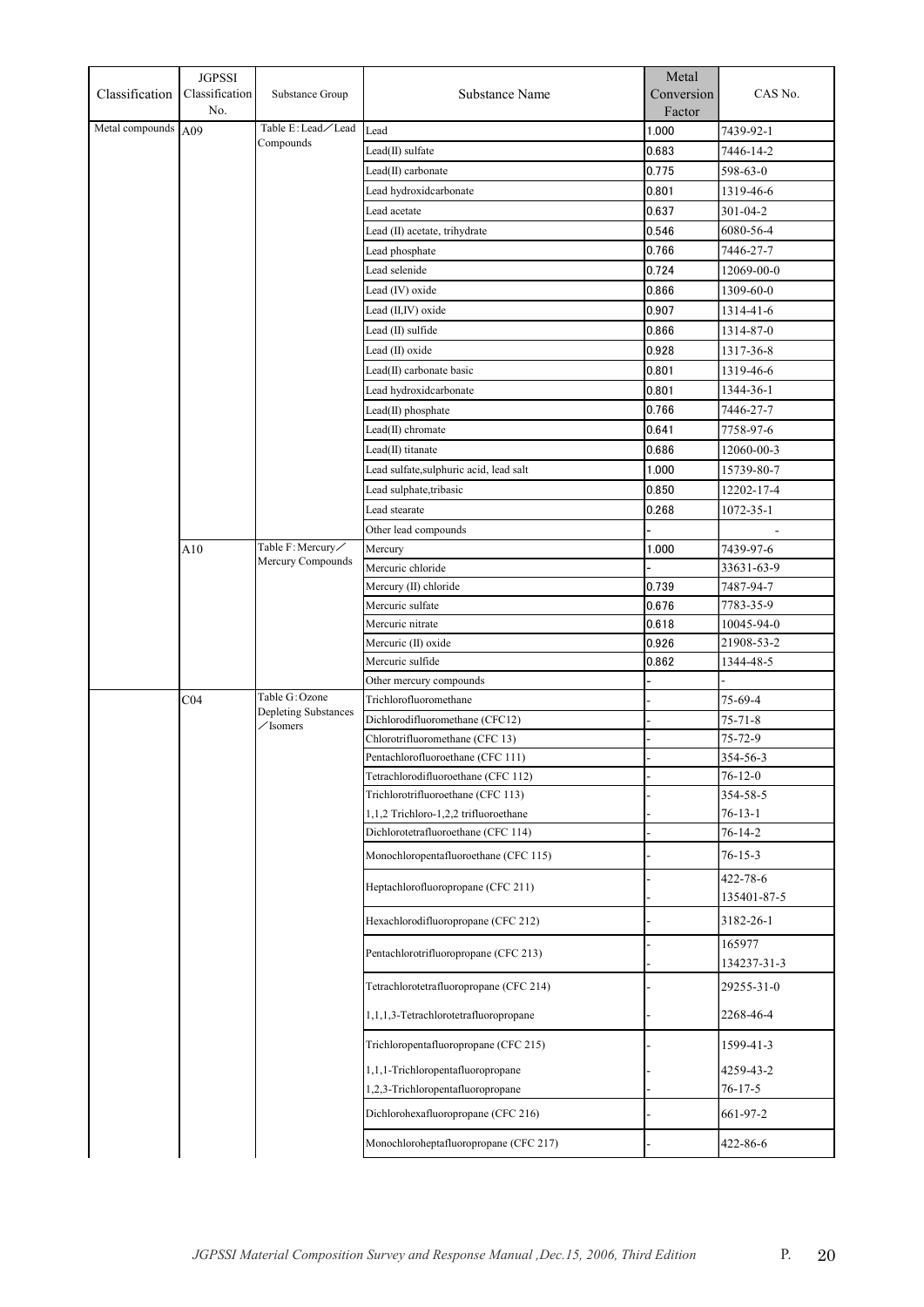| Classification | <b>JGPSSI</b><br>Classification<br>No. | Substance Group              | Substance Name                                                                               | Metal<br>Conversion<br>Factor | CAS No.                           |
|----------------|----------------------------------------|------------------------------|----------------------------------------------------------------------------------------------|-------------------------------|-----------------------------------|
|                |                                        |                              | Bromochlorodifluoromethane (Halon 1211)                                                      |                               | 353-59-3                          |
|                |                                        |                              | Bromotrifluoromethane (Halon 1301)                                                           |                               | $75 - 63 - 8$                     |
|                |                                        |                              | Dibromotetrafluoroethane (Halon 2402)                                                        |                               | 124-73-2                          |
|                |                                        |                              | Carbon Tetrachloride (Tetrachloromethane)                                                    |                               | $56 - 23 - 5$                     |
|                |                                        |                              | 1,1,1, - Trichloroethane (methyl chloroform) and its isomers<br>except 1,1,2-trichloroethane |                               | $71 - 55 - 6$                     |
|                |                                        |                              | Bromomethane (Methyl Bromide)                                                                |                               | 74-83-9                           |
|                |                                        |                              | Bromodifluoromethane and isomers (HBFC's)                                                    |                               | 1511-62-2                         |
|                |                                        | Table H:                     | Dichlorofluoromethane (HCFC 21)                                                              |                               | 75-43-4                           |
|                |                                        | Hydrochlorofluorocarb<br>ons | Chlorodifluoromethane (HCFC 22)                                                              |                               | 75-45-6                           |
|                |                                        | $\angle$ Isomer              | Chlorofluoromethane (HCFC 31)                                                                |                               | 593-70-4                          |
|                |                                        |                              | Tetrachlorofluoroethane (HCFC 121)                                                           |                               | 134237-32-4                       |
|                |                                        |                              | 1,1,1,2-tetrachloro-2-fluoroethane (HCFC 121a)                                               |                               | 354-11-0                          |
|                |                                        |                              | 1,1,2,2-tetracloro-1-fluoroethane                                                            |                               | 354-14-3                          |
|                |                                        |                              | Trichlorodifluoroethane (HCFC 122)                                                           |                               | 41834-16-6                        |
|                |                                        |                              | 1,2,2-trichloro-1,1-difluoroethane                                                           |                               | 354-21-2                          |
|                |                                        |                              | Dichlorotrifluoroethane(HCFC 123)                                                            |                               | 34077-87-7                        |
|                |                                        |                              | Dichloro-1,1,2-trifluoroethane                                                               |                               | 90454-18-5                        |
|                |                                        |                              | 2,2-dichloro-1,1,1-trifluroethane                                                            |                               | 306-83-2                          |
|                |                                        |                              | 1,2-dichloro-1,1,2-trifluroethane (HCFC-123a)                                                |                               | 354-23-4                          |
|                |                                        |                              | 1,1-dichloro-1,2,2-trifluroethane (HCFC-123b)                                                |                               | 812-04-4                          |
|                |                                        |                              | 2,2-dichloro-1,1,2-trifluroethane (HCFC-123b)                                                |                               | 812-04-4                          |
|                |                                        |                              | Chlorotetrafluoroethane (HCFC 124)                                                           |                               | 63938-10-3                        |
|                |                                        |                              | 2-chloro-1,1,1,2-tetrafluoroethane                                                           |                               | 2837-89-0                         |
|                |                                        |                              | 1-chloro-1,1,2,2-tetrafluoroethane (HCFC 124a)                                               |                               | 354-25-6                          |
|                |                                        |                              | Trichlorofluoroethane (HCFC 131)                                                             |                               | 27154-33-2;(134237-               |
|                |                                        |                              |                                                                                              |                               | $34-6)$                           |
|                |                                        |                              | 1-Fluoro-1,2,2-trichloroethane                                                               |                               | 359-28-4                          |
|                |                                        |                              | 1,1,1-trichloro-2-fluoroethane (HCFC131b)                                                    |                               | 811-95-0                          |
|                |                                        |                              | Dichlorodifluoroethane (HCFC 132)                                                            |                               | 25915-78-0                        |
|                |                                        |                              | 1,2-dichloro-1,1-difluoroethane (HCFC 132b)                                                  |                               | 1649-08-7                         |
|                |                                        |                              | 1,1-dichloro-1,2-difluoroethane (HFCF 132c)                                                  |                               | 1842-05-3                         |
|                |                                        |                              | 1,1-dichloro-2,2-difluoroethane                                                              |                               | $471 - 43 - 2$                    |
|                |                                        |                              | 1,2-dichloro-1,2-difluoroethane                                                              |                               | 431-06-1                          |
|                |                                        |                              | Chlorotrifluoroethane (HCFC 133)                                                             |                               | 1330-45-6                         |
|                |                                        |                              | 1-chloro-1,2,2-trifluoroethane                                                               |                               | 1330-45-6                         |
|                |                                        |                              | 2-chloro-1,1,1-trifluoroethane (HCFC-133a)                                                   |                               | $75 - 88 - 7$                     |
|                |                                        |                              | Dichlorofluoroethane(HCFC 141)                                                               |                               | $1717-00-6$ ; $(25167-$<br>$88-8$ |
|                |                                        |                              | 1,1-dichloro-1-fluoroethane (HCFC-141b)                                                      |                               | 1717-00-6                         |
|                |                                        |                              | 1,2-dichloro-1-fluoroethane                                                                  |                               | 430-57-9                          |
|                |                                        |                              | Chlorodifluoroethane (HCFC 142)                                                              |                               | 25497-29-4                        |
|                |                                        |                              | 1-chloro-1,1-difluoroethane (HCFC142b)                                                       |                               | $75 - 68 - 3$                     |
|                |                                        |                              | 1-chloro-1,2-difluoroethane (HCFC142a)                                                       |                               | 25497-29-4                        |
|                |                                        |                              | Hexachlorofluoropropane (HCFC 221)                                                           |                               | 134237-35-7                       |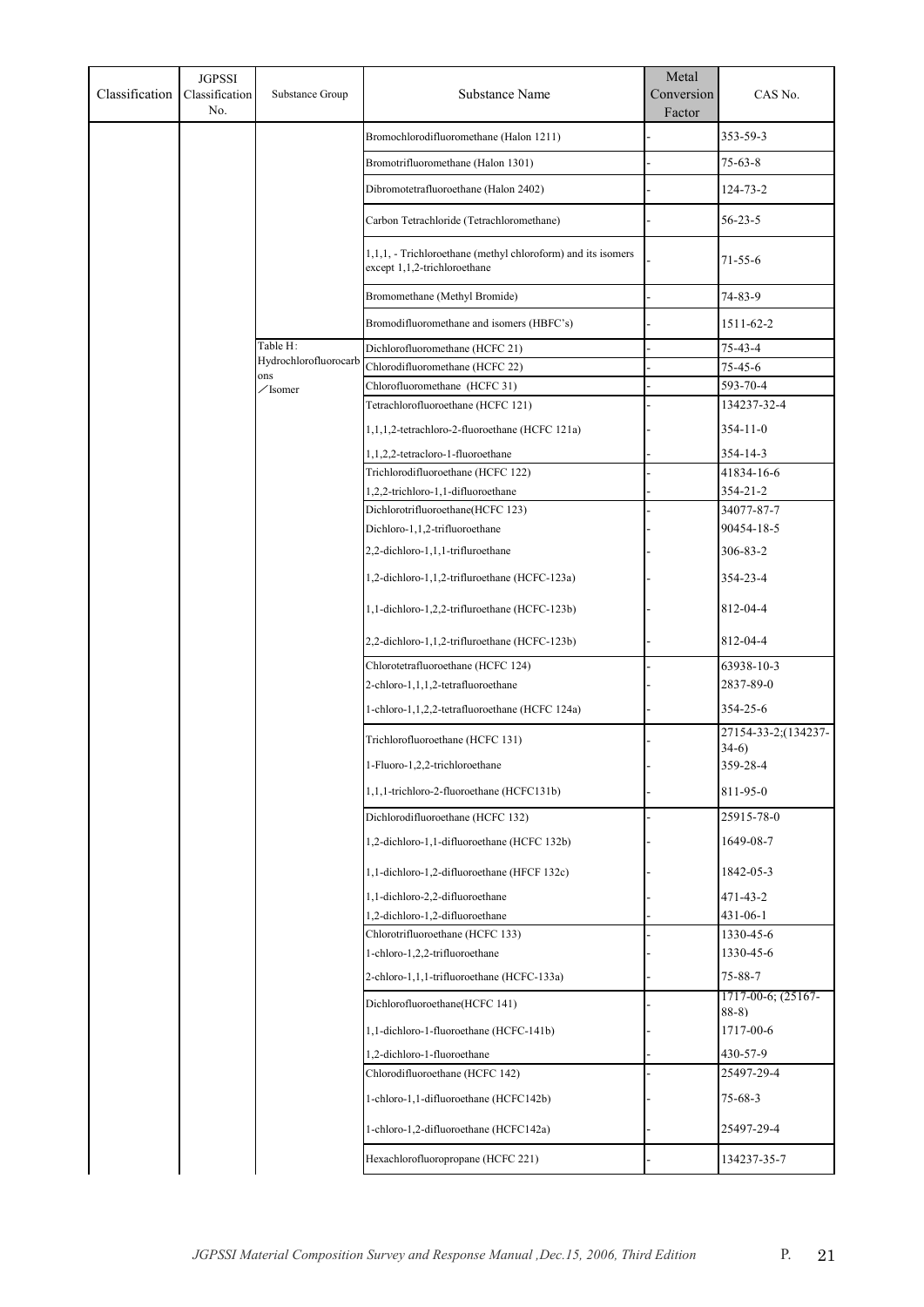| Classification | <b>JGPSSI</b><br>Classification<br>No. | Substance Group | Substance Name                                           | Metal<br>Conversion<br>Factor | CAS No.                         |
|----------------|----------------------------------------|-----------------|----------------------------------------------------------|-------------------------------|---------------------------------|
|                |                                        |                 | Pentachlorodifluoropropane (HCFC 222)                    |                               | 134237-36-8                     |
|                |                                        |                 | Tetrachlorotrifluropropane (HCFC 223)                    |                               | 134237-37-9                     |
|                |                                        |                 | Trichlorotetrafluoropropane (HCFC 224)                   |                               | 134237-38-0                     |
|                |                                        |                 | Dichloropentafluoropropane, (Ethyne, fluoro-) (HCFC 225) |                               | 127564-92-5; (2713-<br>$(09-9)$ |
|                |                                        |                 | 2,2-Dichloro-1,1,1,3,3-pentafluoropropane(HCFC 225aa)    |                               | 128903-21-9                     |
|                |                                        |                 | 2,3-Dichloro-1,1,1,2,3-pentafluoropropane (HCFC 225ba)   |                               | 422-48-0                        |
|                |                                        |                 | 1,2-Dichloro-1,1,2,3,3-pentafluoropropane (HCFC 225bb)   |                               | 422-44-6                        |
|                |                                        |                 | 3,3-Dichloro-1,1,1,2,2-pentafluoropropane (HCFC 225ca)   |                               | 422-56-0                        |
|                |                                        |                 | 1,3-Dichloro-1,1,2,2,3-pentafluoropropane (HCFC 225cb)   |                               | 507-55-1                        |
|                |                                        |                 | 1,1-Dichloro-1,2,2,3,3-pentafluoropropane(HCFC 225cc)    |                               | 13474-88-9                      |
|                |                                        |                 | 1,2-Dichloro-1,1,3,3,3-pentafluoropropane (HCFC 225da)   |                               | 431-86-7                        |
|                |                                        |                 | 1,3-Dichloro-1,1,2,3,3-pentafluoropropane (HCFC 225ea)   |                               | 136013-79-1                     |
|                |                                        |                 | 1,1-Dichloro-1,2,3,3,3-pentafluoropropane(HCFC 225eb)    |                               | 111512-56-2                     |
|                |                                        |                 | Chlorohexafluoropropane (HCFC 226)                       |                               | 134308-72-8                     |
|                |                                        |                 | Pentachlorofluoropropane (HCFC 231)                      |                               | 134190-48-0                     |
|                |                                        |                 | Tetrachlorodifluoropropane (HCFC 232)                    |                               | 134237-39-1                     |
|                |                                        |                 | Trichlorotrifluoropropane (HCFC 233)                     |                               | 134237-40-4                     |
|                |                                        |                 | 1,1,1-Trichloro-3,3,3-trifluoropropane                   |                               | 7125-83-9                       |
|                |                                        |                 | Dichlorotetrafluoropropane (HCFC 234)                    |                               | 127564-83-4                     |
|                |                                        |                 | Chloropentafluoropropane (HCFC 235)                      |                               | 134237-41-5                     |
|                |                                        |                 | 1-Chloro-1,1,3,3,3-pentafluoropropane                    |                               | 460-92-4                        |
|                |                                        |                 | Tetrachlorofluoropropane (HCFC 241)                      |                               | 134190-49-1                     |
|                |                                        |                 | Trichlorodifluoropropane (HCFC 242)                      |                               | 134237-42-6                     |
|                |                                        |                 | Dichlorotrifluoropropane (HCFC 243)                      |                               | 134237-43-7                     |
|                |                                        |                 | 1,1-dichloro-1,2,2-trifluoropropane                      |                               | 7125-99-7                       |
|                |                                        |                 | 2,3-dichloro-1,1,1-trifluoropropane                      |                               | 338-75-0                        |
|                |                                        |                 | 3,3-Dichloro-1,1,1-trifluoropropane                      |                               | 460-69-5                        |
|                |                                        |                 | Chlorotetrafluoropropane (HCFC 244)                      |                               | 134190-50-4                     |
|                |                                        |                 | 3-chloro-1,1,2,2-tetrafluoropropane                      |                               | 679-85-6                        |
|                |                                        |                 | Trichlorofluoropropane (HCFC 251)                        |                               | 134190-51-5                     |
|                |                                        |                 | 1,1,3-trichloro-1-fluoropropane                          |                               | 818-99-5                        |
|                |                                        |                 | Dichlorodifluoropropane (HCFC 252)                       |                               | 134190-52-6                     |
|                |                                        |                 | Chlorotrifluoropropane (HCFC 253)                        |                               | 134237-44-8                     |
|                |                                        |                 | 3-chloro-1,1,1-trifluoropropane (HCFC 253fb)             |                               | $460 - 35 - 5$                  |
|                |                                        |                 | Dichlorofluoropropane (HCFC 261)                         |                               | 134237-45-9                     |
|                |                                        |                 | 1,1-dichloro-1-fluoropropane                             |                               | 7799-56-6                       |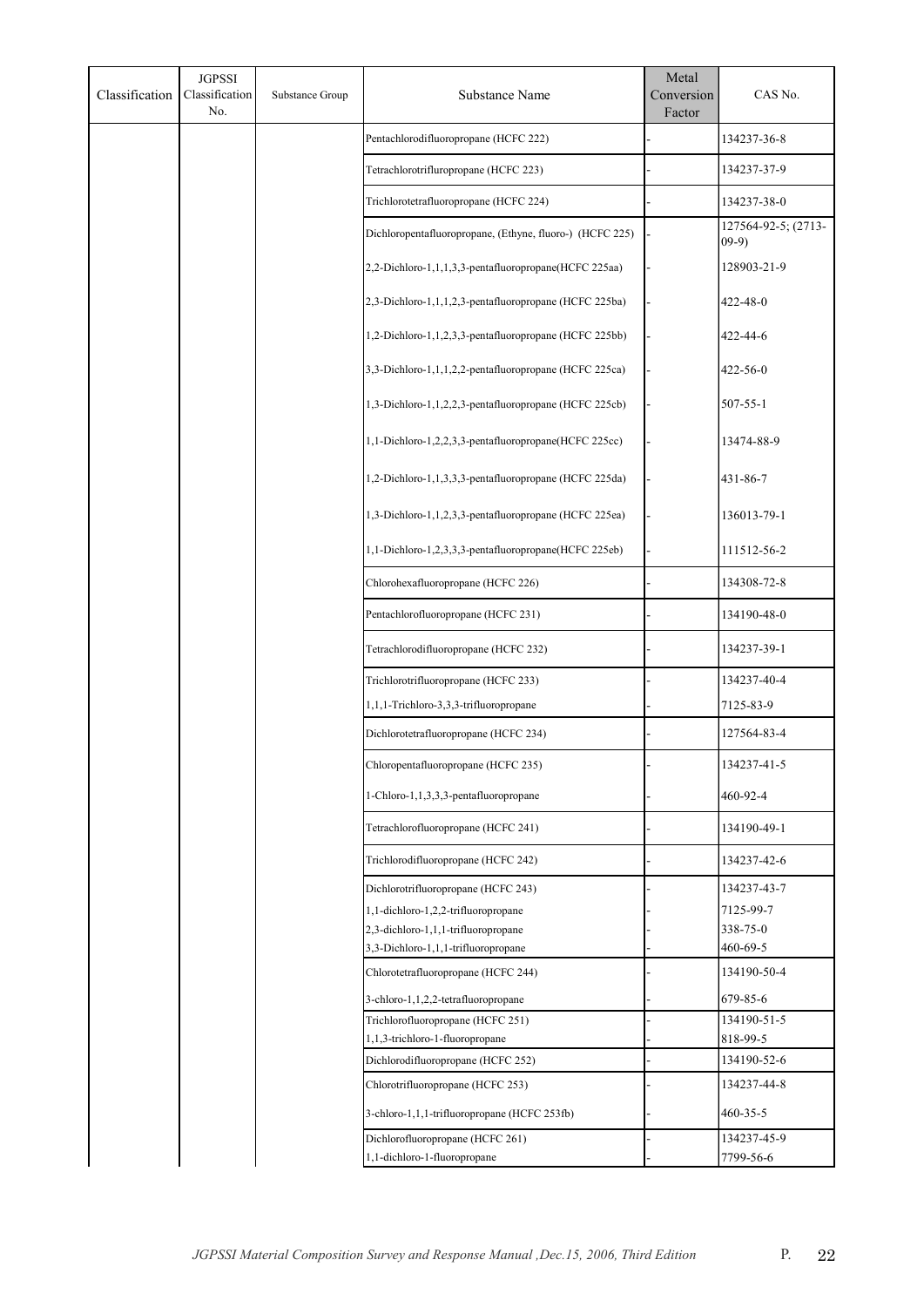| Classification | <b>JGPSSI</b><br>Classification<br>No. | Substance Group                    | <b>Substance Name</b>                                                                                                                                 | Metal<br>Conversion | CAS No.                         |
|----------------|----------------------------------------|------------------------------------|-------------------------------------------------------------------------------------------------------------------------------------------------------|---------------------|---------------------------------|
|                |                                        |                                    |                                                                                                                                                       | Factor              |                                 |
|                |                                        |                                    | Chlorodifluoropropane (HCFC 262)                                                                                                                      |                     | 134190-53-7                     |
|                |                                        |                                    | 2-chloro-1,3-difluoropropane                                                                                                                          |                     | 102738-79-4                     |
|                |                                        |                                    | Chlorofluoropropane (HCFC 271)                                                                                                                        |                     | 134190-54-8                     |
|                |                                        | Table I:                           | 2-chloro-2-fluoropropane                                                                                                                              |                     | 420-44-0<br>2052-07-5 (2-       |
|                | <b>B02</b>                             | Polybrominated                     |                                                                                                                                                       |                     | Bromobiphenyl)                  |
|                |                                        | Biphenyls/Polybromin               |                                                                                                                                                       |                     | 2113-57-7 (3-                   |
|                | <b>B03</b>                             | ated Diphenylethers                | Bromobiphenyl and its ethers                                                                                                                          |                     | Bromobiphenyl)                  |
|                |                                        |                                    |                                                                                                                                                       |                     | 92-66-0 (4-                     |
|                |                                        |                                    |                                                                                                                                                       |                     | Bromobiphenyl)                  |
|                |                                        |                                    |                                                                                                                                                       |                     | 101-55-3(ethers)                |
|                |                                        |                                    | Decabromobiphenyl and its ethers                                                                                                                      |                     | 13654-09-6                      |
|                |                                        |                                    |                                                                                                                                                       |                     | $1163 - 19 - 5$ (ethers)        |
|                |                                        |                                    |                                                                                                                                                       |                     | 92-86-4                         |
|                |                                        |                                    | Dibromobiphenyl and its ethers                                                                                                                        |                     | 2050-47-7(ethers)               |
|                |                                        |                                    |                                                                                                                                                       |                     |                                 |
|                |                                        |                                    | Heptabromobiphenylether                                                                                                                               |                     | 68928-80-3                      |
|                |                                        |                                    |                                                                                                                                                       |                     | 59080-40-9                      |
|                |                                        |                                    |                                                                                                                                                       |                     | 36355-01-8                      |
|                |                                        |                                    |                                                                                                                                                       |                     | (hexabromo-1,1.-                |
|                |                                        |                                    | Hexabromobiphenyl and its ethers                                                                                                                      |                     | biphenyl)                       |
|                |                                        |                                    |                                                                                                                                                       |                     | 67774-32-7<br>(Firemaster FF-1) |
|                |                                        |                                    |                                                                                                                                                       |                     |                                 |
|                |                                        |                                    |                                                                                                                                                       |                     | 36483-60-0(ethers)              |
|                |                                        |                                    | Nonabromobiphenylether                                                                                                                                |                     | 63936-56-1                      |
|                |                                        |                                    |                                                                                                                                                       |                     | 61288-13-9                      |
|                |                                        |                                    | Octabromobiphenyl and its ethers                                                                                                                      |                     | 32536-52-0(ethers)              |
|                |                                        |                                    | Pentabromobidphenyl ether (note: Commercially available<br>PeBDPO is a complex reaction mixture containing a variety<br>of brominated diphenyloxides. |                     | 32534-81-9                      |
|                |                                        |                                    | Polybrominated Biphenyls                                                                                                                              |                     | 59536-65-1                      |
|                |                                        |                                    |                                                                                                                                                       |                     | 40088-45-7                      |
|                |                                        |                                    | Tetrabromobiphenyl and its ethers                                                                                                                     |                     | 40088-47-9 (ethers)             |
|                |                                        |                                    | Tribromobiphenyl ether                                                                                                                                |                     | 49690-94-0                      |
|                | <b>B05</b>                             | Table J:                           | Polychlorinated Biphenyls                                                                                                                             |                     | 1336-36-3                       |
|                |                                        | Polychlorinated                    | Aroclor                                                                                                                                               |                     | 12767-79-2                      |
|                |                                        | <b>Biphenyls</b><br>(PCBs)         | Chlorodiphenyl (Aroclor 1260)                                                                                                                         |                     | 11096-82-5                      |
|                |                                        |                                    | Kanechlor 500                                                                                                                                         |                     | 27323-18-8                      |
|                |                                        |                                    | Aroclor 1254                                                                                                                                          |                     | 11097-69-1                      |
|                |                                        |                                    | Terphenyls                                                                                                                                            |                     | 26140-60-3                      |
|                |                                        | Table K:                           |                                                                                                                                                       |                     |                                 |
|                | <b>B06</b>                             | Polychlorinated<br>Naphthalenes    | Polychlorinated Naphthalenes<br>Other polychlorinated Naphthalenes                                                                                    |                     | 70776-03-3                      |
|                |                                        |                                    |                                                                                                                                                       |                     |                                 |
|                | C <sub>06</sub>                        | Table L: Radioactive<br>Substances | Uranium                                                                                                                                               |                     |                                 |
|                |                                        |                                    | Plutonium                                                                                                                                             |                     |                                 |
|                |                                        |                                    | Radon                                                                                                                                                 |                     |                                 |
|                |                                        |                                    | Americium                                                                                                                                             |                     |                                 |
|                |                                        |                                    | Thorium                                                                                                                                               |                     |                                 |
|                |                                        |                                    | Cesium                                                                                                                                                |                     | 7440-46-2                       |
|                |                                        |                                    | Strontium                                                                                                                                             |                     | 7440-24-6                       |
|                |                                        |                                    | Other radioactive substances                                                                                                                          |                     |                                 |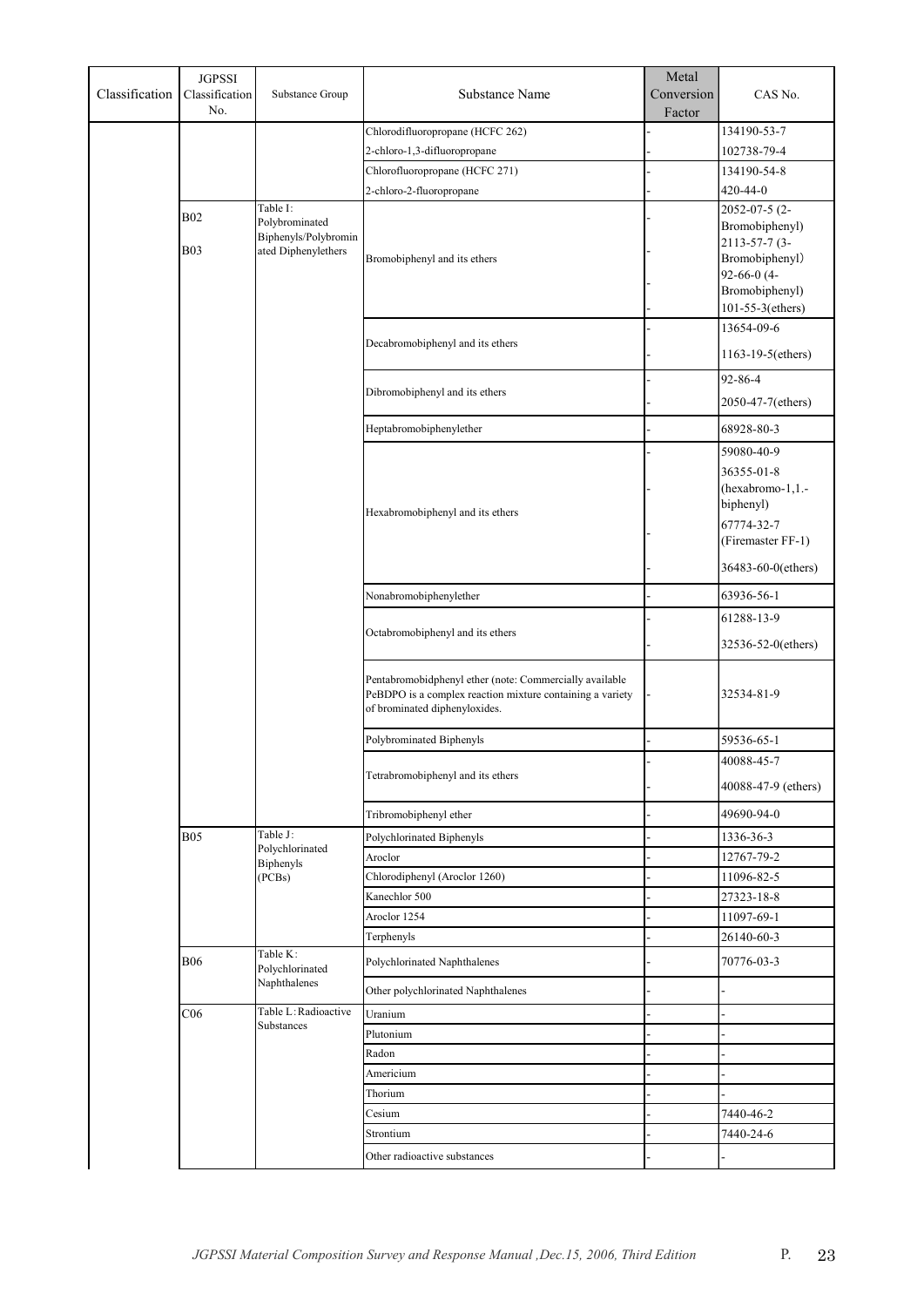| Classification      | <b>JGPSSI</b><br>Classification<br>Substance Group<br>No. |                                                 | <b>Substance Name</b>                                                                                                                                            | Metal<br>Conversion<br>Factor | CAS No.       |
|---------------------|-----------------------------------------------------------|-------------------------------------------------|------------------------------------------------------------------------------------------------------------------------------------------------------------------|-------------------------------|---------------|
|                     | <b>B09</b>                                                | Table M:<br>Short Chain                         | Chlorinated paraffins (C10-13) [1]                                                                                                                               |                               | 85535-84-8    |
|                     |                                                           | Chlorinated<br>paraffins                        | Other Short Chain Chlorinated Paraffins                                                                                                                          |                               |               |
|                     | A17                                                       | table N: Tributyl Tin<br>Oxide                  | Bis(tri-n-butyltin) oxide                                                                                                                                        |                               | 56-35-9       |
|                     | A18                                                       | Table O: Tributyl Tin<br>Triphenyl Tin          | Bis(tri-n-butyltin) oxide                                                                                                                                        |                               | 56-35-9       |
|                     |                                                           |                                                 | Triphenyltin N,N'-dimethyldithiocarbamate                                                                                                                        |                               | 1803-12-9     |
|                     |                                                           |                                                 | Triphenyltin fluoride                                                                                                                                            |                               | 379-52-2      |
|                     |                                                           |                                                 | Triphenyltin acetate                                                                                                                                             |                               | 900-95-8      |
|                     |                                                           |                                                 | Triphenyltin chloride                                                                                                                                            |                               | 639-58-7      |
|                     |                                                           |                                                 | Triphenyltin hydroxide                                                                                                                                           |                               | 76-87-9       |
|                     |                                                           |                                                 | Triphenyltin fatty acid salts (C=9-11)                                                                                                                           |                               | 47672-31-1    |
|                     |                                                           |                                                 | Triphenyltin chloroacetate                                                                                                                                       |                               | 7094-94-2     |
|                     |                                                           |                                                 | Tributyltin methacrylate                                                                                                                                         |                               | 2155-70-6     |
|                     |                                                           |                                                 | Bis(tributyltin) fumarate                                                                                                                                        |                               | 6454-35-9     |
|                     |                                                           |                                                 | Tributyltin fluoride                                                                                                                                             |                               | 1983-10-4     |
|                     |                                                           |                                                 | Bis(tributyltin) 2,3-dibromosuccinate                                                                                                                            |                               | 31732-71-5    |
|                     |                                                           |                                                 | Tributyltin acetate                                                                                                                                              |                               | $56 - 36 - 0$ |
|                     |                                                           |                                                 | Tributyltin laurate                                                                                                                                              |                               | 3090-36-6     |
|                     |                                                           |                                                 | Bis(tributyltin) phthalate                                                                                                                                       |                               | 4782-29-0     |
|                     |                                                           |                                                 | Copolymer of alkyl acrylate, methyl methacrylate and<br>tributyltin methacrylate(alkyl; C=8)                                                                     |                               |               |
|                     |                                                           |                                                 | Tributyltin sulfamate                                                                                                                                            |                               | 6517-25-5     |
|                     |                                                           |                                                 | Bis(tributyltin) maleate                                                                                                                                         |                               | 14275-57-1    |
|                     |                                                           |                                                 | Tributyltin chloride                                                                                                                                             |                               | 1461-22-9     |
|                     |                                                           |                                                 | Mixture of tributyltin cyclopentanecarboxylate and its analogs<br>(Tributyltin naphthenate)                                                                      |                               |               |
|                     |                                                           |                                                 | Mixture of tributyltin 1,2,3,4,4a, 4b, 5,6,10,10a-decahydro-7-<br>isopropyl-1, 4a-dimethyl-1-phenanthlenecarboxylate and its<br>analogs (Tributyltin rosin salt) |                               |               |
|                     |                                                           |                                                 | Other Tributyl Tins & Triphenyl Tins                                                                                                                             |                               |               |
| Level B             |                                                           |                                                 |                                                                                                                                                                  |                               |               |
| Metal compounds A01 |                                                           | Table P: Antimony/<br><b>Antimony Compounds</b> | Antimony (metallic)                                                                                                                                              | 1.000                         | 7440-36-0     |
|                     |                                                           |                                                 | Antimony trioxide                                                                                                                                                | 0.835                         | 1309-64-4     |
|                     |                                                           |                                                 | Antimony pentoxide                                                                                                                                               | 0.753                         | 1314-60-9     |
|                     |                                                           |                                                 | Antimony trichloride                                                                                                                                             | 0.534                         | 10025-91-9    |
|                     |                                                           |                                                 | Sodium antimonate                                                                                                                                                | 0.632                         | 15432-85-6    |
|                     |                                                           |                                                 | Other antimony compounds                                                                                                                                         |                               |               |
|                     | A02                                                       | Table Q: Arsenic/<br>Arsenic Compounds          | Arsenic                                                                                                                                                          | 1.000                         | 7440-38-2     |
|                     |                                                           |                                                 | Gallium arsenide                                                                                                                                                 | 0.518                         | 1303-00-0     |
|                     |                                                           |                                                 | Calcium arsenate                                                                                                                                                 | 0.419                         | 7778-44-1     |
|                     |                                                           |                                                 | Calcium arsenite                                                                                                                                                 | 0.409                         | 27152-57-4    |
|                     |                                                           |                                                 | Arsenic pentoxide                                                                                                                                                | 0.652                         | 1303-28-2     |
|                     |                                                           |                                                 | Arsenic trioxide                                                                                                                                                 | 0.757                         | 1327-53-3     |
|                     |                                                           |                                                 | Potassium arsenite                                                                                                                                               | 0.513                         | 10124-50-2    |
|                     |                                                           |                                                 | Potassium arsenate                                                                                                                                               | 0.416                         | 7784-41-0     |
|                     |                                                           |                                                 | Lead arsenate<br>Other arsenic compounds                                                                                                                         | 0.167                         | 3687-31-8     |
|                     |                                                           |                                                 |                                                                                                                                                                  |                               |               |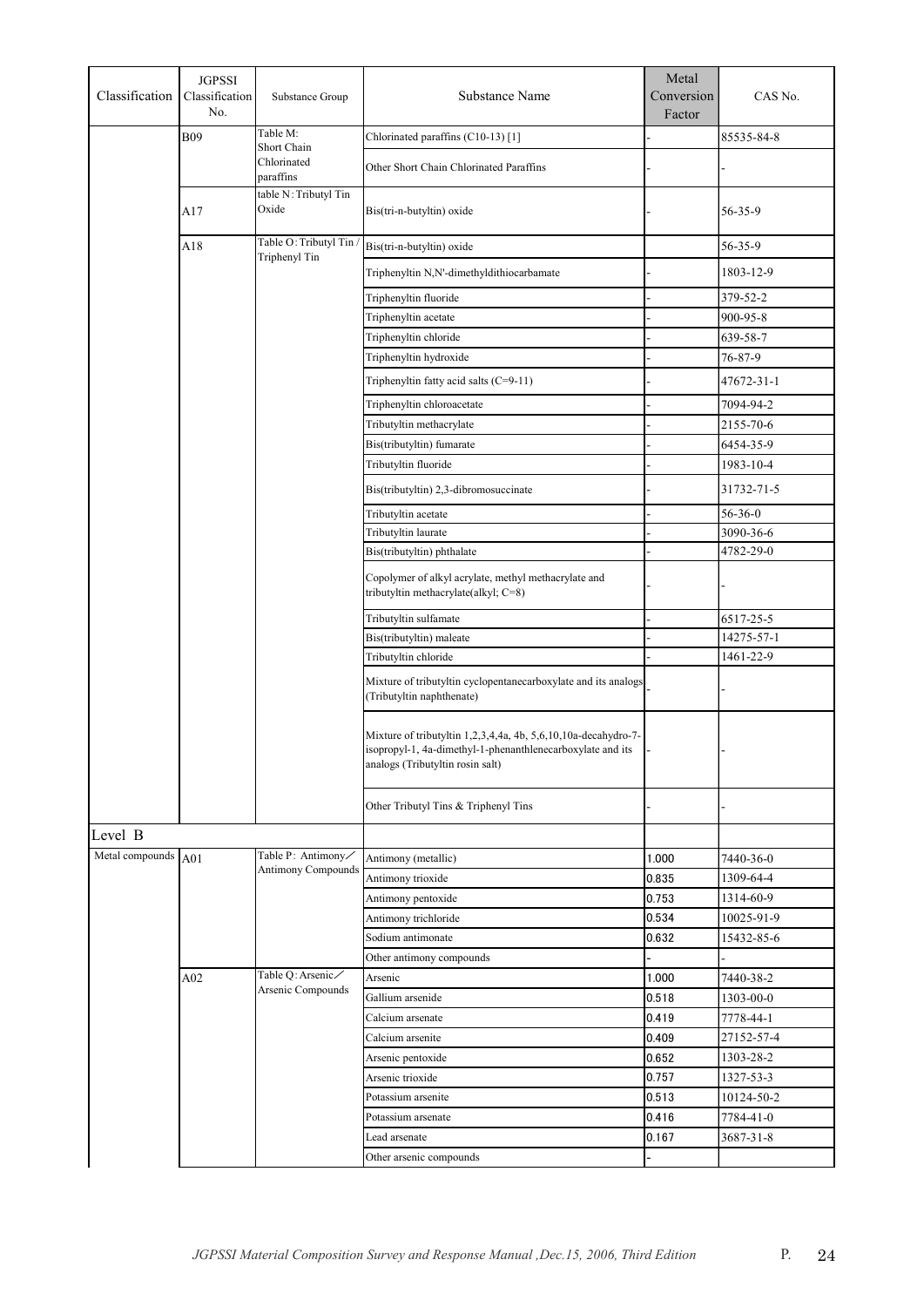| Classification  | <b>JGPSSI</b><br>Classification<br>No.                       | Substance Group            | Substance Name                                                                                                                                                                                                           | Metal<br>Conversion<br>Factor | CAS No.        |
|-----------------|--------------------------------------------------------------|----------------------------|--------------------------------------------------------------------------------------------------------------------------------------------------------------------------------------------------------------------------|-------------------------------|----------------|
| Metal compounds | A03                                                          | Table R: Beryllium /       | Beryllium                                                                                                                                                                                                                | 1.000                         | 7440-41-7      |
|                 |                                                              | <b>Beryllium Compounds</b> | Beryllium-aluminum alloy                                                                                                                                                                                                 |                               | 12770-50-2     |
|                 |                                                              |                            | Beryllium chloride                                                                                                                                                                                                       | 0.113                         | 7787-47-5      |
|                 |                                                              |                            | Beryllium fluoride                                                                                                                                                                                                       | 0.192                         | 7787-49-7      |
|                 |                                                              |                            | Beryllium hydroxide                                                                                                                                                                                                      | 0.210                         | 13327-32-7     |
|                 |                                                              |                            | Beryllium oxide                                                                                                                                                                                                          | 0.360                         | 1304-56-9      |
|                 |                                                              |                            | Beryllium phosphate                                                                                                                                                                                                      | 0.145                         | 13598-15-7     |
|                 |                                                              |                            | Beryllium sulfate                                                                                                                                                                                                        | 0.086                         | 13510-49-1     |
|                 |                                                              |                            | Beryllium sulfate tetrahydrate                                                                                                                                                                                           | 0.051                         | 7787-56-6      |
|                 |                                                              |                            | Beryl ore                                                                                                                                                                                                                | 0.050                         | 1302-52-9      |
|                 |                                                              |                            | Other beryllium compounds                                                                                                                                                                                                |                               |                |
|                 | A04                                                          | Table S: Bismuth/          | <b>Bismuth</b>                                                                                                                                                                                                           | 1.000                         | 7440-69-9      |
|                 |                                                              | <b>Bismuth Compounds</b>   | <b>Bismuth trioxide</b>                                                                                                                                                                                                  | 0.897                         | 1304-76-3      |
|                 |                                                              |                            | Bismuth nitrate                                                                                                                                                                                                          | 0.529                         | 10361-44-1     |
|                 |                                                              |                            | Other bismuth compounds                                                                                                                                                                                                  |                               | $\overline{a}$ |
|                 |                                                              | Table T: Brominated        |                                                                                                                                                                                                                          |                               |                |
|                 | flame retardant<br><b>B08</b><br>(other than PBBs,<br>PBDEs) |                            | Brominated flame retardant which comes under notation of<br>ISO 1043-4 code number FR(14)[Aliphatic/alicyclic<br>brominated compounds]                                                                                   |                               |                |
|                 |                                                              |                            | Brominated flame retardant which comes under notation of<br>ISO 1043-4 code number FR(15)[Aliphatic/alicyclic<br>brominated compounds in combination with antimony<br>compounds]                                         |                               |                |
|                 |                                                              |                            | Brominated flame retardant which comes under notation of<br>ISO 1043-4 code number FR(16)[Aromatic brominated<br>compounds excluding brominated diphenyl ether and<br>biphenyls)]                                        |                               |                |
|                 |                                                              |                            | Brominated flame retardant which comes under notation of<br>ISO 1043-4 code number FR(17)[Aromatic brominated<br>compounds excluding brominated diphenyl ether and<br>biphenyls) in combination with antimony compounds] |                               |                |
|                 |                                                              |                            | Brominated flame retardant which comes under notation of<br>ISO 1043-4 code number FR(22)[Aliphatic/alicyclic<br>chlorinated and brominated compounds]                                                                   |                               |                |
|                 |                                                              |                            | Brominated flame retardant which comes under notation of<br>ISO 1043-4 code number FR(42)[Brominated organic<br>phosphorus compounds]                                                                                    |                               |                |
|                 |                                                              |                            | Poly(2,6-dibromo-phenylene oxide)                                                                                                                                                                                        |                               | 69882-11-7     |
|                 |                                                              |                            | Tetra-decabromo-diphenoxy-benzene                                                                                                                                                                                        |                               | 58965-66-5     |
|                 |                                                              |                            | 1,2-Bis(2,4,6-tribromo-phenoxy) ethane                                                                                                                                                                                   |                               | 37853-59-1     |
|                 |                                                              |                            | 3,5,3',5'-Tetrabromo-bisphenol A (TBBA)                                                                                                                                                                                  |                               | 79-94-7        |
|                 |                                                              |                            | TBBA, unspecified                                                                                                                                                                                                        |                               | 30496-13-0     |
|                 |                                                              |                            | TBBA-epichlorhydrin oligomer                                                                                                                                                                                             |                               | 40039-93-8     |
|                 |                                                              |                            | TBBA-TBBA-diglycidyl-ether oligomer                                                                                                                                                                                      |                               | 70682-74-5     |
|                 |                                                              |                            |                                                                                                                                                                                                                          |                               |                |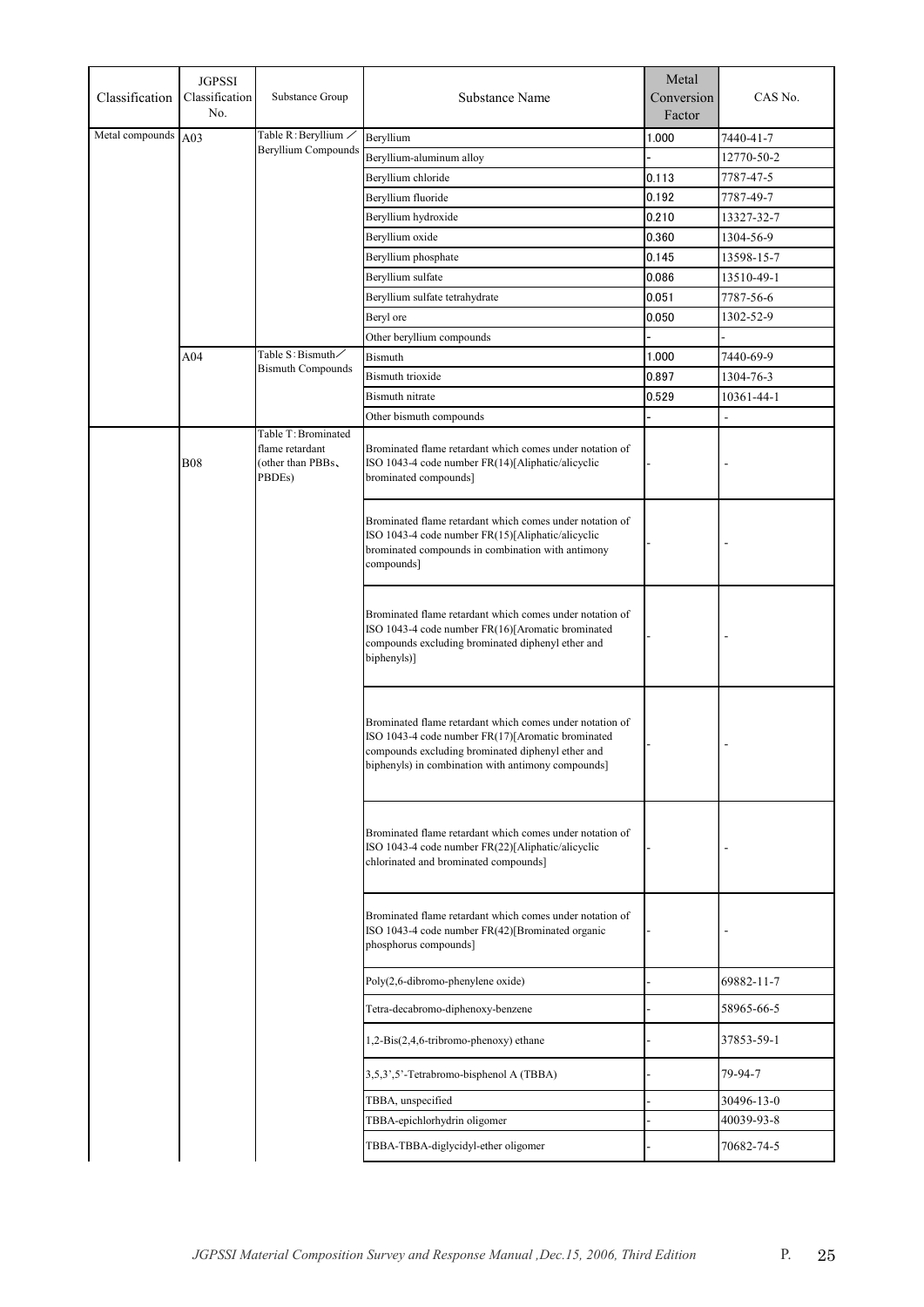| Classification | <b>JGPSSI</b><br>Classification<br>No. | Substance Group | Substance Name                                            | Metal<br>Conversion<br>Factor | CAS No.                  |
|----------------|----------------------------------------|-----------------|-----------------------------------------------------------|-------------------------------|--------------------------|
|                |                                        |                 | TBBA carbonate oligomer                                   |                               | 28906-13-0               |
|                |                                        |                 | TBBA carbonate oligomer, phenoxy end capped               |                               | 94344-64-2               |
|                |                                        |                 | TBBA carbonate oligomer, 2,4,6-tribromo-phenol terminated |                               | 71342-77-3               |
|                |                                        |                 | TBBA-bisphenol A-phosgene polymer                         |                               | 32844-27-2               |
|                |                                        |                 | Brominated epoxy resin end-capped with tribromophenol     |                               | 139638-58-7              |
|                |                                        |                 | Brominated epoxy resin end-capped with tribromophenol     |                               | 135229-48-0              |
|                |                                        |                 | TBBA-(2,3-dibromo-propyl-ether)                           |                               | 21850-44-2               |
|                |                                        |                 | TBBA bis-(2-hydroxy-ethyl-ether)                          |                               | 4162-45-2                |
|                |                                        |                 | TBBA-bis-(allyl-ether)                                    |                               | 25327-89-3               |
|                |                                        |                 | TBBA-dimethyl-ether                                       |                               | 37853-61-5               |
|                |                                        |                 | Tetrabromo-bisphenol S                                    |                               | 39635-79-5               |
|                |                                        |                 | TBBS-bis-(2,3-dibromo-propyl-ether)                       |                               | 42757-55-1               |
|                |                                        |                 | 2,4-Dibromo-phenol                                        |                               | 615-58-7                 |
|                |                                        |                 | 2,4,6-tribromo-phenol                                     |                               | 118-79-6                 |
|                |                                        |                 | Pentabromo-phenol                                         |                               | 608-71-9                 |
|                |                                        |                 | 2,4,6-Tribromo-phenyl-allyl-ether                         |                               | 3278-89-5                |
|                |                                        |                 | Tribromo-phenyl-allyl-ether, unspecified                  |                               | 26762-91-4               |
|                |                                        |                 | Bis(methyl)tetrabromo-phtalate                            |                               | 55481-60-2               |
|                |                                        |                 | Bis(2-ethlhexyl)tetrabromo-phtalate                       |                               | 26040-51-7               |
|                |                                        |                 | 2-Hydroxy-propyl-2-(2-hydroxy-ethoxy)-ethyl-TBP           |                               | 20566-35-2               |
|                |                                        |                 | TBPA, glycol-and propylene-oxide esters                   |                               | 75790-69-1               |
|                |                                        |                 | N,N'-Ethylene-bis-(tetrabromo-phthalimide)                |                               | 32588-76-4               |
|                |                                        |                 | Ethylene-bis85,6-dibromo-norbornane-2,3-dicarboximide)    |                               | 52907-07-0               |
|                |                                        |                 | 2,3-Dibromo-2-butene-1,4-diol                             |                               | 487270                   |
|                |                                        |                 | Dibromo-neopentyl-glycol                                  |                               | 3296-90-0                |
|                |                                        |                 | Dibromo-propanol                                          |                               | $96 - 13 - 9$            |
|                |                                        |                 | Tribromo-neopentyl-alcohol                                |                               | 36483-57-5               |
|                |                                        |                 | Poly tribromo-styrene<br>Tribromo-styrene                 |                               | 57137-10-7<br>61368-34-1 |
|                |                                        |                 | Dibromo-styrene grafted PP                                |                               | 171091-06-8              |
|                |                                        |                 | Poly-dibromo-styrene                                      |                               | 31780-26-4               |
|                |                                        |                 | Bromo-/Chloro-paraffins                                   |                               | 68955-41-9               |
|                |                                        |                 | Bromo-/Chloro-alpha-olefin                                |                               | 82600-56-4               |
|                |                                        |                 | Vinylbromide                                              |                               | 593-60-2                 |
|                |                                        |                 | Tris-(2,3-dibromo-propyl)-isocyanurate                    |                               | 52434-90-9               |
|                |                                        |                 | Tris(2,4-Dibromo-phenyl) phosphate                        |                               | 49690-63-3               |
|                |                                        |                 | Tris(tribromo-neopentyl) phosphate                        |                               | 19186-97-1               |
|                |                                        |                 | Chlorinated and brominated phosphate ester                |                               | 125997-20-8              |
|                |                                        |                 | Pentabromo-toluene                                        |                               | 87-83-2                  |
|                |                                        |                 | Pentabromo-benzyl bromide                                 |                               | 38521-51-6               |
|                |                                        |                 | 1,3-Butadiene homopolymer,brominated                      |                               | 68441-46-3               |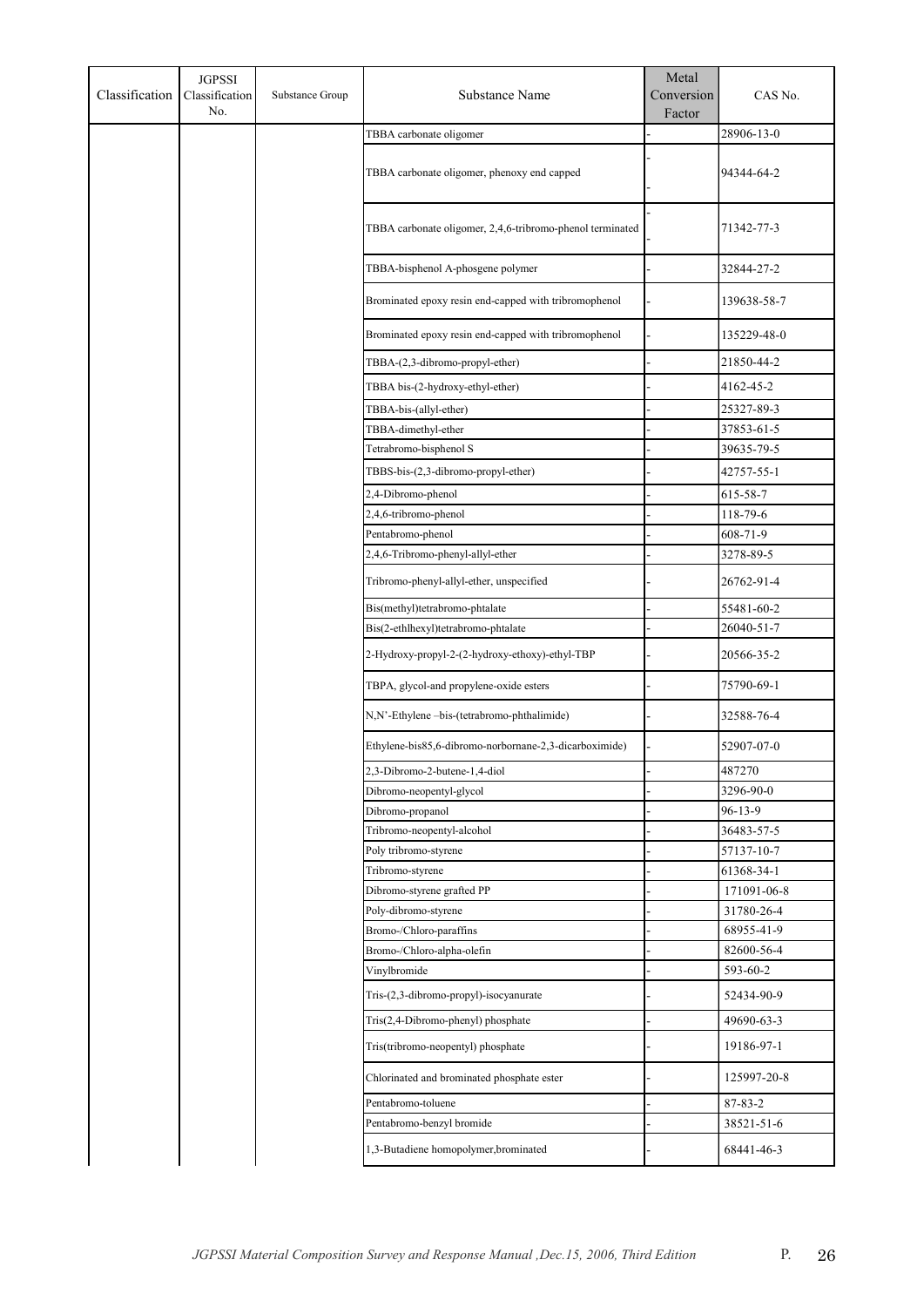| Classification  | <b>JGPSSI</b><br>Classification<br>No. | Substance Group                | Substance Name                                  | Metal<br>Conversion<br>Factor | CAS No.        |
|-----------------|----------------------------------------|--------------------------------|-------------------------------------------------|-------------------------------|----------------|
|                 |                                        |                                | Pentabromo-benzyl-acrylate, monomer             |                               | 59447-55-1     |
|                 |                                        |                                | Pentabromo-benzyl-acrylate, polymer             |                               | 59447-57-3     |
|                 |                                        |                                | Decabromo-diphenyl-ethane                       |                               | 84852-53-9     |
|                 |                                        |                                | Tribromo-bisphenyl-maleinimide                  |                               | 59789-51-4     |
|                 |                                        |                                | Brominated trimethylphenyl-lindane              |                               | 59789-51-4     |
|                 |                                        |                                | Other Brominated Flame Retardants               |                               | L.             |
|                 |                                        |                                | Hexabromo-cyclo-dodecane (HBCD), unspecified    |                               | 3194-55-6      |
|                 |                                        |                                | Tetrabromo-chyclo-octane                        |                               | 31454-48-5     |
|                 |                                        |                                | 1,2-Dibromo-4-(1,2 dibromo-methyl)-cyclo-hexane |                               | 3322-93-8      |
|                 |                                        |                                | TBPA Na salt                                    |                               | 25357-79-3     |
|                 |                                        |                                | Tetrabromo phthalic-anhydride                   |                               | $632 - 79 - 1$ |
| Metal compounds | A11                                    | Table U: Nickel                | Nickel                                          | 1.000                         | 7440-02-0      |
|                 |                                        |                                |                                                 |                               |                |
|                 |                                        |                                |                                                 |                               |                |
|                 |                                        |                                |                                                 |                               |                |
|                 |                                        |                                |                                                 |                               |                |
|                 | CO <sub>5</sub>                        | Table V: Phthalates            | Bis (2-ethylhexyl) phthalate (DEHP)             |                               | 117-81-7       |
|                 |                                        |                                | Dibutylphthalate (DBP)                          |                               | $84 - 74 - 2$  |
|                 |                                        |                                | Bis(2-methoxyethyl) phthalate (DBP)             |                               | 117-82-8       |
| Metal compounds | A13                                    | Table W: Selenium/             | Selenium                                        | 1.000                         | 7782-49-2      |
|                 |                                        | Selenium Compounds             | Hydrogen selenide                               | 0.975                         | 2148909        |
|                 |                                        |                                | Sodium selenide                                 | 0.632                         | 1313-85-5      |
|                 |                                        |                                | Selenium dioxide                                | 0.712                         | 2025852        |
|                 |                                        |                                | Sodium selenate                                 |                               | 10112-94-4     |
|                 |                                        |                                | Dimethyl selenide                               | 0.724                         | 593-79-3       |
|                 |                                        |                                | Selenium oxide                                  |                               | 12640-89-0     |
|                 |                                        |                                | Other selenium compounds                        |                               | $\overline{a}$ |
|                 | <b>B07</b>                             | Table X: Polyvinyl<br>Chloride | Polyvinyl chloride (PVC)                        |                               | 9002-86-2      |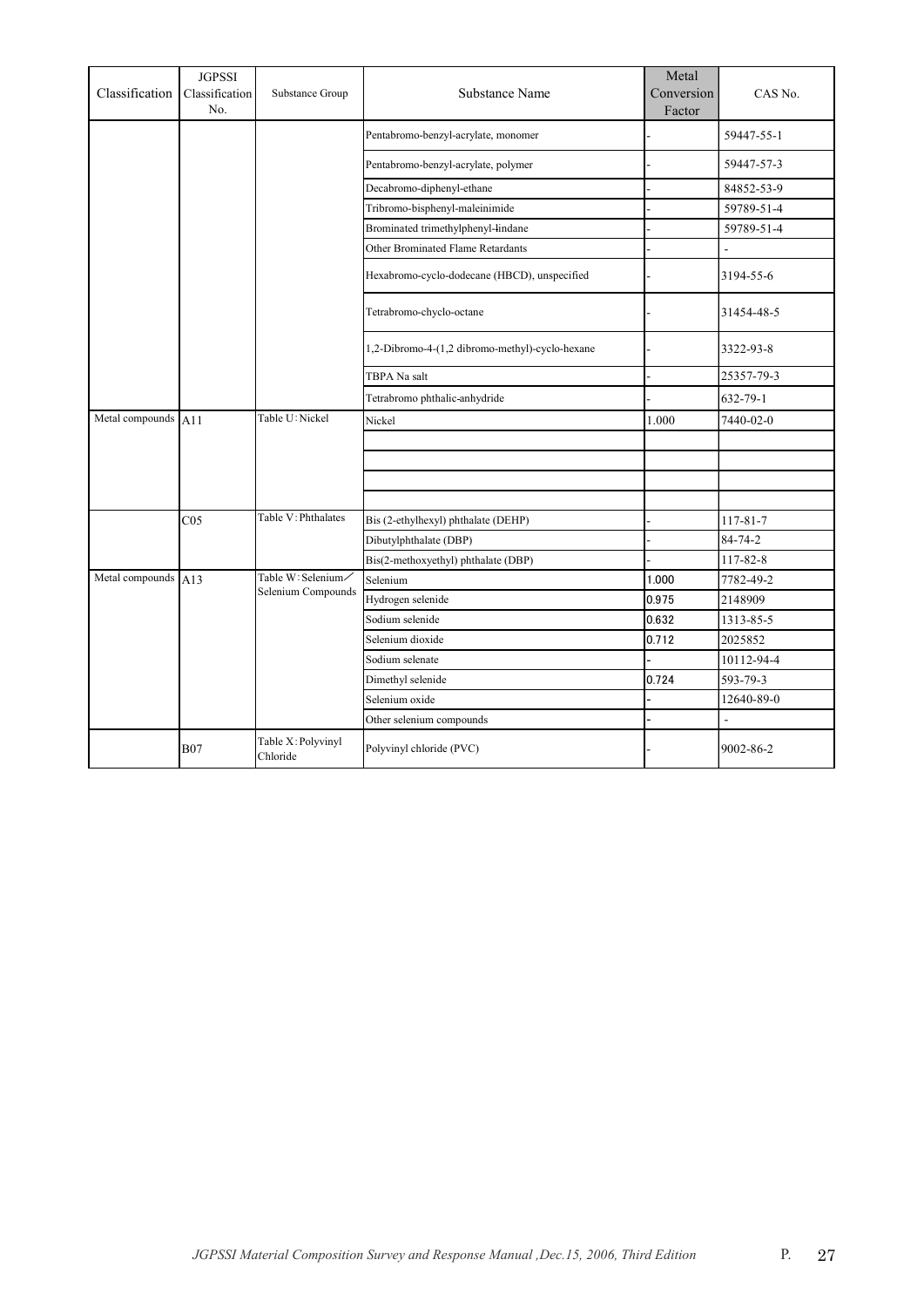## Exhibit 6. Survey and Response Format (Data Format)

Output file (JGP file) Specifications

1 Line code

| Basic information line 1                         | Line code 100 |  |
|--------------------------------------------------|---------------|--|
| Basic information line 2                         | Line code 110 |  |
| Basic information line 3                         | Line code 120 |  |
| Part unit line                                   | Line code 200 |  |
| Substance groups unit line                       | Line code 300 |  |
| Substance unit line                              | Line code 400 |  |
| Material unit line                               | Line code 500 |  |
| Intended use/Application unit line Line code 600 |               |  |

2 Composition of JGP file Ver.3.00 for chemical substances

The basic information lines 1,2 and 3 should be described in one line for one file.<br>Two or more parts can be existed in one line.<br>Two or more intended use/application can be related to one part.<br>Two or more intended use/ap

Image of JGP file

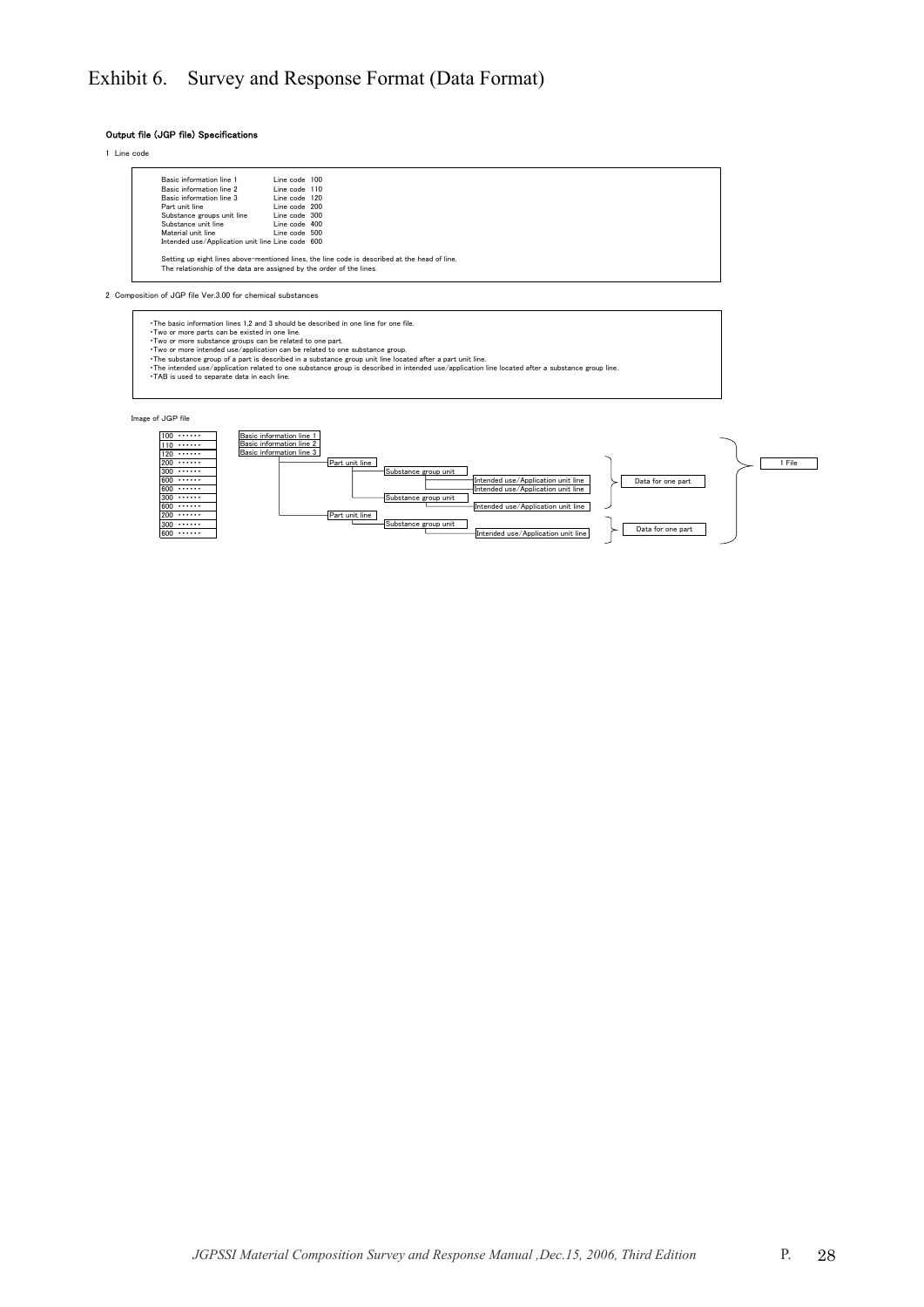### JGPSSI Data Format (Ver3.21)

#### Revision History:

Sep.28,2005: (New release)<br>May.16,2006: (Revised intended use classification master)<br>Dec.25,2006: (Revised intended use classification master and changed number of input character restriction.)

 $\Box$ 

T

 $\overline{\phantom{a}}$ 

| <b>Basic information line 1</b> |  |
|---------------------------------|--|
|                                 |  |

#### \*2 Do not use for Ver3.00 → Basic in Ver3.00  $\rightarrow$

| ---------------------- |           |                            |                |               |               |                                            |                |              |                                       |                                        |
|------------------------|-----------|----------------------------|----------------|---------------|---------------|--------------------------------------------|----------------|--------------|---------------------------------------|----------------------------------------|
|                        |           |                            |                |               |               | Modified or added in Ver3.21 $\rightarrow$ |                |              |                                       |                                        |
| Data order             |           |                            |                |               |               |                                            |                |              |                                       | 10                                     |
| Content                | Line code | Language flag              | format version | Reference No. | Date of entry | Parts mass unit                            | Substance mass | Tool name    | Respondent's<br>date of data<br>entry | <b>Response type</b>                   |
| <b>Byte</b>            |           |                            | 5 and below    | 30 and below  | 110           |                                            |                | 40 and below | 10                                    |                                        |
| Remarks                | 100       | $0:$ Japanese<br>: English | 3.10           |               | YYYY/MM/DD    | $1:mg$ $2:g$<br>$-4t$                      | .              |              | YYYY/MM/DD                            | 0 : Standard type<br>1 : Detailed type |

\*7 When the intended use application list is updated, raise the number of the first decimal place. Raise the number of the second decimal place for other change.

#### Basic information line 2

| Data order     |           |                                                |                                        |                            |                                  |                            |                                      |                                     |                                      | 10                                      |
|----------------|-----------|------------------------------------------------|----------------------------------------|----------------------------|----------------------------------|----------------------------|--------------------------------------|-------------------------------------|--------------------------------------|-----------------------------------------|
| Content        | Line code | Requester<br><b>Division Name</b><br>(English) | Reauester<br>Contact Name<br>(English) | Requester<br>Telephone No. | Requester Fax<br>IN <sub>o</sub> | Requester Email<br>Address | Requester's<br>"Imanagement<br>items | Requester'<br>management<br>items 2 | Requester's<br>management<br>items 3 | Respondent<br>Company Name<br>(English) |
| <b>Byte</b>    |           | 200 and below                                  | 100 and below                          | 100 and below              | 100 and below                    | 100 and below              | 80 and below                         | 80 and below                        | 80 and below                         | 200 and below                           |
| <b>Remarks</b> | 110       |                                                |                                        |                            |                                  |                            |                                      |                                     |                                      |                                         |
|                |           |                                                |                                        |                            |                                  |                            |                                      |                                     |                                      |                                         |

|                                    |                                                 | 13                                      |                             | 15                               | 16                   |                                      |                                      |                                    | <b>20</b>                                |
|------------------------------------|-------------------------------------------------|-----------------------------------------|-----------------------------|----------------------------------|----------------------|--------------------------------------|--------------------------------------|------------------------------------|------------------------------------------|
| Respondent<br>Address<br>(English) | Respondent<br><b>Division Name</b><br>(English) | Respondent<br>Contact Name<br>(English) | Respondent<br>Telephone No. | Respondent Fax Respondent<br>No. | <b>Email Address</b> | Requester's<br>management<br>items 4 | Requester's<br>management<br>items 5 | Requester<br>management<br>items 6 | Requester's<br>Company Name<br>(English) |
| 200 and below                      | 200 and below                                   | 100 and below                           | 100 and below               | 1100 and below                   | 100 and below        | 80 and below                         | 80 and below                         | 80 and below                       | 200 and below                            |
|                                    |                                                 |                                         |                             |                                  |                      |                                      |                                      |                                    |                                          |

|                                 | 22                               | 23                                                                             |
|---------------------------------|----------------------------------|--------------------------------------------------------------------------------|
| Requester<br><b>DUNS Number</b> | Respondent<br><b>DUNS Number</b> | <b>Additional</b><br>information<br>regarding survey<br>responses<br>(English) |
|                                 | 9                                | 200 and below                                                                  |
|                                 |                                  |                                                                                |

#### Basic information line 3

| Data order  |           |                                                 |                                                |                                                  |                          |                                                  |                                                 |                           |                                                                                              |
|-------------|-----------|-------------------------------------------------|------------------------------------------------|--------------------------------------------------|--------------------------|--------------------------------------------------|-------------------------------------------------|---------------------------|----------------------------------------------------------------------------------------------|
| Content     | Line code | Requester<br><b>Division Name</b><br>(Japanese) | Requester<br><b>Contact Name</b><br>(Japanese) | Respondent<br>Company Name Address<br>(Japanese) | Respondent<br>(Japanese) | Respondent<br><b>Division Name</b><br>(Japanese) | Respondent<br><b>Contact Name</b><br>(Japanese) | Requester's<br>(Japanese) | <b>Additional</b><br>information<br>Company Name regarding survey<br>responses<br>(Japanese) |
| <b>Byte</b> |           | 200 and below                                   | 40 and below                                   | 200 and below                                    | 200 and below            | 200 and below                                    | 40 and below                                    | 200 and below             | 200 and below                                                                                |
| Remarks     | 120       |                                                 |                                                |                                                  |                          |                                                  |                                                 |                           |                                                                                              |

#### Part unit line

| Data order  |           |                          |                             |              |              |              |               |                              |               | 10 <sup>10</sup> |
|-------------|-----------|--------------------------|-----------------------------|--------------|--------------|--------------|---------------|------------------------------|---------------|------------------|
|             |           | Product/subpar Product / |                             |              |              |              |               | Respondent's                 |               |                  |
| Content     | Line code |                          | subpart/materia Requester's |              | Requester's  | Requester's  | Manufacturer  | product/subpart Respondent's |               | Respondent's     |
|             |           | number of                | name of                     | Item1        | Item2        | Item3        | Name          | s/material                   | Item1         | Item2            |
|             |           | requester                | requester                   |              |              |              |               | number                       |               |                  |
| <b>Byte</b> |           | 200 and below            | 160 and below               | 40 and below | 40 and below | 40 and below | 200 and below | 200 and below                | 200 and below | 200 and below    |
| Remarks     | 200       |                          |                             |              |              |              |               |                              |               |                  |
|             |           |                          |                             |              |              |              |               |                              |               |                  |
|             |           | <b>12</b>                | 13                          |              | 15           |              |               | 18                           |               | 120              |

|                    |                   | 13                              |                                       |                             | пь           |                      |               | . .           | rzu                              |
|--------------------|-------------------|---------------------------------|---------------------------------------|-----------------------------|--------------|----------------------|---------------|---------------|----------------------------------|
| Respondent's Item3 | Surveying<br>Unit | Survey Unit<br>Mass<br>(g/unit) | Use of ozone-<br>depleting<br><b></b> |                             |              |                      |               | $*2$          |                                  |
| 200 and below      | 20 and below      | 20 and below                    |                                       |                             | 80 and below | 80 and below         | 180 and below | 80 and below  | 80 and below                     |
|                    |                   |                                 | 1: Yes                                | 1: Yes                      |              |                      |               |               |                                  |
|                    | 22                | 23                              | 24                                    | 125                         | 126          |                      | 28            | 29            | 30                               |
|                    |                   |                                 |                                       |                             |              |                      |               |               |                                  |
|                    | Data Version      | <b>Revision Date</b>            | <b>Material Grade</b><br>INo.         | Metal Type •<br>JIS symbols | Coloring No. | Thickness (mm) Color |               | Diameter (mm) | Respondent's<br>product/subparts |
| 80 and below       | 40 and below      | 10                              | 60 and below                          | 60 and below                | 40 and below | 10 and below         | 60 and below  | 10 and below  | 160 and below                    |
|                    |                   | YYYY/MM/DD                      |                                       |                             |              |                      |               |               |                                  |

31 Overall Content Flag 1  $0 : N \quad *3$ 

1 : Y \*3 Input Y, when more than one content flag is Y, Input N when all of content flags are N. However、even one blank (null) in any content flag, makes this column blank (null).

#### Substance group unit line

| Line code | IV. | .<br>.                      | k el environmenten varmen av en | -------------------------------<br><b></b><br>---------------------------------<br><b>Brookly advertised to the control of the Control of the Control of the Control of the Control of the Control of the Control of the Control of the Control of the Control of the Control of the Control of the Control of the </b> | --------------------------------<br><b>MARKET COMMAND</b><br><b>A</b><br>The company's and a company of the company's the | ******************************<br>--------------------------------<br><b></b><br><b></b><br>--------- | <b>ARABASA</b><br><b>ARABASA</b><br><b>A R R R R R R</b><br>__________________________________ |  |
|-----------|-----|-----------------------------|---------------------------------|-------------------------------------------------------------------------------------------------------------------------------------------------------------------------------------------------------------------------------------------------------------------------------------------------------------------------|---------------------------------------------------------------------------------------------------------------------------|-------------------------------------------------------------------------------------------------------|------------------------------------------------------------------------------------------------|--|
|           |     | *************************** | ----------------------------    |                                                                                                                                                                                                                                                                                                                         |                                                                                                                           | ***************************                                                                           | ***************************                                                                    |  |
| 1300      |     |                             |                                 |                                                                                                                                                                                                                                                                                                                         |                                                                                                                           |                                                                                                       |                                                                                                |  |

| Additional     |
|----------------|
| information on |
| material       |
| composition of |
| products       |
|                |
| 80 and below   |
|                |

 $*4$  Use this column to input data at every substance group, when use standard type.

**ded use/Application unit line** 

| Data order |           |                                        |                                     |                               |              |                                        |                                                                                     |                                                 |
|------------|-----------|----------------------------------------|-------------------------------------|-------------------------------|--------------|----------------------------------------|-------------------------------------------------------------------------------------|-------------------------------------------------|
| Content    | Line code | Intended use<br>classification<br>code | Purpose of<br>luse/Intended<br>luse | Application area Content (mg) |              | Maximum<br>content rate<br>(ppm)<br>*5 | <b>Additional</b><br>information on<br>material<br>composition of<br>products<br>*6 | *5 Maximum content rate (ppm) for Standard type |
| Byte       |           | 12 and below                           | 80 and below                        | 80 and below                  | 20 and below | 20 and below                           | 80 and below                                                                        | Content rate (ppm) for Detailed type.           |
| Remarks    | 600       |                                        |                                     |                               |              |                                        |                                                                                     |                                                 |

\*6 Use this column to input data at every intended use application, when use Detailed type.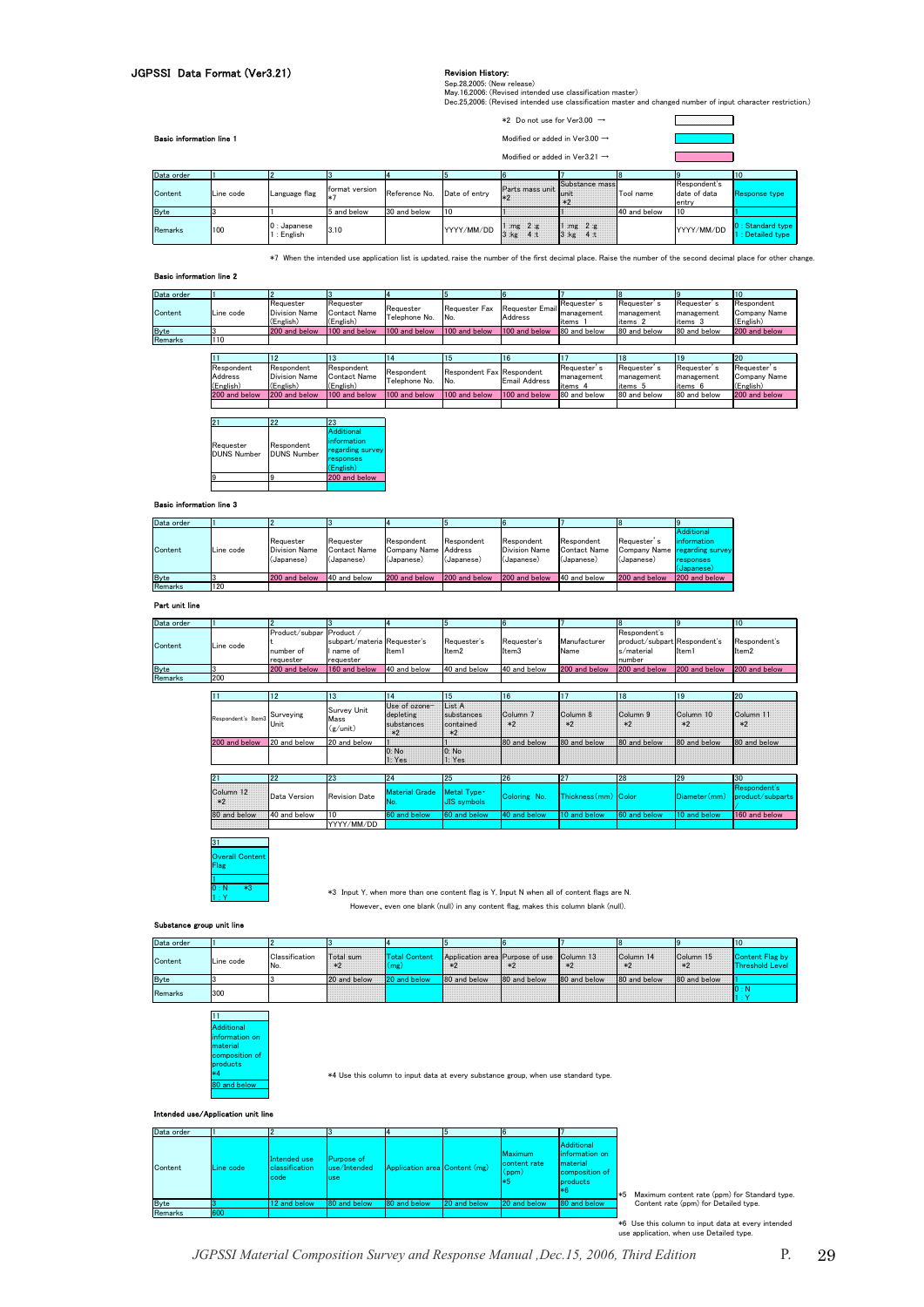## Exhibit 7. **JGPSSI Format 1 (Standard Type) for Handwritten Response**

|             | <b>Requester &amp; Respondent Information</b> |            |                             |             |                 |                | Respondent's date of data     |                   |                                   |                                |
|-------------|-----------------------------------------------|------------|-----------------------------|-------------|-----------------|----------------|-------------------------------|-------------------|-----------------------------------|--------------------------------|
|             | Reference Number                              |            |                             |             |                 |                |                               |                   |                                   |                                |
|             | Date of Data Entry                            |            |                             |             | formation       |                | <b>Company Name</b>           |                   |                                   |                                |
| Information |                                               |            |                             |             |                 |                | <b>DUNS Number</b>            |                   |                                   |                                |
|             | <b>Company Name</b>                           |            |                             |             |                 |                | <b>Division Name</b>          |                   |                                   |                                |
|             | <b>DUNS Number</b>                            |            |                             |             | ≘               | <b>Address</b> |                               |                   |                                   |                                |
|             | <b>Division Name</b>                          |            |                             |             | 는<br>Φ          |                | <b>Contact Name</b>           |                   |                                   |                                |
| Requester   | <b>Contact Name</b>                           |            |                             |             |                 |                | <b>Telephone Number</b>       |                   |                                   |                                |
|             | <b>Telephone Number</b>                       |            |                             |             | pond            |                | <b>Fax Number</b>             |                   |                                   |                                |
|             | <b>Fax Number</b>                             |            |                             |             | <u>ଟ</u>        |                | <b>Email Address</b>          |                   |                                   |                                |
|             | <b>Email Address</b>                          |            |                             |             | $\alpha$        |                | <b>Additional information</b> |                   |                                   |                                |
|             | <b>Parts Information</b>                      |            |                             |             |                 | responses      | regarding survey              |                   |                                   |                                |
|             | Parts Number                                  | Parts Name | Manufacturer<br><b>Name</b> | <b>Type</b> | Data<br>Version |                | <b>Revision</b><br>Date       | Surveying<br>Unit | <b>Survey Unit</b><br><b>Mass</b> | Overall<br><b>Content Flag</b> |
|             |                                               |            |                             |             |                 |                |                               |                   | g                                 |                                |

\*1 by Threshold Level **Contained substance information - Content Flag / Total Content**

| Level | Classifi<br>cation<br>No. | Substance Groups                             | *1<br>Content | Total<br>Content<br>(mg) | Level | Classifi<br>cation<br>No. | Substance Groups                              | *1<br>Content Fla |   |
|-------|---------------------------|----------------------------------------------|---------------|--------------------------|-------|---------------------------|-----------------------------------------------|-------------------|---|
|       |                           | A05 Cadmium and Cadmium Compounds            | N             |                          |       | A01                       | Antimony and Antimony Compounds               |                   | N |
|       |                           | A07 Hexavalent Chromium Compounds            | N             |                          |       |                           | A02 Arsenic and Arsenic Compounds             |                   | N |
|       |                           | A09 Lead and Lead Compounds                  | N             |                          |       |                           | A03 Beryllium and Beryllium Compounds         |                   | N |
|       |                           | A10 Mercury and Mercury Compounds            | N             |                          | ≃     |                           | A04 Bismuth and Bismuth Compounds             |                   | N |
|       |                           | A17 Tributyl Tin Oxide (TBTO)                | N             |                          | g     |                           | A11 Nickel                                    |                   | N |
|       |                           | A18 Tributyl Tins & Triphenyl Tins           | N             |                          | Œ)    |                           | A13 Selenium and Selenium Compounds           |                   | N |
| ⋖     |                           | B02 Polybrominated Biphenyls (PBBs)          | N             |                          |       |                           | B07 Vinyl Chloride Polymer (PVC)              |                   | N |
| evel  |                           | B03 Polybrominated Diphenyl ethers (PBDEs)   | N             |                          |       |                           | B08 Brominated Flame Retardants               |                   | N |
|       |                           | B05 Polychlorinated Biphenyls (PCBs)         | N             |                          |       |                           | C05 Phthalates                                |                   | N |
|       |                           | B06 Polychloronapthalenes (Cl33)             | N             |                          |       |                           |                                               |                   |   |
|       |                           | <b>B09</b> Short Chain Chlorinated Paraffins | N             |                          |       |                           | Please follow instructions in the Survey and  |                   |   |
|       |                           | C01 Asbestos                                 | N             |                          |       |                           | Response Manual to fill each columns.         |                   |   |
|       |                           | C02 Azo Colorants                            | N             |                          |       |                           |                                               |                   |   |
|       |                           | C04 Ozone Depleting Substances               | N             |                          |       |                           |                                               |                   |   |
|       |                           | C06 Radioactive Substances                   | N             |                          |       |                           | <b>Contained substances - Detailed inform</b> |                   |   |

|       |                           | . 5                                 |                     |   |                          |
|-------|---------------------------|-------------------------------------|---------------------|---|--------------------------|
| Level | Classifi<br>cation<br>No. | Substance Groups                    | <b>Content Flag</b> |   | Total<br>Content<br>(mg) |
|       | A01                       | Antimony and Antimony Compounds     |                     | N |                          |
|       | A02                       | Arsenic and Arsenic Compounds       |                     | N |                          |
|       | A03                       | Beryllium and Beryllium Compounds   |                     | N |                          |
| ≃     | A04                       | Bismuth and Bismuth Compounds       |                     | N |                          |
| Level | A11                       | <b>Nickel</b>                       |                     | N |                          |
|       |                           | A13 Selenium and Selenium Compounds |                     | N |                          |
|       | B07                       | Vinyl Chloride Polymer (PVC)        |                     | N |                          |
|       | <b>B08</b>                | <b>Brominated Flame Retardants</b>  |                     | N |                          |
|       | C05                       | Phthalates                          |                     | N |                          |

#### **Contained substances - Detailed information**

|                          | Classifi<br>cation<br>No. | <b>Intended Use</b><br>Classification<br>Code | Purpose of Use/Intended Use | Application area | Maximum<br>Content<br>Rate (ppm) | Additional information on material<br>composition of products |
|--------------------------|---------------------------|-----------------------------------------------|-----------------------------|------------------|----------------------------------|---------------------------------------------------------------|
|                          | A05                       |                                               |                             |                  |                                  |                                                               |
|                          | A07                       |                                               |                             |                  |                                  |                                                               |
|                          | A09                       |                                               |                             |                  |                                  |                                                               |
| (Continues to next page) | A10                       |                                               |                             |                  |                                  |                                                               |
|                          | A17                       |                                               |                             |                  |                                  |                                                               |
| Level A                  | A18                       |                                               |                             |                  |                                  |                                                               |
|                          | <b>B02</b>                |                                               |                             |                  |                                  |                                                               |
|                          | <b>B03</b>                |                                               |                             |                  |                                  |                                                               |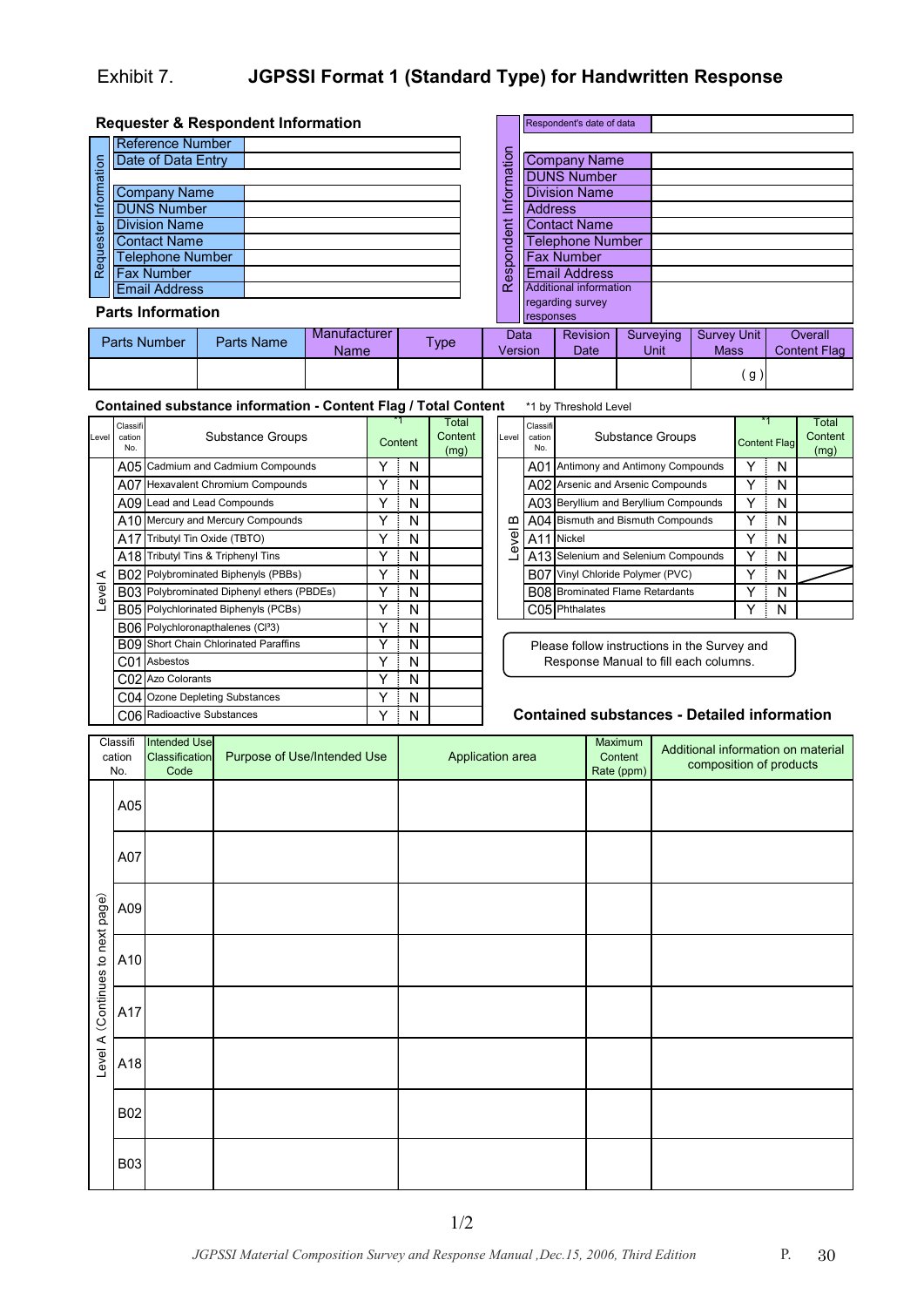|             | Classifi<br>cation<br>No. | Intended Use<br>Classification<br>Code | Purpose of Use/Intended Use | Application area | Maximum<br>Content<br>Rate (ppm) | Additional information on material<br>composition of products |
|-------------|---------------------------|----------------------------------------|-----------------------------|------------------|----------------------------------|---------------------------------------------------------------|
|             | <b>B05</b>                |                                        |                             |                  |                                  |                                                               |
|             | <b>B06</b>                |                                        |                             |                  |                                  |                                                               |
|             | <b>B09</b>                |                                        |                             |                  |                                  |                                                               |
| (continued) | CO1                       |                                        |                             |                  |                                  |                                                               |
| Level A     | CO <sub>2</sub>           |                                        |                             |                  |                                  |                                                               |
|             | CO4                       |                                        |                             |                  |                                  |                                                               |
|             | CO6                       |                                        |                             |                  |                                  |                                                               |
|             | A01                       |                                        |                             |                  |                                  |                                                               |
|             | A02                       |                                        |                             |                  |                                  |                                                               |
|             | A03                       |                                        |                             |                  |                                  |                                                               |
|             | A04                       |                                        |                             |                  |                                  |                                                               |
| Level B     | A11                       |                                        |                             |                  |                                  |                                                               |
|             | A13                       |                                        |                             |                  |                                  |                                                               |
|             | <b>B07</b>                |                                        |                             |                  |                                  |                                                               |
|             | <b>B08</b>                |                                        |                             |                  |                                  |                                                               |
|             | CO <sub>5</sub>           |                                        |                             |                  |                                  |                                                               |

## Exhibit 7. (cont'd) **JGPSSI Format 1 (Standard Type) for Handwritten Response**

2/2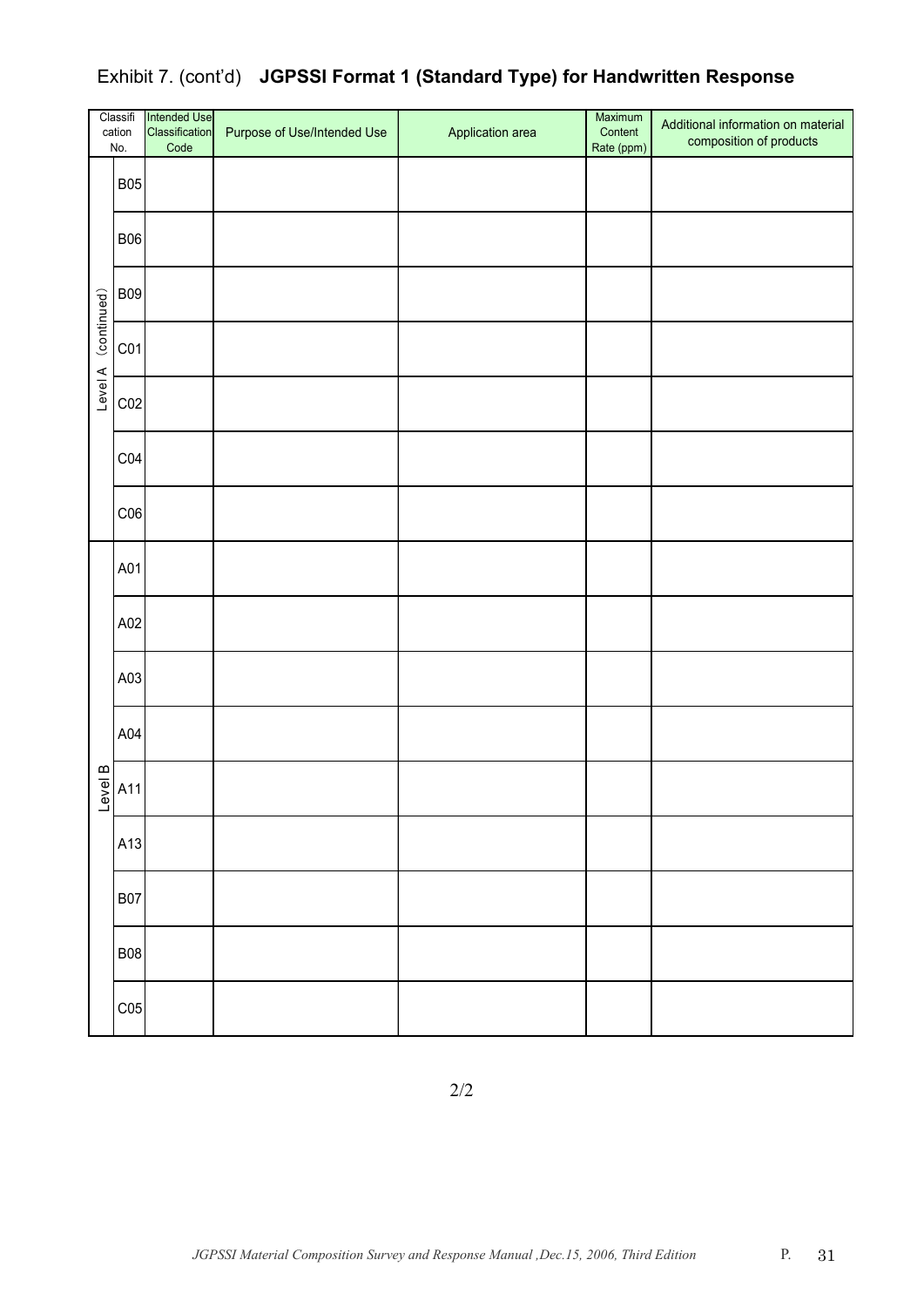## Exhibit 8. **JGPSSI Format 2 (Detailed Type) for Handwritten Response**

|                       | Requester & Respondent Information |  |  |  |  |  |  |
|-----------------------|------------------------------------|--|--|--|--|--|--|
|                       | <b>Reference Number</b>            |  |  |  |  |  |  |
| Requester Information | Date of Data Entry                 |  |  |  |  |  |  |
|                       |                                    |  |  |  |  |  |  |
|                       | <b>Company Name</b>                |  |  |  |  |  |  |
|                       | <b>DUNS Number</b>                 |  |  |  |  |  |  |
|                       | <b>Division Name</b>               |  |  |  |  |  |  |
|                       | <b>Contact Name</b>                |  |  |  |  |  |  |
|                       | <b>Telephone Number</b>            |  |  |  |  |  |  |
|                       | <b>Fax Number</b>                  |  |  |  |  |  |  |
|                       | <b>Email Address</b>               |  |  |  |  |  |  |
|                       |                                    |  |  |  |  |  |  |

|                        |                  | Respondent's date of data     |  |           |             |                        |
|------------------------|------------------|-------------------------------|--|-----------|-------------|------------------------|
| Respondent Information |                  |                               |  |           |             |                        |
|                        |                  | <b>Company Name</b>           |  |           |             |                        |
|                        |                  | <b>DUNS Number</b>            |  |           |             |                        |
|                        |                  | <b>Division Name</b>          |  |           |             |                        |
|                        | <b>Address</b>   |                               |  |           |             |                        |
|                        |                  | <b>Contact Name</b>           |  |           |             |                        |
|                        |                  | <b>Telephone Number</b>       |  |           |             |                        |
|                        |                  | <b>Fax Number</b>             |  |           |             |                        |
|                        |                  | <b>Email Address</b>          |  |           |             |                        |
|                        |                  | <b>Additional information</b> |  |           |             |                        |
|                        | regarding survey |                               |  |           |             |                        |
|                        | responses        |                               |  |           |             |                        |
|                        | <b>Revision</b>  | Revision                      |  | Surveying | Survey Unit | <b>Overall Content</b> |
| Date                   |                  | Date                          |  | Unit      | <b>Mass</b> | Flag (Y/N)             |
|                        |                  |                               |  |           |             |                        |

 **Requester & Respondent Information**

| Informat  |                          |  | ত্ত<br>ξ   | <b>IDUNS Number</b><br><b>Division Name</b> |  |  |  |
|-----------|--------------------------|--|------------|---------------------------------------------|--|--|--|
|           | <b>Company Name</b>      |  |            |                                             |  |  |  |
|           | <b>DUNS Number</b>       |  | Infon      | <b>Address</b>                              |  |  |  |
| Requester | <b>Division Name</b>     |  | dent       | <b>Contact Name</b>                         |  |  |  |
|           | <b>Contact Name</b>      |  |            | <b>Telephone Nu</b>                         |  |  |  |
|           | elephone Number          |  | noq        | <b>Fax Number</b>                           |  |  |  |
|           | <b>Fax Number</b>        |  | <b>Res</b> | <b>Email Address</b>                        |  |  |  |
|           | <b>Email Address</b>     |  |            | <b>Additional informa</b>                   |  |  |  |
|           | <b>Parts Information</b> |  |            | regarding survey                            |  |  |  |
|           |                          |  |            | <b>Tresponses</b>                           |  |  |  |

|              |            |                      |      | -----------             |                         |                   |             |                                             |
|--------------|------------|----------------------|------|-------------------------|-------------------------|-------------------|-------------|---------------------------------------------|
| Parts Number | Parts Name | Manufacturer<br>Name | Type | Revision<br><b>Date</b> | Revision<br><b>Date</b> | Surveving<br>Unit | <b>Mass</b> | Survey Unit   Overall Content<br>Flag (Y/N) |
|              |            |                      |      |                         |                         |                   | g)          |                                             |

**Contained substance information - Content Flag** \*1 by Threshold Level

| Level | Classifi<br>cation<br>No. | Substance Groups                              | Level<br>Content |   |                                                 | Classif<br>cation<br>No.                     | Substance Groups | Content                               |  |   |  |  |
|-------|---------------------------|-----------------------------------------------|------------------|---|-------------------------------------------------|----------------------------------------------|------------------|---------------------------------------|--|---|--|--|
|       |                           | A05 Cadmium and Cadmium Compounds             |                  | N |                                                 |                                              | A01              | Antimony and Antimony Compounds       |  | N |  |  |
|       |                           | A07 Hexavalent Chromium Compounds             |                  | N |                                                 |                                              |                  | A02 Arsenic and Arsenic Compounds     |  | N |  |  |
|       |                           | A09 Lead and Lead Compounds                   |                  | N |                                                 |                                              |                  | A03 Beryllium and Beryllium Compounds |  | N |  |  |
|       |                           | A10 Mercury and Mercury Compounds             |                  | N |                                                 | മ<br>Φ<br>⋝<br>Φ                             |                  | A04 Bismuth and Bismuth Compounds     |  | N |  |  |
|       |                           | A17 Tributyl Tin Oxide (TBTO)                 |                  | N |                                                 |                                              | A11              | Nickel                                |  | N |  |  |
|       |                           | A18 Tributyl Tins & Triphenyl Tins            |                  | N |                                                 |                                              | A13              | Selenium and Selenium Compounds       |  | N |  |  |
| ⋖     |                           | B02 Polybrominated Biphenyls (PBBs)           |                  | N |                                                 |                                              | <b>B07</b>       | Vinyl Chloride Polymer (PVC)          |  | N |  |  |
| Level |                           | B03 Polybrominated Diphenyl ethers (PBDEs)    |                  | N |                                                 |                                              |                  | B08 Brominated Flame Retardants       |  | N |  |  |
|       |                           | B05 Polychlorinated Biphenyls (PCBs)          |                  | N |                                                 |                                              |                  | $C05$ Phthalates                      |  | N |  |  |
|       |                           | B06 Polychloronapthalenes (Cl <sup>3</sup> 3) |                  | N |                                                 |                                              |                  |                                       |  |   |  |  |
|       |                           | <b>B09</b> Short Chain Chlorinated Paraffins  |                  | N |                                                 | Please follow instructions in the Survey and |                  |                                       |  |   |  |  |
|       |                           | C01 Asbestos                                  |                  | N | Response Manual to fill each columns.           |                                              |                  |                                       |  |   |  |  |
|       |                           | C02 Azo Colorants                             |                  | N |                                                 |                                              |                  |                                       |  |   |  |  |
|       |                           | C04 Ozone Depleting Substances                |                  | N |                                                 |                                              |                  |                                       |  |   |  |  |
|       |                           | C06 Radioactive Substances                    |                  | N | <b>Contained substances - Detailed informat</b> |                                              |                  |                                       |  |   |  |  |

|         | olu Level                 |                                    |         |   |  |  |  |  |
|---------|---------------------------|------------------------------------|---------|---|--|--|--|--|
| Level   | Classifi<br>cation<br>No. | Substance Groups                   | Content |   |  |  |  |  |
|         | A01                       | Antimony and Antimony Compounds    |         | N |  |  |  |  |
|         | A02                       | Arsenic and Arsenic Compounds      |         | N |  |  |  |  |
|         | A03                       | Beryllium and Beryllium Compounds  |         | N |  |  |  |  |
|         | A04                       | Bismuth and Bismuth Compounds      |         | N |  |  |  |  |
| Level B | A11                       | Nickel                             | Y       | N |  |  |  |  |
|         | A13                       | Selenium and Selenium Compounds    |         | N |  |  |  |  |
|         | B07                       | Vinyl Chloride Polymer (PVC)       |         | N |  |  |  |  |
|         | <b>B08</b>                | <b>Brominated Flame Retardants</b> | v       | N |  |  |  |  |
|         | Phthalates<br>C05         |                                    |         |   |  |  |  |  |

## **Contained substances - Detailed information**

| Classifi<br>cation<br>No. | Content<br>(mg) | Intended<br>Use<br>Classificatio<br>n Code | Purpose of Use/Intended Use | Application area | Content<br>Rate (ppm) | Additional information on material<br>composition of products |
|---------------------------|-----------------|--------------------------------------------|-----------------------------|------------------|-----------------------|---------------------------------------------------------------|
|                           |                 |                                            |                             |                  |                       |                                                               |
|                           |                 |                                            |                             |                  |                       |                                                               |
|                           |                 |                                            |                             |                  |                       |                                                               |
|                           |                 |                                            |                             |                  |                       |                                                               |
|                           |                 |                                            |                             |                  |                       |                                                               |
|                           |                 |                                            |                             |                  |                       |                                                               |
|                           |                 |                                            |                             |                  |                       |                                                               |
|                           |                 |                                            |                             |                  |                       |                                                               |
|                           |                 |                                            |                             |                  |                       |                                                               |
|                           |                 |                                            |                             |                  |                       |                                                               |
|                           |                 |                                            |                             |                  |                       |                                                               |
|                           |                 |                                            |                             |                  |                       |                                                               |
|                           |                 |                                            |                             |                  |                       |                                                               |
|                           |                 |                                            |                             |                  |                       |                                                               |
|                           |                 |                                            |                             |                  |                       |                                                               |
|                           |                 |                                            |                             |                  |                       |                                                               |
|                           |                 |                                            |                             |                  |                       |                                                               |
|                           |                 |                                            |                             |                  |                       |                                                               |
|                           |                 |                                            |                             |                  |                       |                                                               |
|                           |                 |                                            |                             |                  |                       |                                                               |
|                           |                 |                                            |                             |                  |                       |                                                               |

In the event the columns for detailed information on contained substances is inadequate, please use an additional page. When doing this, please cross out the word "No" and encircle the word "yes" for "additional page". (Additional page: Yes,  $\circled{w}$ )